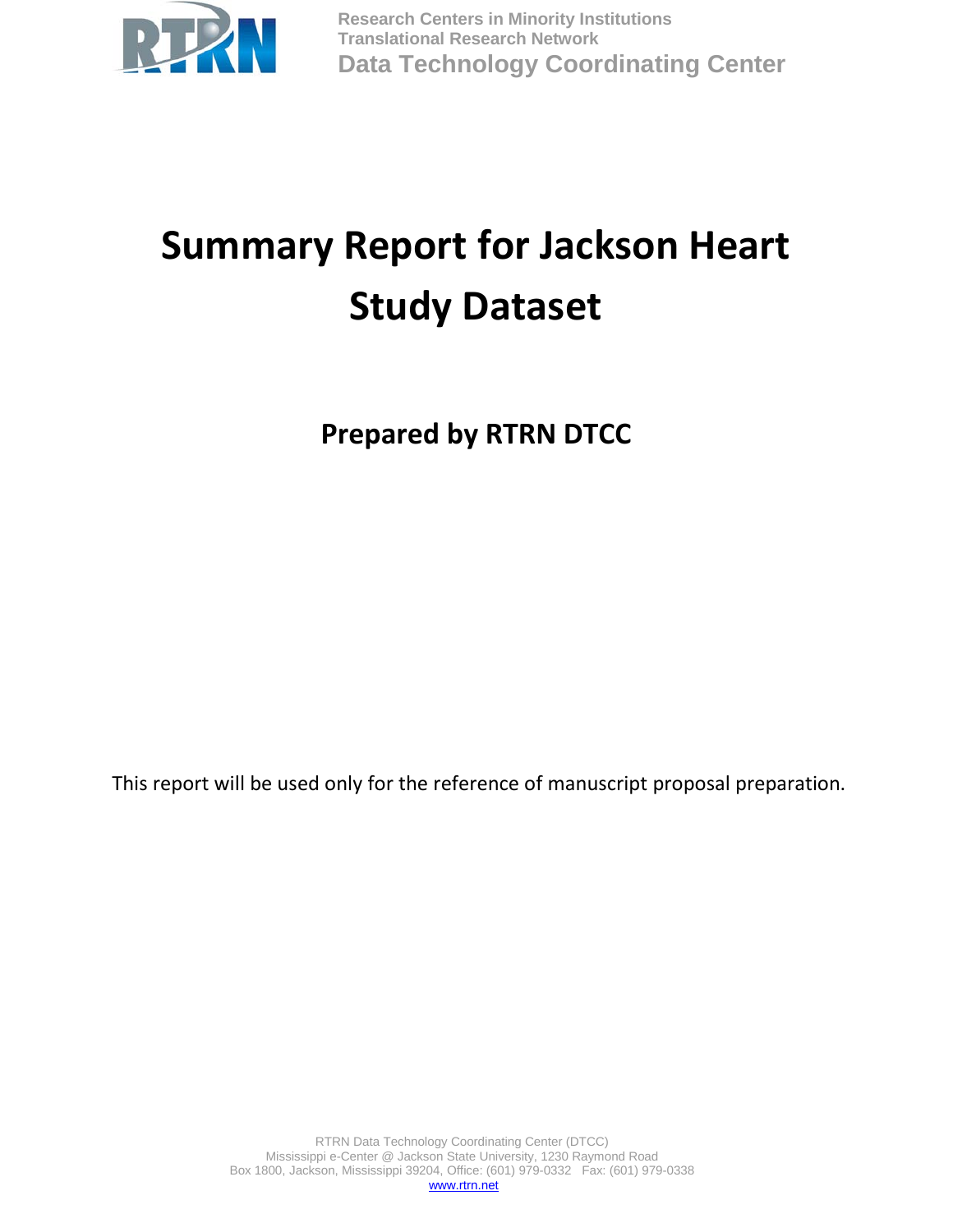# **Major Demographic Characteristics**

| <b>Gender of Participant</b> |                   |       |                  |                |
|------------------------------|-------------------|-------|------------------|----------------|
| <b>Gender</b>                | <b>Cumulative</b> |       |                  |                |
|                              |                   |       | <b>Frequency</b> | <b>Percent</b> |
| <b>Female</b>                | 3482              | 63.78 | 3482             | 63.78          |
| <b>Male</b>                  | 1977              | 36.22 | 5459             | 100            |

| <b>Education Level Group 3</b>                                                          |      |       |                  |                |  |  |  |
|-----------------------------------------------------------------------------------------|------|-------|------------------|----------------|--|--|--|
| EDU01L3<br><b>Cumulative</b><br><b>Cumulative</b><br><b>Frequency</b><br><b>Percent</b> |      |       |                  |                |  |  |  |
|                                                                                         |      |       | <b>Frequency</b> | <b>Percent</b> |  |  |  |
| < high school                                                                           | 991  | 18.22 | 991              | 18.22          |  |  |  |
| <b>High School or some college</b>                                                      | 2298 | 42.25 | 3289             | 60.47          |  |  |  |
| College/associate degree or higher                                                      | 2150 | 39.53 | 5439             | 100            |  |  |  |

| <b>Age Group</b>      |                                                                              |       |                  |                |  |  |  |
|-----------------------|------------------------------------------------------------------------------|-------|------------------|----------------|--|--|--|
| ageg3                 | <b>Cumulative</b><br><b>Cumulative</b><br><b>Frequency</b><br><b>Percent</b> |       |                  |                |  |  |  |
|                       |                                                                              |       | <b>Frequency</b> | <b>Percent</b> |  |  |  |
| <b>Under 54 years</b> | 1329                                                                         | 24.35 | 1329             | 24.35          |  |  |  |
| 55-64                 | 2801                                                                         | 51.31 | 4130             | 75.65          |  |  |  |
| 65 or older           | 1329                                                                         | 24.35 | 5459             | 100            |  |  |  |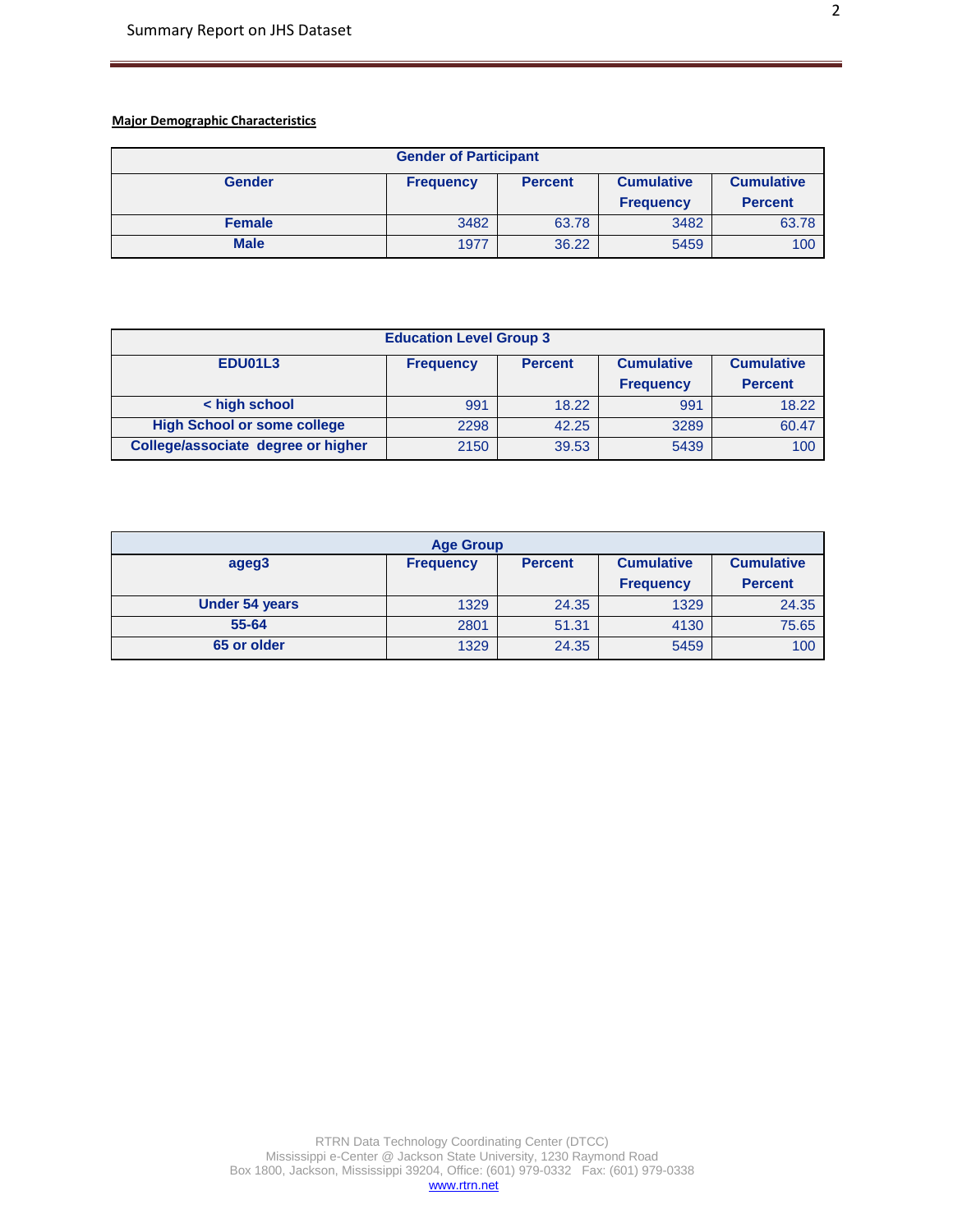| <b>Insurance</b> |                  |                |                   |                   |  |
|------------------|------------------|----------------|-------------------|-------------------|--|
| <b>INSURANCE</b> | <b>Frequency</b> | <b>Percent</b> | <b>Cumulative</b> | <b>Cumulative</b> |  |
|                  |                  |                | <b>Frequency</b>  | <b>Percent</b>    |  |
| <b>No</b>        | 731              | 13.45          | 731               | 13.45             |  |
| Yes              | 4702             | 86.55          | 5433              | 100               |  |

| <b>Gender(Gender of Participant)</b> | <b>INSURANCE</b> | <b>Total</b> |       |
|--------------------------------------|------------------|--------------|-------|
|                                      | <b>No</b>        | <b>Yes</b>   |       |
| <b>Female</b>                        | 461              | 3002         | 3463  |
|                                      | 8.49             | 55.25        | 63.74 |
|                                      | 13.31            | 86.69        |       |
|                                      | 63.06            | 63.85        |       |
| <b>Male</b>                          | 270              | 1700         | 1970  |
|                                      | 4.97             | 31.29        | 36.26 |
|                                      | 13.71            | 86.29        |       |
|                                      | 36.94            | 36.15        |       |
| <b>Total</b>                         | 731              | 4702         | 5433  |
|                                      | 13.45            | 86.55        | 100   |

| <b>EDU01L3(Education Level Group 3)</b>                            | <b>INSURANCE</b> |            | <b>Total</b> |
|--------------------------------------------------------------------|------------------|------------|--------------|
|                                                                    | <b>No</b>        | <b>Yes</b> |              |
| <high school<="" th=""><th>166</th><th>817</th><th>983</th></high> | 166              | 817        | 983          |
|                                                                    | 3.06             | 15.08      | 18.14        |
|                                                                    | 16.89            | 83.11      |              |
|                                                                    | 22.8             | 17.42      |              |
| <b>High school or some college</b>                                 | 399<br>1890      |            | 2289         |
|                                                                    | 7.36             | 34.88      | 42.24        |
|                                                                    | 17.43            | 82.57      |              |
|                                                                    | 54.81            | 40.29      |              |
| <b>College Associate degree or higher</b>                          | 163              | 1984       | 2147         |
|                                                                    | 3.01             | 36.61      | 39.62        |
|                                                                    | 7.59             | 92.41      |              |
|                                                                    | 22.39            | 42.29      |              |
| <b>Total</b>                                                       | 728              | 4691       | 5419         |
|                                                                    | 13.43            | 86.57      | 100          |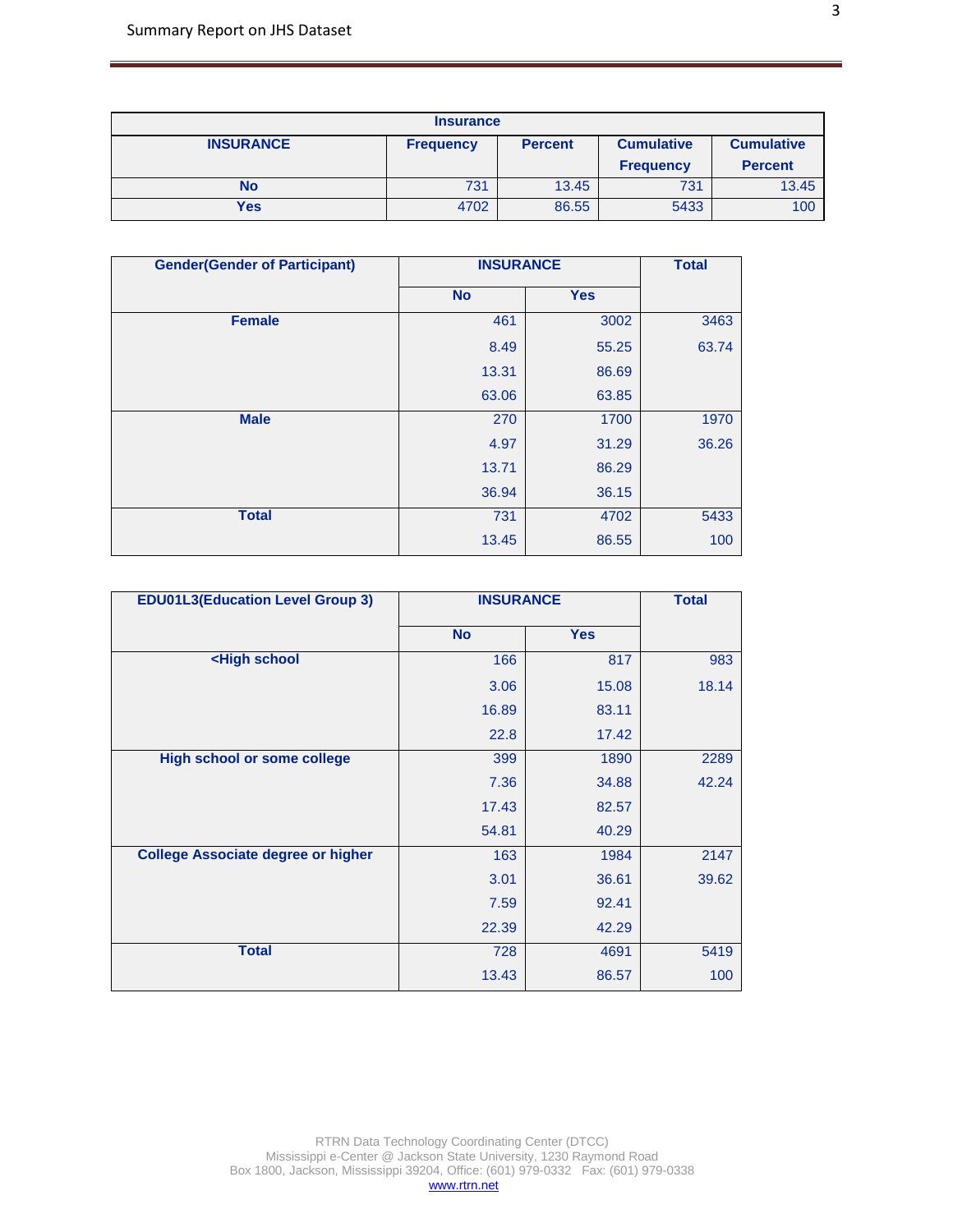| <b>Age group</b> | <b>INSURANCE</b> | <b>Total</b> |       |
|------------------|------------------|--------------|-------|
|                  | <b>No</b>        | <b>Yes</b>   |       |
| $55$             | 249              | 1073         | 1322  |
|                  | 4.58             | 19.75        | 24.33 |
|                  | 18.84            | 81.16        |       |
|                  | 34.06            | 22.82        |       |
| $55 - 65$        | 453              | 2337         | 2790  |
|                  | 8.34             | 43.01        | 51.35 |
|                  | 16.24            | 83.76        |       |
|                  | 61.97            | 49.7         |       |
| $>= 65$          | 29               | 1292         | 1321  |
|                  | 0.53             | 23.78        | 24.31 |
|                  | 2.2              | 97.8         |       |
|                  | 3.97             | 27.48        |       |
| <b>Total</b>     | 731              | 4702         | 5433  |
|                  | 13.45            | 86.55        | 100   |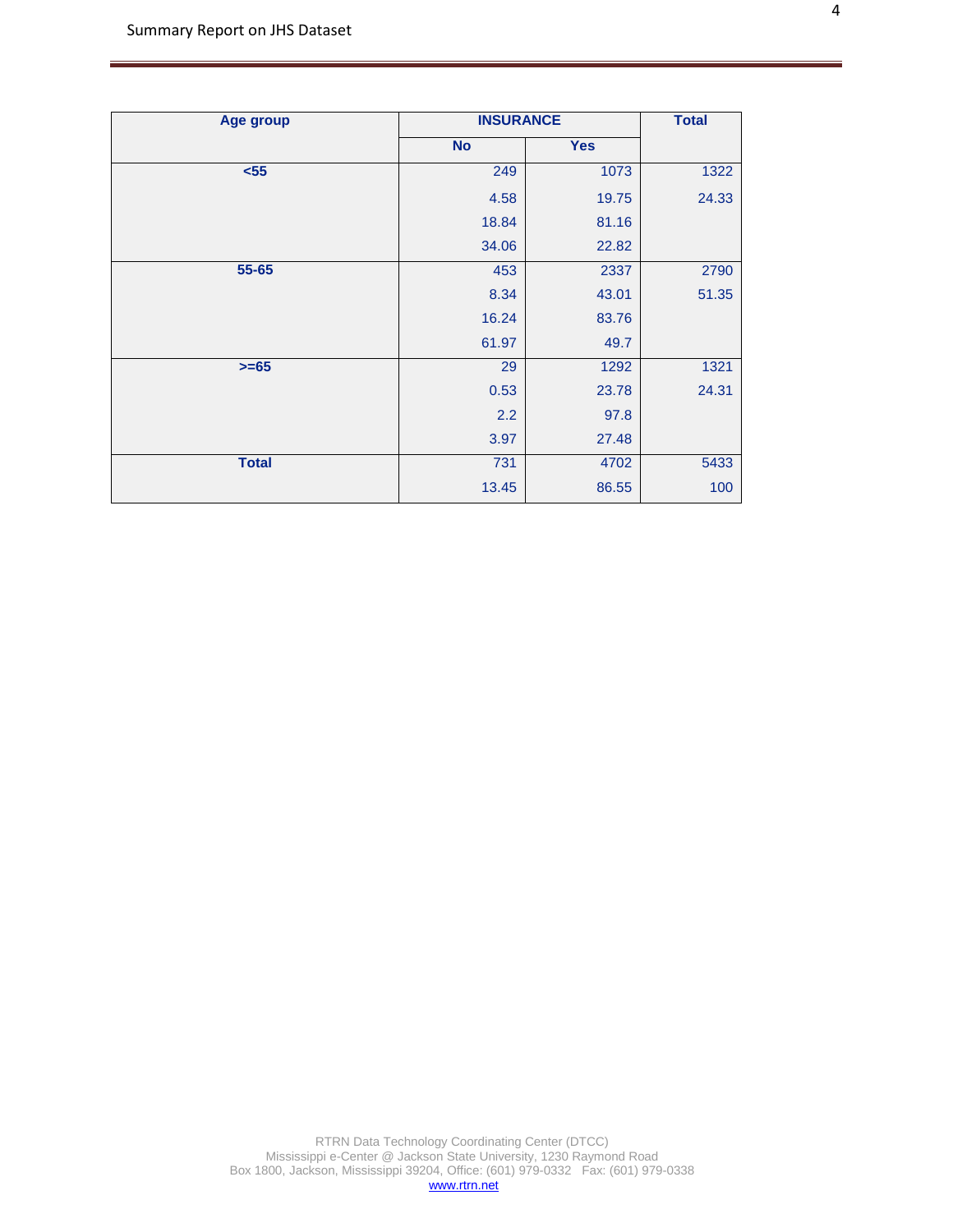## **Body Mass Index**

| <b>Body Mass Index Grouping Visit 1</b>                                                 |      |                |      |       |  |  |  |  |
|-----------------------------------------------------------------------------------------|------|----------------|------|-------|--|--|--|--|
| <b>Cumulative</b><br>bmi01g1<br><b>Cumulative</b><br><b>Frequency</b><br><b>Percent</b> |      |                |      |       |  |  |  |  |
|                                                                                         |      | <b>Percent</b> |      |       |  |  |  |  |
| $25$                                                                                    | 786  | 14.42          | 786  | 14.42 |  |  |  |  |
| $25 - 35$                                                                               | 1748 | 32.07          | 2534 | 46.5  |  |  |  |  |
| $>=35$                                                                                  | 2916 | 53.5           | 5450 | 100   |  |  |  |  |

| <b>Gender</b> (Gender of<br><b>Participant)</b> |       | <b>(Body Mass Index</b><br><b>Grouping Visit 1)</b> |        |      |  |
|-------------------------------------------------|-------|-----------------------------------------------------|--------|------|--|
|                                                 | $25$  | $25 - 35$                                           | $>=35$ |      |  |
| <b>Female</b>                                   | 422   | 956                                                 | 2099   | 3477 |  |
|                                                 | 7.74  | 17.54                                               | 38.51  | 63.8 |  |
|                                                 | 12.14 | 60.37<br>27.49                                      |        |      |  |
|                                                 | 53.69 | 71.98<br>54.69                                      |        |      |  |
| <b>Male</b>                                     | 364   | 792                                                 | 817    |      |  |
|                                                 | 6.68  | 14.53                                               | 14.99  | 36.2 |  |
|                                                 | 18.45 | 40.14<br>41.41                                      |        |      |  |
|                                                 | 46.31 | 28.02<br>45.31                                      |        |      |  |
| <b>Total</b>                                    | 786   | 1748<br>2916                                        |        | 5450 |  |
|                                                 | 14.42 | 32.07                                               | 53.5   | 100  |  |

| <b>EDU01L3(Education Level</b><br>Group 3)                                     | <b>Body Mass Index Grouping</b> |           |        | <b>Total</b> |
|--------------------------------------------------------------------------------|---------------------------------|-----------|--------|--------------|
|                                                                                | $25$                            | $25 - 35$ | $>=35$ |              |
| <high school<="" th=""><th>155</th><th>310</th><th>521</th><th>986</th></high> | 155                             | 310       | 521    | 986          |
|                                                                                | 2.85                            | 5.71      | 9.59   | 18.16        |
|                                                                                | 15.72                           | 31.44     | 52.84  |              |
|                                                                                | 19.87                           | 17.78     | 17.92  |              |
| <b>High school or some</b>                                                     | 307                             | 694       | 1296   | 2297         |
| college                                                                        | 5.65                            | 12.78     | 23.86  | 42.29        |
|                                                                                | 13.37                           | 30.21     | 56.42  |              |
|                                                                                | 39.36                           | 39.79     | 44.58  |              |
| <b>College Associate degree</b>                                                | 318                             | 740       | 1090   | 2148         |
| or higher                                                                      | 5.86                            | 13.63     | 20.07  | 39.55        |
|                                                                                | 14.8                            | 34.45     | 50.74  |              |
|                                                                                | 40.77                           | 42.43     | 37.5   |              |
| <b>Total</b>                                                                   | 780                             | 1744      | 2907   | 5431         |
|                                                                                | 14.36                           | 32.11     | 53.53  | 100          |

RTRN Data Technology Coordinating Center (DTCC) Mississippi e-Center @ Jackson State University, 1230 Raymond Road Box 1800, Jackson, Mississippi 39204, Office: (601) 979-0332 Fax: (601) 979-0338 [www.rtrn.net](http://www.rtrn.net/)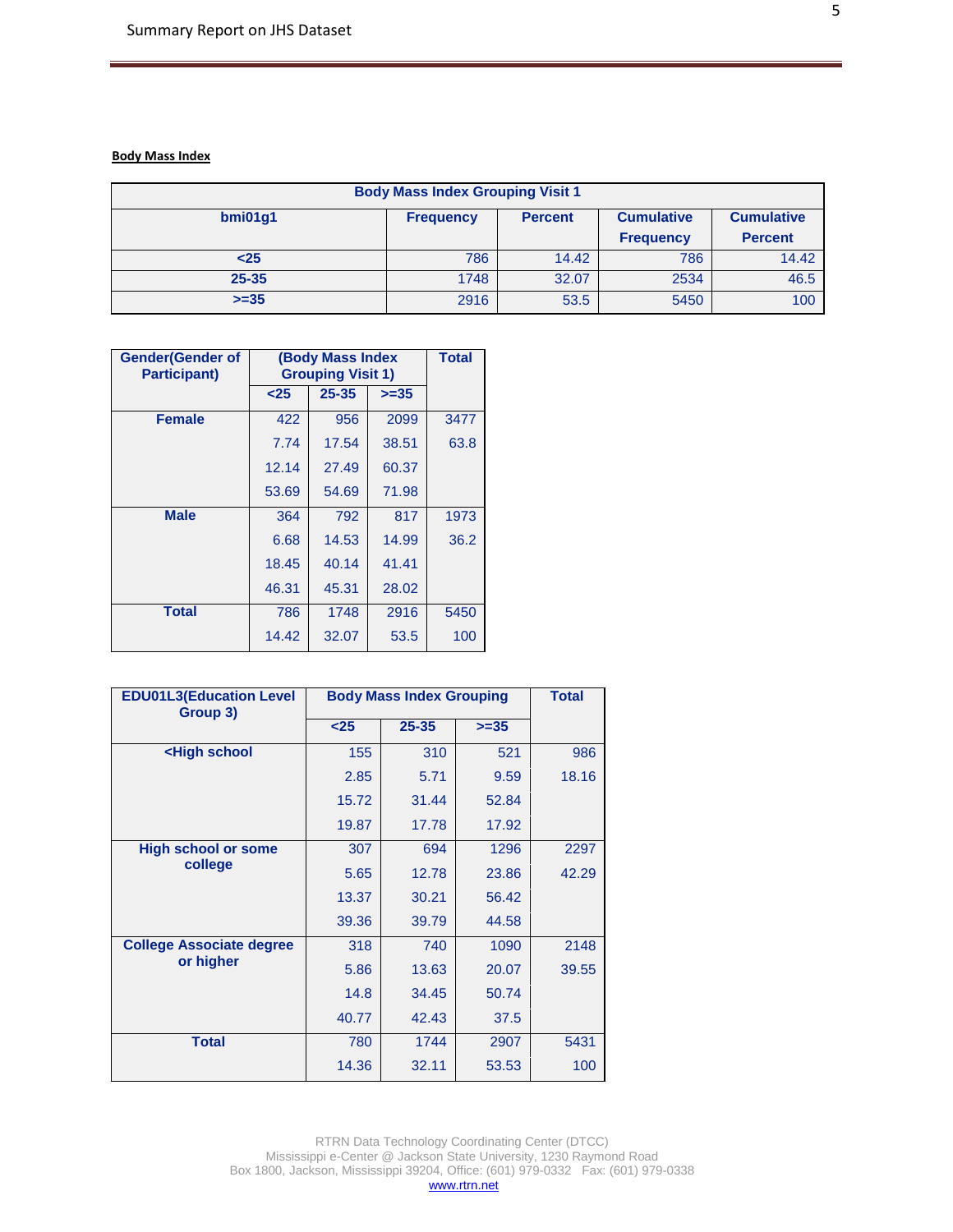| Age group    |       | <b>Body Mass Index Grouping</b> |        |       |  |
|--------------|-------|---------------------------------|--------|-------|--|
|              | $25$  | $25 - 35$                       | $>=35$ |       |  |
| $55$         | 219   | 384                             |        | 1328  |  |
|              | 4.02  | 7.05                            | 13.3   | 24.37 |  |
|              | 16.49 | 28.92                           | 54.59  |       |  |
|              | 27.86 | 21.97                           | 24.86  |       |  |
| $55 - 65$    | 348   | 1560<br>890                     |        | 2798  |  |
|              | 6.39  | 16.33                           | 28.62  | 51.34 |  |
|              | 12.44 | 31.81                           | 55.75  |       |  |
|              | 44.27 | 50.92                           | 53.5   |       |  |
| $>= 65$      | 219   | 474<br>631                      |        | 1324  |  |
|              | 4.02  | 8.7                             | 11.58  | 24.29 |  |
|              | 16.54 | 35.8                            | 47.66  |       |  |
|              | 27.86 | 27.12                           | 21.64  |       |  |
| <b>Total</b> | 786   | 1748<br>2916                    |        | 5450  |  |
|              | 14.42 | 32.07                           | 53.5   | 100   |  |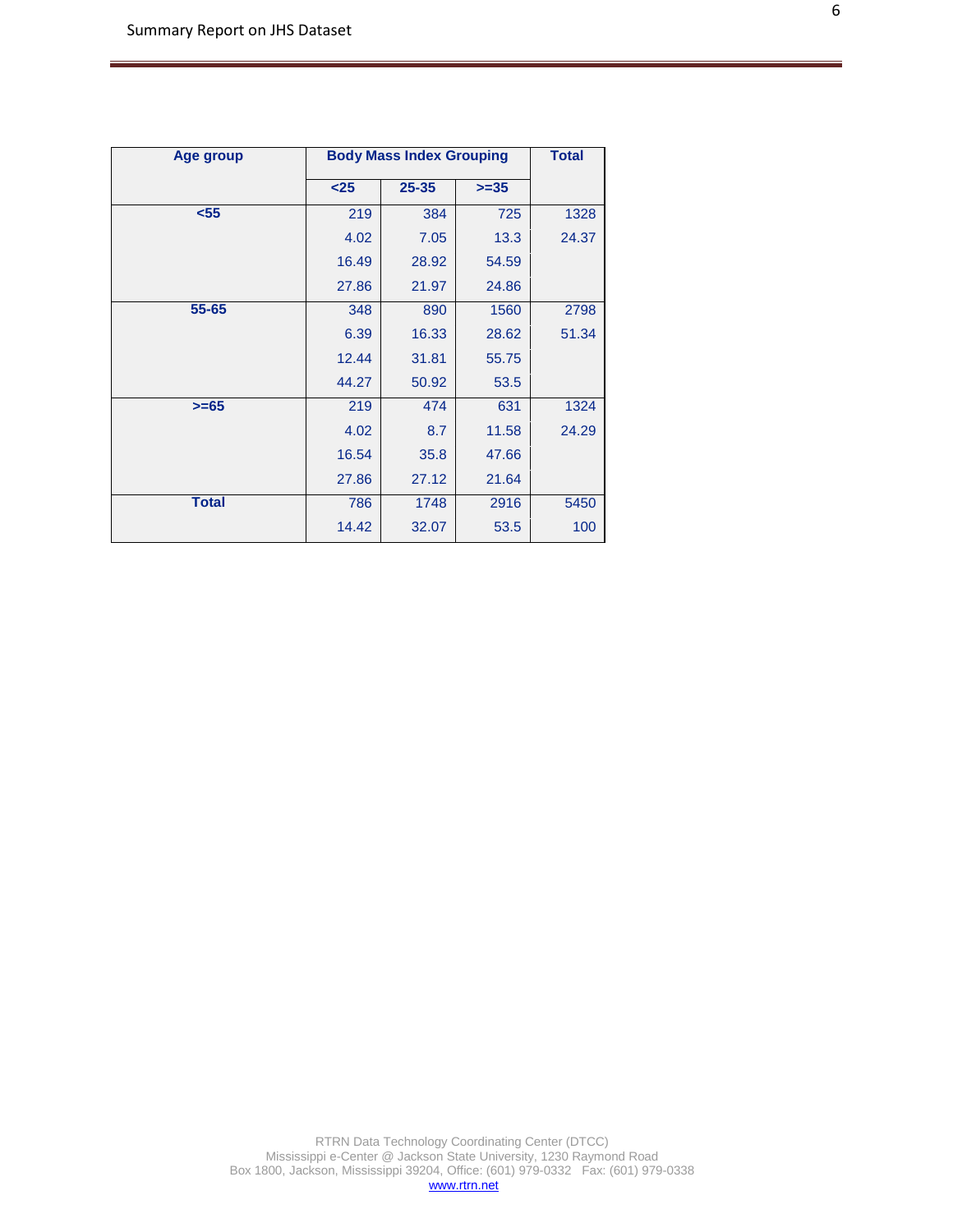#### Standing Height to nearest cm

| Level                              | N    | Mean  | <b>SD</b> | Minimum | Maximum |
|------------------------------------|------|-------|-----------|---------|---------|
| Total                              | 5452 | 168.9 | 9.3       | 137.0   | 200.0   |
| < high school                      | 987  | 167.5 | 8.9       | 145.0   | 195.0   |
| High School or some college        | 2297 | 168.9 | 9.2       | 137.0   | 199.0   |
| College/associate degree or higher | 2149 | 169.6 | 9.4       | 146.0   | 200.0   |
| <55 years old                      | 1328 | 170.0 | 9.3       | 142.0   | 194.0   |
| 55-64 years old                    | 2799 | 169.3 | 9.3       | 137.0   | 200.0   |
| >=65 years old                     | 1325 | 167.1 | 9.0       | 145.0   | 195.0   |
| Female                             | 3479 | 164.1 | 6.5       | 142.0   | 188.0   |
| Male                               | 1973 | 177.4 | 7.0       | 137.0   | 200.0   |

Weight to nearest kilogram

| Level                              | N    | Mean | <b>SD</b> | <b>Minimum</b> | <b>Maximum</b> |
|------------------------------------|------|------|-----------|----------------|----------------|
| Total                              | 5452 | 90.7 | 21.5      | 40.0           | 232.4          |
| < high school                      | 987  | 88.4 | 20.5      | 43.0           | 208.6          |
| High School or some college        | 2297 | 91.7 | 21.5      | 40.0           | 204.2          |
| College/associate degree or higher | 2148 | 90.8 | 22.0      | 43.0           | 232.4          |
| <55 years old                      | 1328 | 93.7 | 24.9      | 44.0           | 210.0          |
| 55-64 years old                    | 2798 | 91.5 | 20.9      | 40.0           | 232.4          |
| >=65 years old                     | 1326 | 85.8 | 18.2      | 43.0           | 188.2          |
| Female                             | 3478 | 88.7 | 21.5      | 40.0           | 209.4          |
| Male                               | 1974 | 94.2 | 21.1      | 44.0           | 232.4          |

#### Waist to nearest cm

| Level                              | N    | Mean  | SD   | <b>Minimum</b> | Maximum |
|------------------------------------|------|-------|------|----------------|---------|
| Total                              | 5450 | 100.7 | 16.3 | 32.0           | 244.0   |
| < high school                      | 985  | 102.9 | 15.3 | 56.0           | 165.0   |
| High School or some college        | 2297 | 101.3 | 16.2 | 32.0           | 172.0   |
| College/associate degree or higher | 2148 | 99.0  | 16.6 | 38.0           | 244.0   |
| <55 years old                      | 1328 | 99.0  | 18.3 | 32.0           | 175.0   |
| 55-64 years old                    | 2797 | 101.0 | 15.8 | 38.0           | 244.0   |
| >=65 years old                     | 1325 | 101.6 | 14.9 | 35.0           | 167.0   |
| Female                             | 3476 | 100.4 | 16.8 | 41.0           | 175.0   |
| Male                               | 1974 | 101.2 | 15.3 | 32.0           | 244.0   |

RTRN Data Technology Coordinating Center (DTCC) Mississippi e-Center @ Jackson State University, 1230 Raymond Road Box 1800, Jackson, Mississippi 39204, Office: (601) 979-0332 Fax: (601) 979-0338 7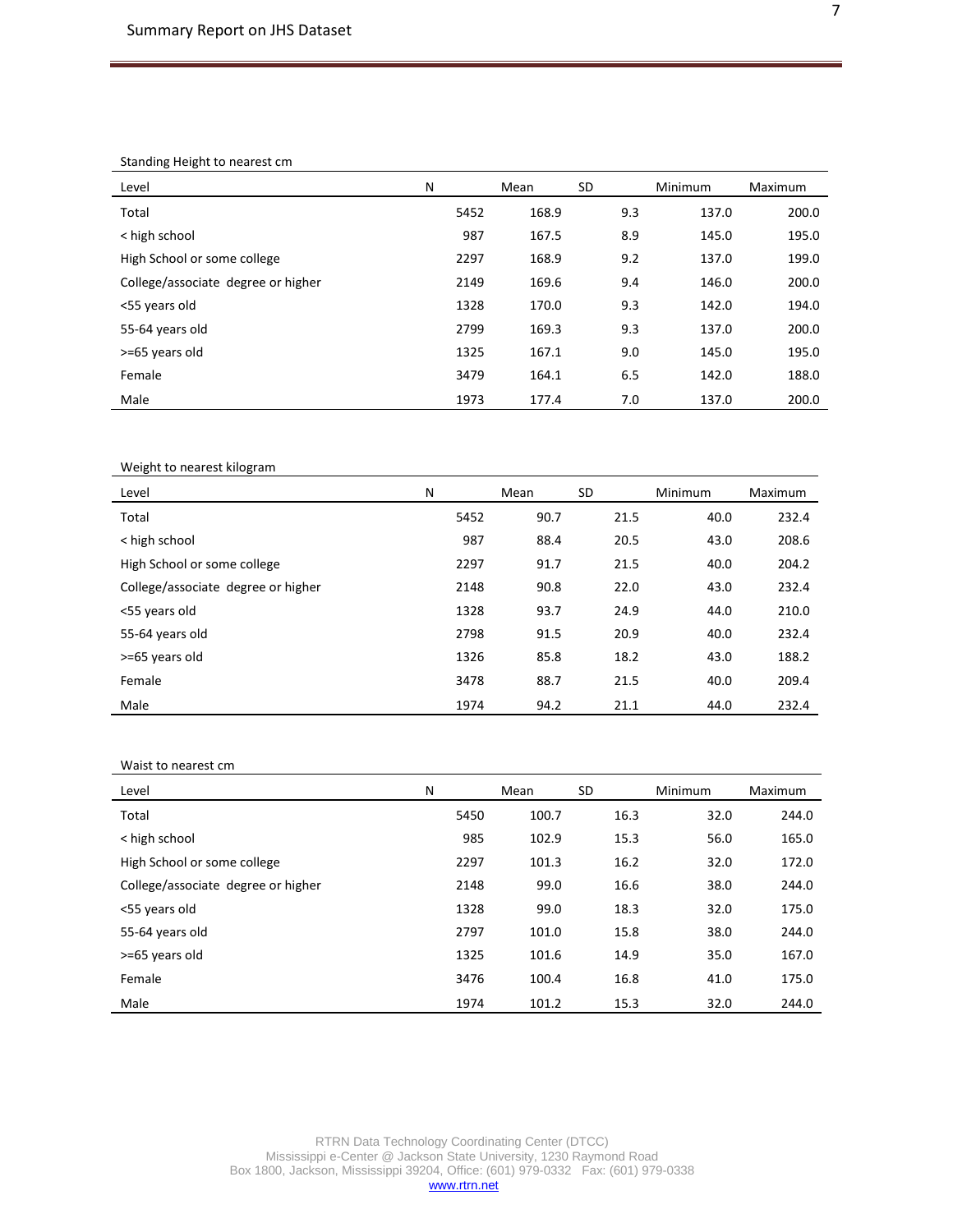#### **Blood Pressure**

| <b>JNC 7 BP Classification</b> |                                    |       |                  |                   |  |  |  |  |  |
|--------------------------------|------------------------------------|-------|------------------|-------------------|--|--|--|--|--|
| <b>BP701</b>                   | <b>Percent</b><br><b>Frequency</b> |       |                  | <b>Cumulative</b> |  |  |  |  |  |
|                                |                                    |       | <b>Frequency</b> | <b>Percent</b>    |  |  |  |  |  |
| <b>Normal</b>                  | 1543                               | 28.4  | 1543             | 28.4              |  |  |  |  |  |
| <b>Pre-hypertension</b>        | 2371                               | 43.63 | 3914             | 72.03             |  |  |  |  |  |
| <b>Hypertension Stage 1</b>    | 1135                               | 20.89 | 5049             | 92.91             |  |  |  |  |  |
| <b>Hypertension Stage 2</b>    | 385                                | 7.09  | 5434             | 100               |  |  |  |  |  |

| <b>JNC 6 BP Classification</b> |                  |                |                   |                   |  |  |  |  |  |
|--------------------------------|------------------|----------------|-------------------|-------------------|--|--|--|--|--|
| <b>BP601</b>                   | <b>Frequency</b> | <b>Percent</b> | <b>Cumulative</b> | <b>Cumulative</b> |  |  |  |  |  |
|                                |                  |                | <b>Frequency</b>  | <b>Percent</b>    |  |  |  |  |  |
| <b>Optimal</b>                 | 1543             | 28.4           | 1543              | 28.4              |  |  |  |  |  |
| <b>Normal</b>                  | 1245             | 22.91          | 2788              | 51.31             |  |  |  |  |  |
| <b>High-Normal</b>             | 1126             | 20.72          | 3914              | 72.03             |  |  |  |  |  |
| <b>Hypertension Stage 1</b>    | 1135             | 20.89          | 5049              | 92.91             |  |  |  |  |  |
| <b>Hypertension Stage 2</b>    | 304              | 5.59           | 5353              | 98.51             |  |  |  |  |  |
| <b>Hypertension Stage 3</b>    | 81               | 1.49           | 5434              | 100               |  |  |  |  |  |

| <b>Gender(Gender of</b><br><b>Participant)</b> |                | <b>BP601(JNC 6 BP Classification)</b> |                        |                                 |                                       |                                       |  |  |
|------------------------------------------------|----------------|---------------------------------------|------------------------|---------------------------------|---------------------------------------|---------------------------------------|--|--|
|                                                | <b>Optimal</b> | <b>Normal</b>                         | High-<br><b>Normal</b> | <b>Hypertensio</b><br>n Stage 1 | <b>Hypertension</b><br><b>Stage 2</b> | <b>Hypertension</b><br><b>Stage 3</b> |  |  |
| <b>Female</b>                                  | 1090           | 783                                   | 714                    | 664                             | 162                                   | 53                                    |  |  |
|                                                | 20.06          | 14.41                                 | 13.14                  | 12.22                           | 2.98                                  | 0.98                                  |  |  |
|                                                | 31.45          | 22.59                                 | 20.6                   | 19.16                           | 4.67                                  | 1.53                                  |  |  |
|                                                | 70.64          | 62.89                                 | 63.41                  | 58.5                            | 53.29                                 | 65.43                                 |  |  |
| <b>Male</b>                                    | 453            | 462                                   | 412                    | 471                             | 142                                   | 28                                    |  |  |
|                                                | 8.34           | 8.5                                   | 7.58                   | 8.67                            | 2.61                                  | 0.52                                  |  |  |
|                                                | 23.02          | 23.48                                 | 20.93                  | 23.93                           | 7.22                                  | 1.42                                  |  |  |
|                                                | 29.36          | 37.11                                 | 36.59                  | 41.5                            | 46.71                                 | 34.57                                 |  |  |
| <b>Total</b>                                   | 1543           | 1245                                  | 1126                   | 1135                            | 304                                   | 81                                    |  |  |
|                                                | 28.4           | 22.91                                 | 20.72                  | 20.89                           | 5.59                                  | 1.49                                  |  |  |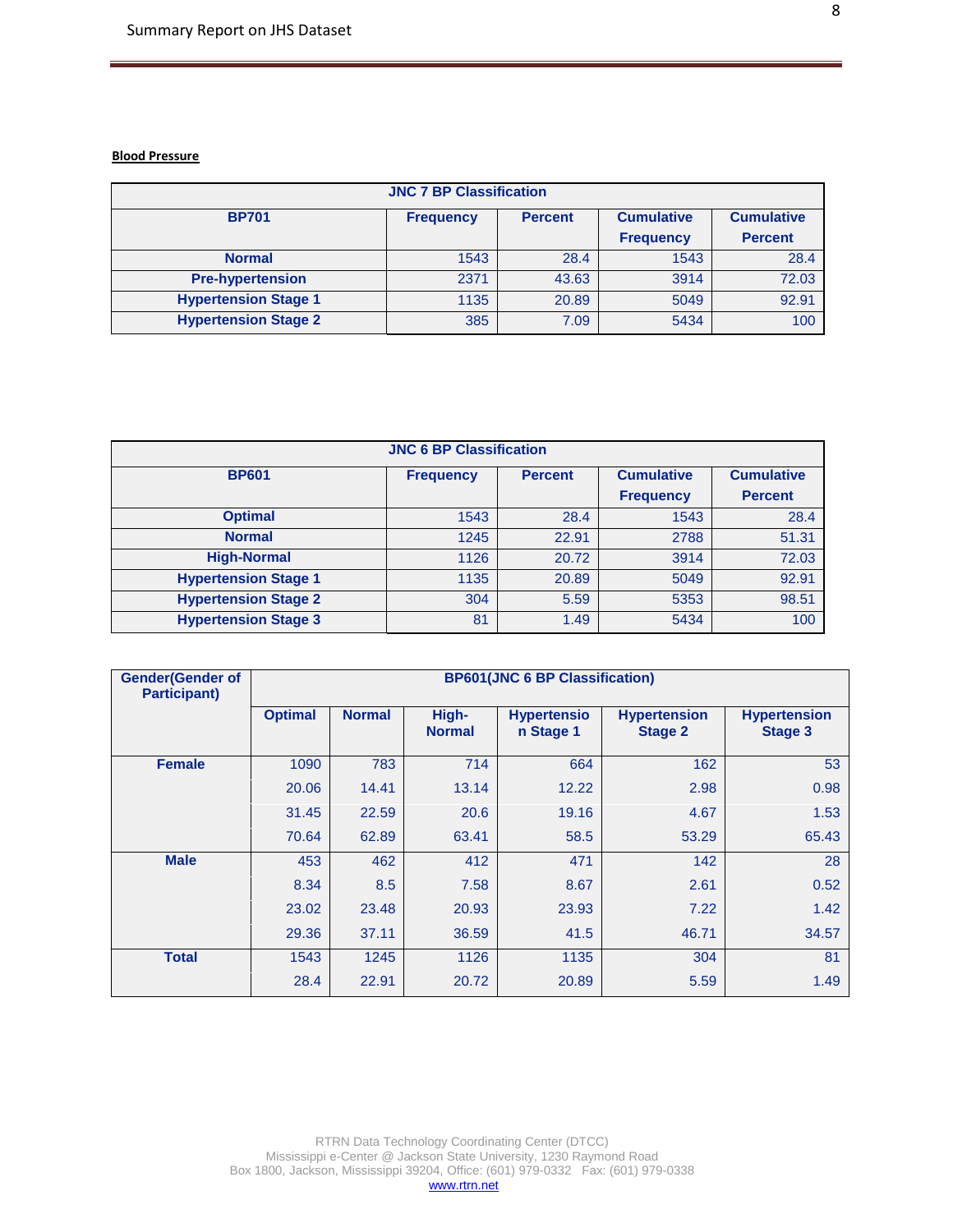| <b>EDU01L3(Education</b><br><b>Level Group 3)</b>                                                                |                | <b>BP601(JNC 6 BP Classification)</b> |                        |                                       |                                       |                                       |       |  |  |
|------------------------------------------------------------------------------------------------------------------|----------------|---------------------------------------|------------------------|---------------------------------------|---------------------------------------|---------------------------------------|-------|--|--|
|                                                                                                                  | <b>Optimal</b> | <b>Normal</b>                         | High-<br><b>Normal</b> | <b>Hypertension</b><br><b>Stage 1</b> | <b>Hypertension</b><br><b>Stage 2</b> | <b>Hypertension</b><br><b>Stage 3</b> |       |  |  |
| <high school<="" th=""><th>219</th><th>218</th><th>200</th><th>250</th><th>72</th><th>23</th><th>982</th></high> | 219            | 218                                   | 200                    | 250                                   | 72                                    | 23                                    | 982   |  |  |
|                                                                                                                  | 4.05           | 4.03                                  | 3.69                   | 4.62                                  | 1.33                                  | 0.42                                  | 18.14 |  |  |
|                                                                                                                  | 22.3           | 22.2                                  | 20.37                  | 25.46                                 | 7.33                                  | 2.34                                  |       |  |  |
|                                                                                                                  | 14.28          | 17.54                                 | 17.81                  | 22.12                                 | 23.76                                 | 28.4                                  |       |  |  |
| <b>High school or some</b>                                                                                       | 652            | 510                                   | 475                    | 481                                   | 136                                   | 33                                    | 2287  |  |  |
| college                                                                                                          | 12.04          | 9.42                                  | 8.77                   | 8.88                                  | 2.51                                  | 0.61                                  | 42.24 |  |  |
|                                                                                                                  | 28.51          | 22.3                                  | 20.77                  | 21.03                                 | 5.95                                  | 1.44                                  |       |  |  |
|                                                                                                                  | 42.5           | 41.03                                 | 42.3                   | 42.57                                 | 44.88                                 | 40.74                                 |       |  |  |
| <b>College Associate</b>                                                                                         | 663            | 515                                   | 448                    | 399                                   | 95                                    | 25                                    | 2145  |  |  |
| degree or higher                                                                                                 | 12.25          | 9.51                                  | 8.27                   | 7.37                                  | 1.75                                  | 0.46                                  | 39.62 |  |  |
|                                                                                                                  | 30.91          | 24.01                                 | 20.89                  | 18.6                                  | 4.43                                  | 1.17                                  |       |  |  |
|                                                                                                                  | 43.22          | 41.43                                 | 39.89                  | 35.31                                 | 31.35                                 | 30.86                                 |       |  |  |
| <b>Total</b>                                                                                                     | 1534           | 1243                                  | 1123                   | 1130                                  | 303                                   | 81                                    | 5414  |  |  |
|                                                                                                                  | 28.33          | 22.96                                 | 20.74                  | 20.87                                 | 5.6                                   | 1.5                                   | 100   |  |  |

| Age group    | <b>BP601(JNC 6 BP Classification)</b><br><b>Total</b> |               |                        |                                       |                                       |                                       |       |  |  |
|--------------|-------------------------------------------------------|---------------|------------------------|---------------------------------------|---------------------------------------|---------------------------------------|-------|--|--|
|              | <b>Optimal</b>                                        | <b>Normal</b> | High-<br><b>Normal</b> | <b>Hypertension</b><br><b>Stage 1</b> | <b>Hypertension</b><br><b>Stage 2</b> | <b>Hypertension</b><br><b>Stage 3</b> |       |  |  |
| $55$         | 563                                                   | 317           | 210                    | 179                                   | 44                                    | 9                                     | 1322  |  |  |
|              | 10.36                                                 | 5.83          | 3.86                   | 3.29                                  | 0.81                                  | 0.17                                  | 24.33 |  |  |
|              | 42.59                                                 | 23.98         | 15.89                  | 13.54                                 | 3.33                                  | 0.68                                  |       |  |  |
|              | 36.49                                                 | 25.46         | 18.65                  | 15.77                                 | 14.47                                 | 11.11                                 |       |  |  |
| 55-65        | 722                                                   | 645           | 624                    | 615                                   | 150                                   | 33                                    | 2789  |  |  |
|              | 13.29                                                 | 11.87         | 11.48                  | 11.32                                 | 2.76                                  | 0.61                                  | 51.32 |  |  |
|              | 25.89                                                 | 23.13         | 22.37                  | 22.05                                 | 5.38                                  | 1.18                                  |       |  |  |
|              | 46.79                                                 | 51.81         | 55.42                  | 54.19                                 | 49.34                                 | 40.74                                 |       |  |  |
| $>= 65$      | 258                                                   | 283           | 292                    | 341                                   | 110                                   | 39                                    | 1323  |  |  |
|              | 4.75                                                  | 5.21          | 5.37                   | 6.28                                  | 2.02                                  | 0.72                                  | 24.35 |  |  |
|              | 19.5                                                  | 21.39         | 22.07                  | 25.77                                 | 8.31                                  | 2.95                                  |       |  |  |
|              | 16.72                                                 | 22.73         | 25.93                  | 30.04                                 | 36.18                                 | 48.15                                 |       |  |  |
| <b>Total</b> | 1543                                                  | 1245          | 1126                   | 1135                                  | 304                                   | 81                                    | 5434  |  |  |
|              | 28.4                                                  | 22.91         | 20.72                  | 20.89                                 | 5.59                                  | 1.49                                  | 100   |  |  |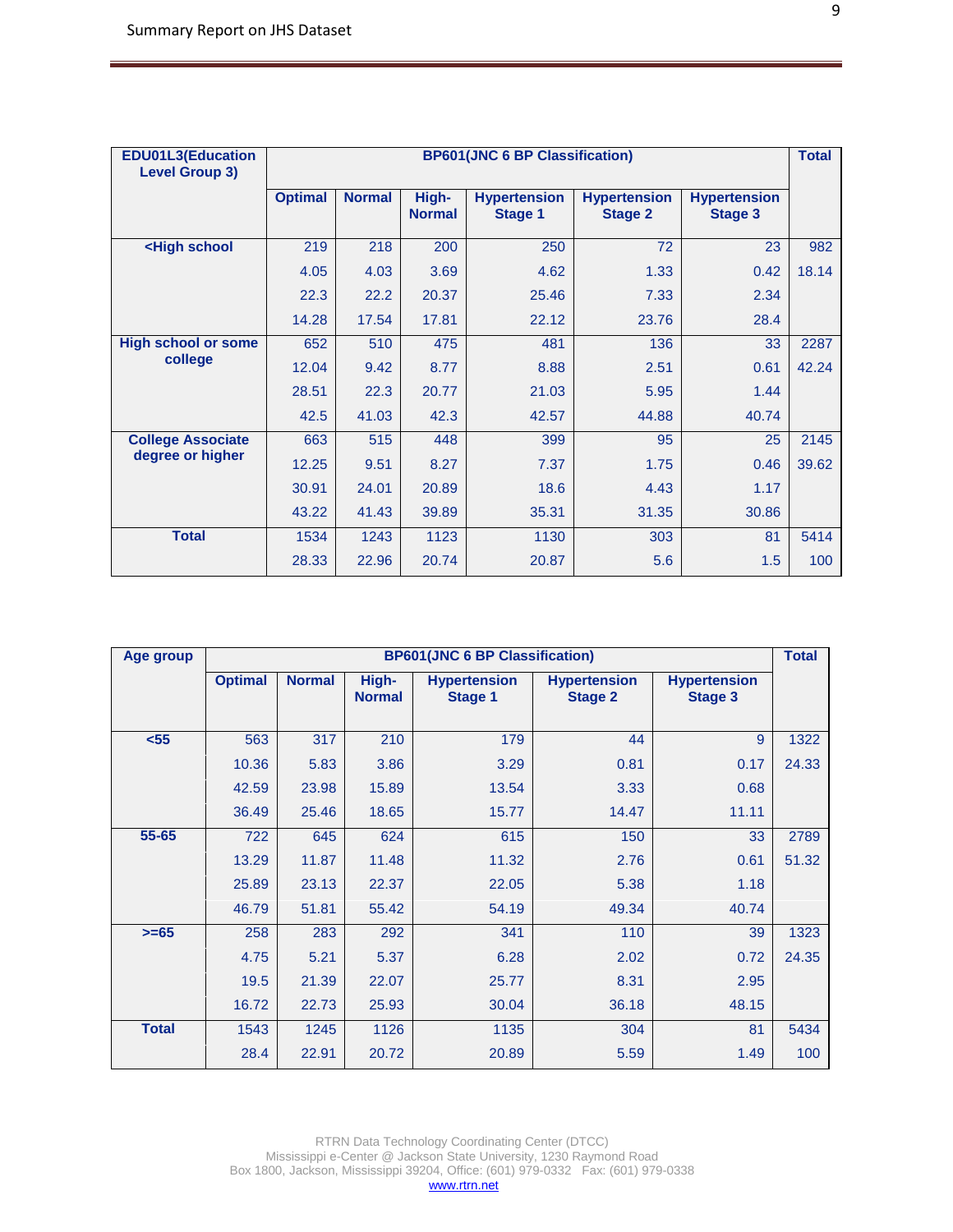#### Systolic (Computed Net Average)

| Level                              | N    | Mean  | Std Dev | Minimum | Maximum |
|------------------------------------|------|-------|---------|---------|---------|
| Total                              | 5433 | 126.9 | 18.4    | 82.0    | 237.0   |
| < high school                      | 982  | 132.5 | 20.1    | 82.0    | 229.0   |
| High School or some college        | 2288 | 126.7 | 18.4    | 84.0    | 237.0   |
| College/associate degree or higher | 2143 | 124.7 | 16.9    | 84.0    | 210.0   |
| <55 years old                      | 1321 | 118.1 | 14.6    | 84.0    | 191.0   |
| 55-64 years old                    | 2789 | 127.4 | 17.5    | 82.0    | 237.0   |
| >=65 years old                     | 1323 | 134.8 | 19.8    | 87.0    | 229.0   |
| Female                             | 3463 | 126.5 | 18.6    | 82.0    | 237.0   |
| Male                               | 1970 | 127.8 | 17.9    | 82.0    | 229.0   |

Diastolic(Computed Net Average)

| Level                              | N    | Mean | Std Dev | Minimum | <b>Maximum</b> |
|------------------------------------|------|------|---------|---------|----------------|
| Total                              | 5434 | 78.8 | 10.6    | 45.0    | 129.0          |
| < high school                      | 981  | 76.8 | 10.3    | 48.0    | 119.0          |
| High School or some college        | 2289 | 79.5 | 10.6    | 45.0    | 129.0          |
| College/associate degree or higher | 2144 | 79.1 | 10.5    | 45.0    | 123.0          |
| <55 years old                      | 1325 | 79.1 | 10.6    | 45.0    | 123.0          |
| 55-64 years old                    | 2789 | 80.3 | 10.2    | 46.0    | 121.0          |
| >=65 years old                     | 1320 | 75.4 | 10.5    | 45.0    | 129.0          |
| Female                             | 3464 | 77.3 | 10.2    | 45.0    | 121.0          |
| Male                               | 1970 | 81.5 | 10.6    | 49.0    | 129.0          |

#### Heart Rate (30 sec)

| Level                              | N    | Mean | Std Dev | Minimum | <b>Maximum</b> |
|------------------------------------|------|------|---------|---------|----------------|
| Total                              | 5437 | 34.1 | 5.1     | 13.0    | 76.0           |
| < high school                      | 982  | 34.2 | 5.6     | 20.0    | 76.0           |
| High School or some college        | 2291 | 34.3 | 5.1     | 21.0    | 60.0           |
| College/associate degree or higher | 2144 | 33.9 | 4.9     | 13.0    | 57.0           |
| <55 years old                      | 1326 | 34.4 | 4.8     | 20.0    | 56.0           |
| 55-64 years old                    | 2789 | 34.2 | 5.1     | 13.0    | 60.0           |
| >=65 years old                     | 1322 | 33.7 | 5.3     | 20.0    | 76.0           |
| Female                             | 3465 | 34.4 | 5.0     | 15.0    | 76.0           |
| Male                               | 1972 | 33.7 | 5.3     | 13.0    | 57.0           |

RTRN Data Technology Coordinating Center (DTCC) Mississippi e-Center @ Jackson State University, 1230 Raymond Road Box 1800, Jackson, Mississippi 39204, Office: (601) 979-0332 Fax: (601) 979-0338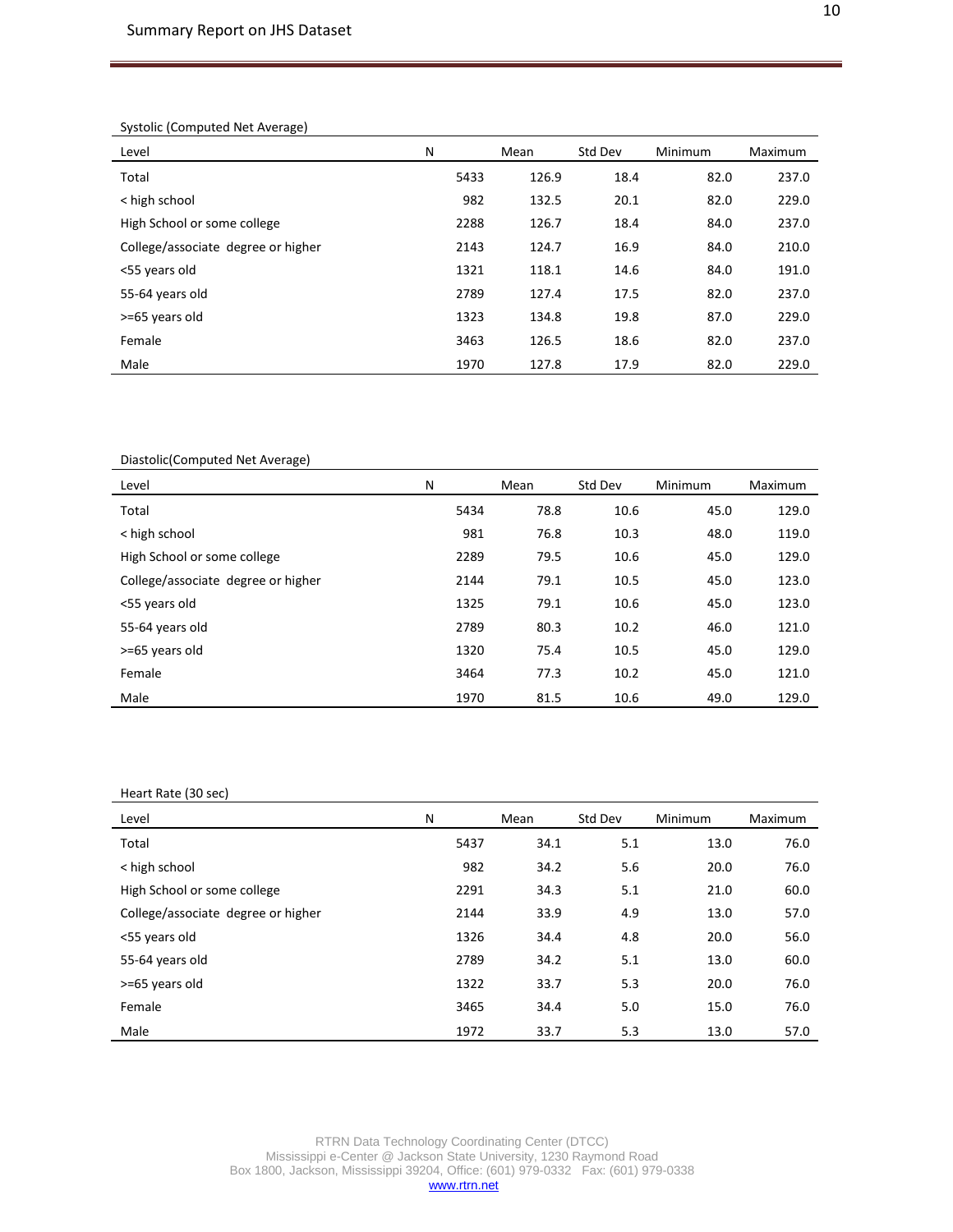## **Major Diseases**

| <b>CHD(Self-reported)</b> |                  |                |                   |                   |  |  |  |  |
|---------------------------|------------------|----------------|-------------------|-------------------|--|--|--|--|
| CHD <sub>01</sub>         | <b>Frequency</b> | <b>Percent</b> | <b>Cumulative</b> | <b>Cumulative</b> |  |  |  |  |
|                           |                  |                | <b>Frequency</b>  | <b>Percent</b>    |  |  |  |  |
| No                        | 4984             | 92.76          | 4984              | 92.76             |  |  |  |  |
| Yes                       | 389              | 7.24           | 5373              | 100               |  |  |  |  |

| <b>Gender</b> (Gender of<br><b>Participant)</b> | CHD01(CHD(Self-<br>reported)) | <b>Total</b> |      |
|-------------------------------------------------|-------------------------------|--------------|------|
|                                                 | <b>No</b>                     | <b>Yes</b>   |      |
| <b>Female</b>                                   | 3174                          | 254          | 3428 |
|                                                 | 59.07                         | 4.73         | 63.8 |
|                                                 | 92.59                         | 7.41         |      |
|                                                 | 63.68                         | 65.3         |      |
| <b>Male</b>                                     | 1810                          | 135          | 1945 |
|                                                 | 33.69                         | 2.51         | 36.2 |
|                                                 | 93.06                         | 6.94         |      |
|                                                 | 36.32                         | 34.7         |      |
| <b>Total</b>                                    | 4984                          | 389          | 5373 |
|                                                 | 92.76                         | 7.24         | 100  |

| <b>EDU01L3(Education Level</b><br>Group 3)                        |           | CHD01(CHD(Self-<br>reported)) |       |
|-------------------------------------------------------------------|-----------|-------------------------------|-------|
|                                                                   | <b>No</b> | <b>Yes</b>                    |       |
| <high school<="" th=""><th>883</th><th>91</th><th>974</th></high> | 883       | 91                            | 974   |
|                                                                   | 16.49     | 1.7                           | 18.19 |
|                                                                   | 90.66     | 9.34                          |       |
|                                                                   | 17.78     | 23.51                         |       |
| <b>High school or some</b><br>college                             | 2086      | 171                           | 2257  |
|                                                                   | 38.96     | 3.19                          | 42.16 |
|                                                                   | 92.42     | 7.58                          |       |
|                                                                   | 42        | 44.19                         |       |
| <b>College Associate degree</b>                                   | 1998      | 125                           | 2123  |
| or higher                                                         | 37.32     | 2.33                          | 39.65 |
|                                                                   | 94.11     | 5.89                          |       |
|                                                                   | 40.23     | 32.3                          |       |
| <b>Total</b>                                                      | 4967      | 387                           | 5354  |
|                                                                   | 92.77     | 7.23                          | 100   |

RTRN Data Technology Coordinating Center (DTCC) Mississippi e-Center @ Jackson State University, 1230 Raymond Road Box 1800, Jackson, Mississippi 39204, Office: (601) 979-0332 Fax: (601) 979-0338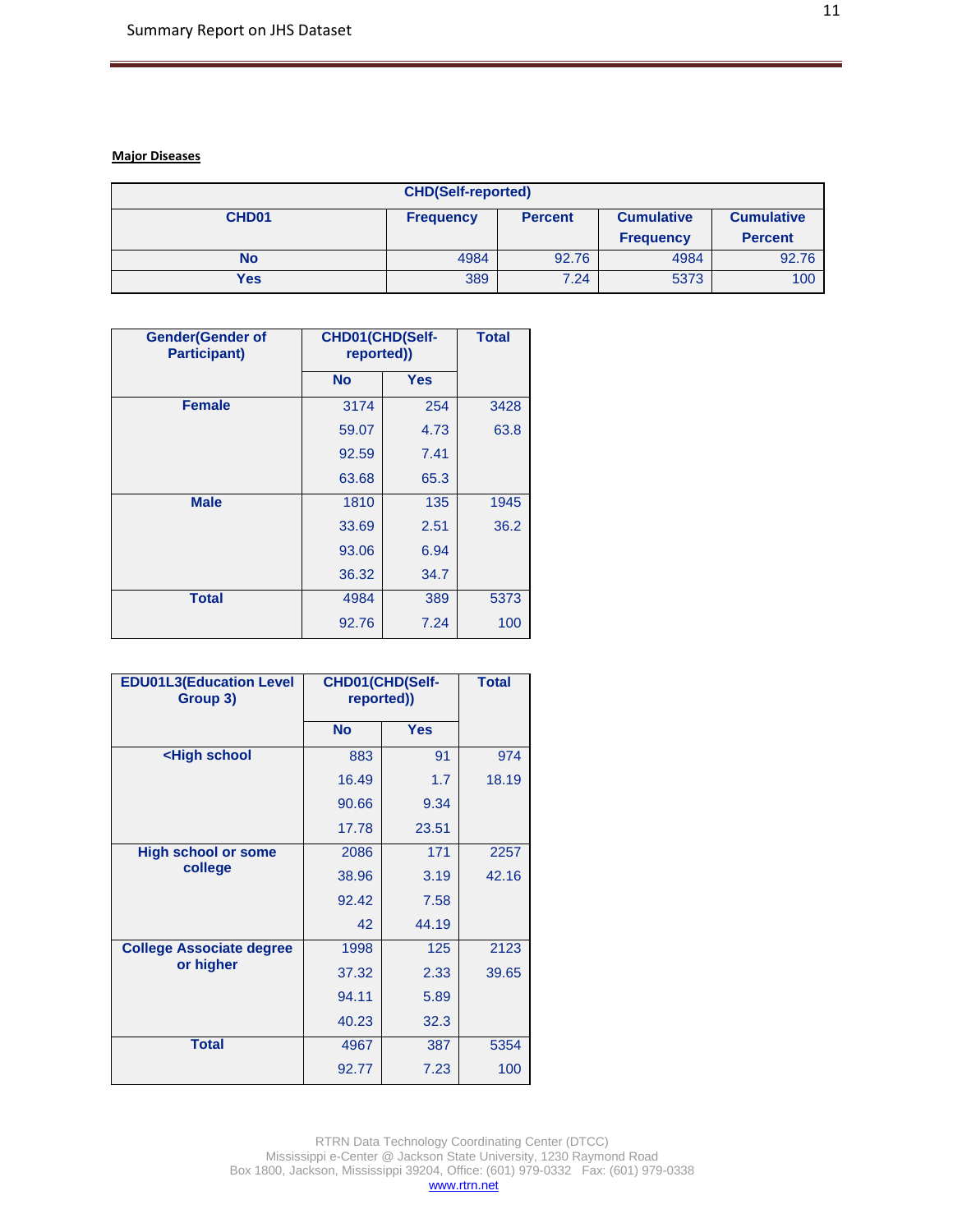| Age group    |           | CHD01(CHD(Self-<br>reported)) |       |
|--------------|-----------|-------------------------------|-------|
|              | <b>No</b> | <b>Yes</b>                    |       |
| $55$         | 1243      | 60                            | 1303  |
|              | 23.13     | 1.12                          | 24.25 |
|              | 95.4      | 4.6                           |       |
|              | 24.94     | 15.42                         |       |
| 55-65        | 2550      | 209                           | 2759  |
|              | 47.46     | 3.89                          | 51.35 |
|              | 92.42     | 7.58                          |       |
|              | 51.16     | 53.73                         |       |
| $>= 65$      | 1191      | 120                           | 1311  |
|              | 22.17     | 2.23                          | 24.4  |
|              | 90.85     | 9.15                          |       |
|              | 23.9      | 30.85                         |       |
| <b>Total</b> | 4984      | 389                           | 5373  |
|              | 92.76     | 7.24                          | 100   |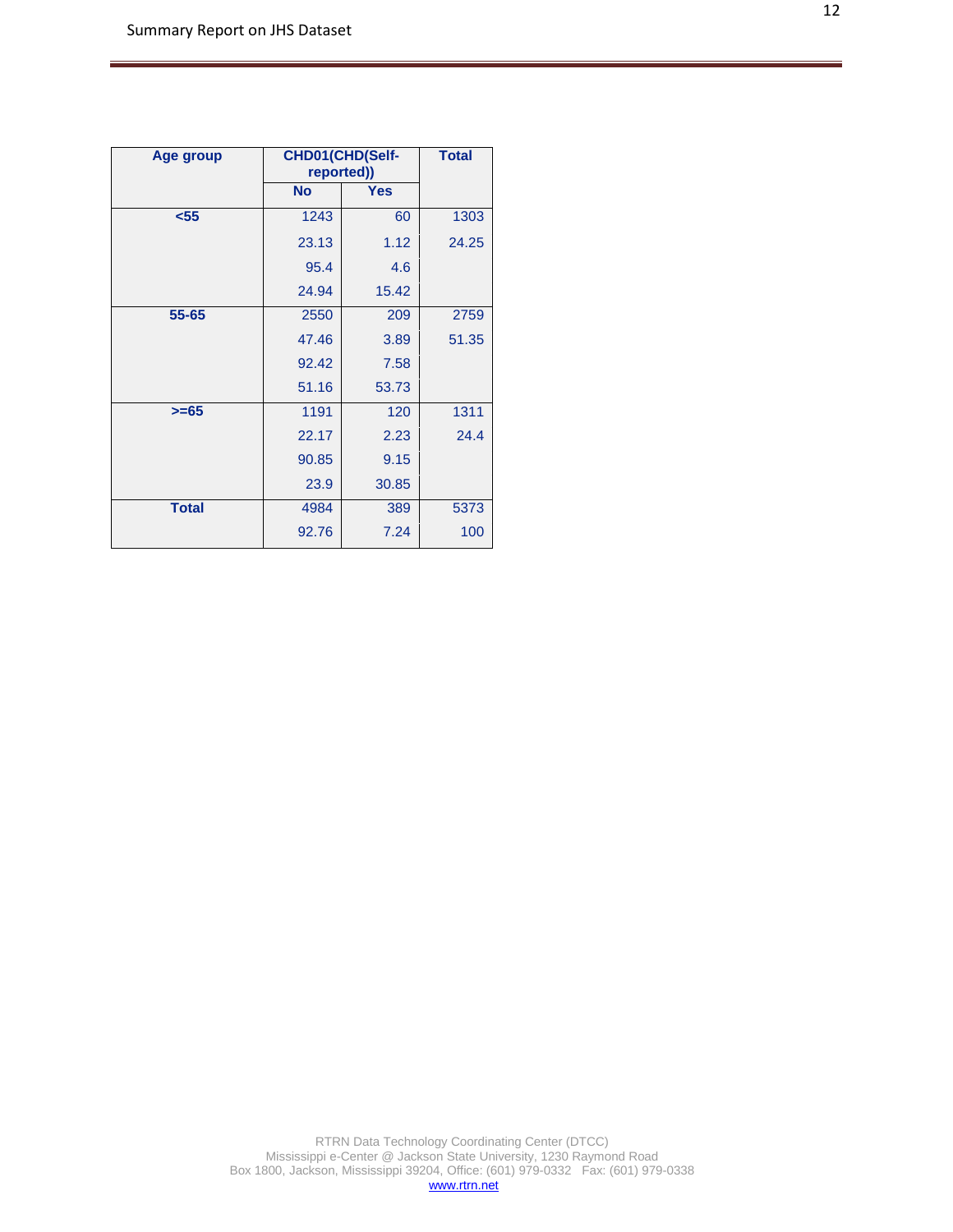| <b>Chronic Kidney Disease Status</b>                                                           |      |       |                  |                |
|------------------------------------------------------------------------------------------------|------|-------|------------------|----------------|
| <b>CKD01CC</b><br><b>Cumulative</b><br><b>Cumulative</b><br><b>Percent</b><br><b>Frequency</b> |      |       |                  |                |
|                                                                                                |      |       | <b>Frequency</b> | <b>Percent</b> |
| <b>No</b>                                                                                      | 2746 | 80.03 | 2746             | 80.03          |
| Yes                                                                                            | 685  | 19.97 | 3431             | 100            |

| <b>Gender(Gender of</b><br><b>Participant)</b> | <b>CKD01CC(Chronic</b><br><b>Kidney Disease</b><br><b>Status)</b> |            | <b>Total</b> |
|------------------------------------------------|-------------------------------------------------------------------|------------|--------------|
|                                                | <b>No</b>                                                         | <b>Yes</b> |              |
| <b>Female</b>                                  | 1700                                                              | 468        | 2168         |
|                                                | 49.55                                                             | 13.64      | 63.19        |
|                                                | 78.41                                                             | 21.59      |              |
|                                                | 61.91                                                             | 68.32      |              |
| <b>Male</b>                                    | 1046                                                              | 217        | 1263         |
|                                                | 30.49                                                             | 6.32       | 36.81        |
|                                                | 82.82                                                             | 17.18      |              |
|                                                | 38.09                                                             | 31.68      |              |
| <b>Total</b>                                   | 2746                                                              | 685        | 3431         |
|                                                | 80.03                                                             | 19.97      | 100          |

| <b>EDU01L3(Education</b><br><b>Level Group 3)</b>                  |           | <b>CKD01CC(Chronic</b><br><b>Kidney Disease</b><br>Status) |       |
|--------------------------------------------------------------------|-----------|------------------------------------------------------------|-------|
|                                                                    | <b>No</b> | <b>Yes</b>                                                 |       |
| <high school<="" th=""><th>442</th><th>130</th><th>572</th></high> | 442       | 130                                                        | 572   |
|                                                                    | 12.91     | 3.8                                                        | 16.7  |
|                                                                    | 77.27     | 22.73                                                      |       |
|                                                                    | 16.13     | 19.01                                                      |       |
| <b>High school or some</b><br>college                              | 1182      | 311                                                        | 1493  |
|                                                                    | 34.51     | 9.08                                                       | 43.59 |
|                                                                    | 79.17     | 20.83                                                      |       |
|                                                                    | 43.12     | 45.47                                                      |       |
| <b>College Associate</b>                                           | 1117      | 243                                                        | 1360  |
| degree or higher                                                   | 32.61     | 7.09                                                       | 39.71 |
|                                                                    | 82.13     | 17.87                                                      |       |
|                                                                    | 40.75     | 35.53                                                      |       |
| <b>Total</b>                                                       | 2741      | 684                                                        | 3425  |
|                                                                    | 80.03     | 19.97                                                      | 100   |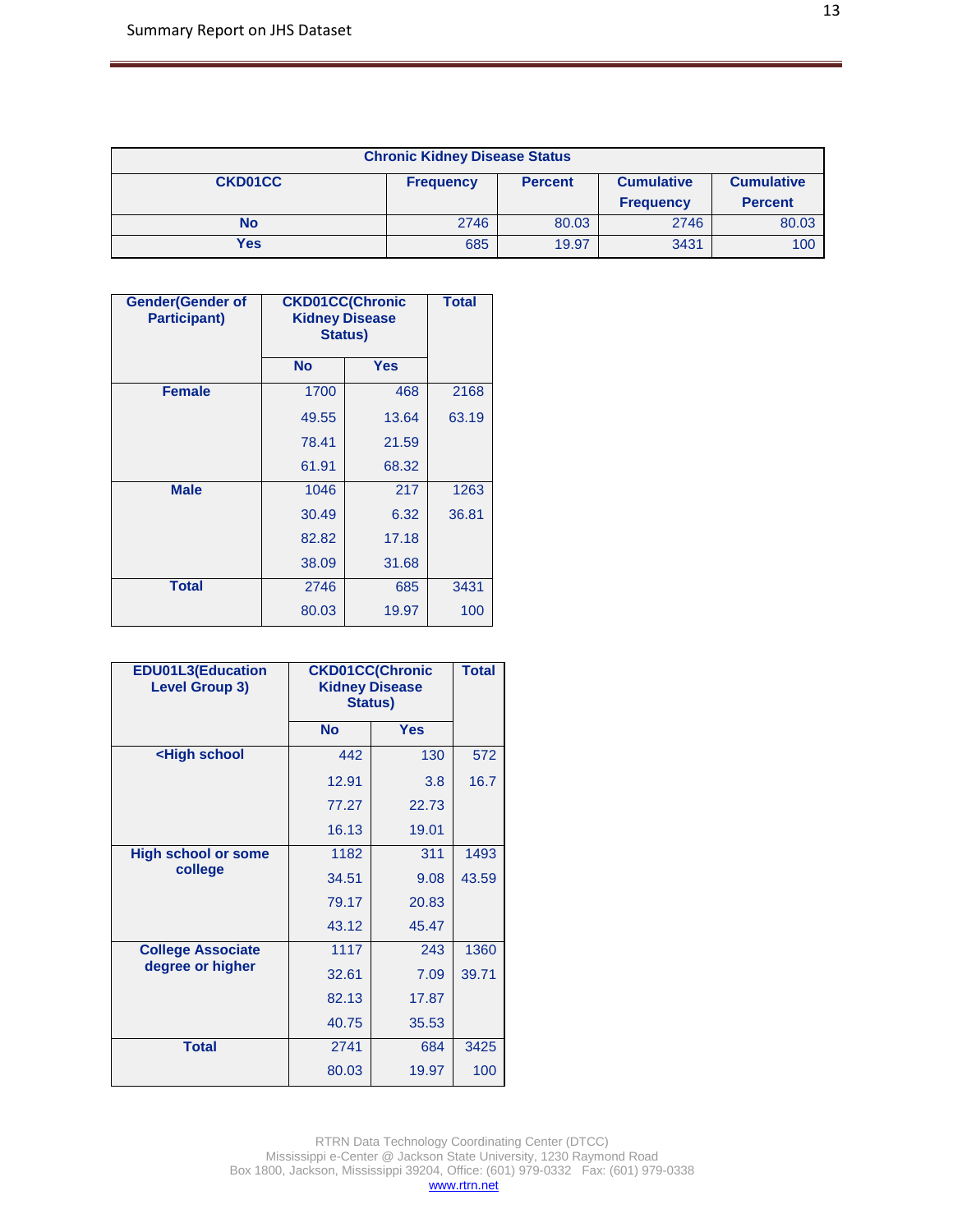| Age group    | <b>CKD01CC(Chronic</b><br><b>Kidney Disease</b><br><b>Status)</b> |            | <b>Total</b> |
|--------------|-------------------------------------------------------------------|------------|--------------|
|              | <b>No</b>                                                         | <b>Yes</b> |              |
| $55$         | 770                                                               | 143        | 913          |
|              | 22.44                                                             | 4.17       | 26.61        |
|              | 84.34                                                             | 15.66      |              |
|              | 28.04                                                             | 20.88      |              |
| 55-65        | 1392                                                              | 352        | 1744         |
|              | 40.57                                                             | 10.26      | 50.83        |
|              | 79.82                                                             | 20.18      |              |
|              | 50.69                                                             | 51.39      |              |
| $>= 65$      | 584                                                               | 190        | 774          |
|              | 17.02                                                             | 5.54       | 22.56        |
|              | 75.45                                                             | 24.55      |              |
|              | 21.27                                                             | 27.74      |              |
| <b>Total</b> | 2746                                                              | 685        | 3431         |
|              | 80.03                                                             | 19.97      | 100          |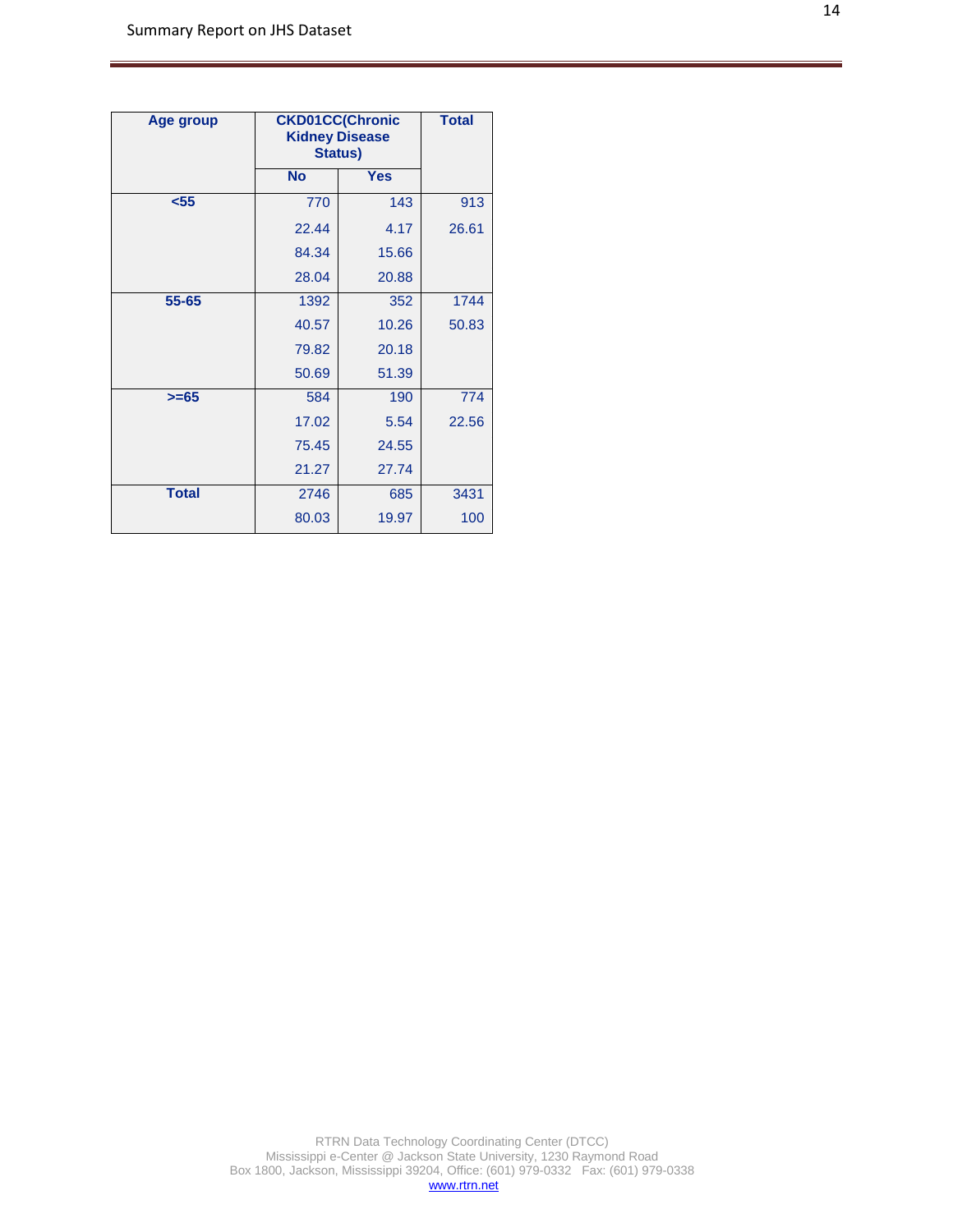| <b>CVD(Self-reported)</b>                                                                         |      |      |                  |                |
|---------------------------------------------------------------------------------------------------|------|------|------------------|----------------|
| CVD <sub>01</sub><br><b>Cumulative</b><br><b>Frequency</b><br><b>Cumulative</b><br><b>Percent</b> |      |      |                  |                |
|                                                                                                   |      |      | <b>Frequency</b> | <b>Percent</b> |
| No                                                                                                | 4798 | 89.4 | 4798             | 89.4           |
| Yes                                                                                               | 569  | 10.6 | 5367             | 100            |

| <b>Gender(Gender of Participant)</b> |           | <b>CVD01(CVD(Self-reported))</b> |      |  |
|--------------------------------------|-----------|----------------------------------|------|--|
|                                      | <b>No</b> | <b>Yes</b>                       |      |  |
| <b>Female</b>                        | 3043      | 381                              | 3424 |  |
|                                      | 56.7      | 7.1                              | 63.8 |  |
|                                      | 88.87     | 11.13                            |      |  |
|                                      | 63.42     | 66.96                            |      |  |
| <b>Male</b>                          | 1755      | 188                              | 1943 |  |
|                                      | 32.7      | 3.5                              | 36.2 |  |
|                                      | 90.32     | 9.68                             |      |  |
|                                      | 36.58     | 33.04                            |      |  |
| <b>Total</b>                         | 4798      | 569                              | 5367 |  |
|                                      | 89.4      | 10.6                             | 100  |  |

| <b>EDU01L3(Education Level Group 3)</b>                            |           | <b>CVD01(CVD(Self-reported))</b> |       |  |
|--------------------------------------------------------------------|-----------|----------------------------------|-------|--|
|                                                                    | <b>No</b> | <b>Yes</b>                       |       |  |
| <high school<="" th=""><th>838</th><th>136</th><th>974</th></high> | 838       | 136                              | 974   |  |
|                                                                    | 15.67     | 2.54                             | 18.21 |  |
|                                                                    | 86.04     | 13.96                            |       |  |
|                                                                    | 17.52     | 24.03                            |       |  |
| <b>High school or some college</b>                                 | 2006      | 246                              | 2252  |  |
|                                                                    | 37.51     | 4.6                              | 42.11 |  |
|                                                                    | 89.08     | 10.92                            |       |  |
|                                                                    | 41.95     | 43.46                            |       |  |
| <b>College Associate degree or higher</b>                          | 1938      | 184                              | 2122  |  |
|                                                                    | 36.24     | 3.44                             | 39.68 |  |
|                                                                    | 91.33     | 8.67                             |       |  |
|                                                                    | 40.53     | 32.51                            |       |  |
| <b>Total</b>                                                       | 4782      | 566                              | 5348  |  |
|                                                                    | 89.42     | 10.58                            | 100   |  |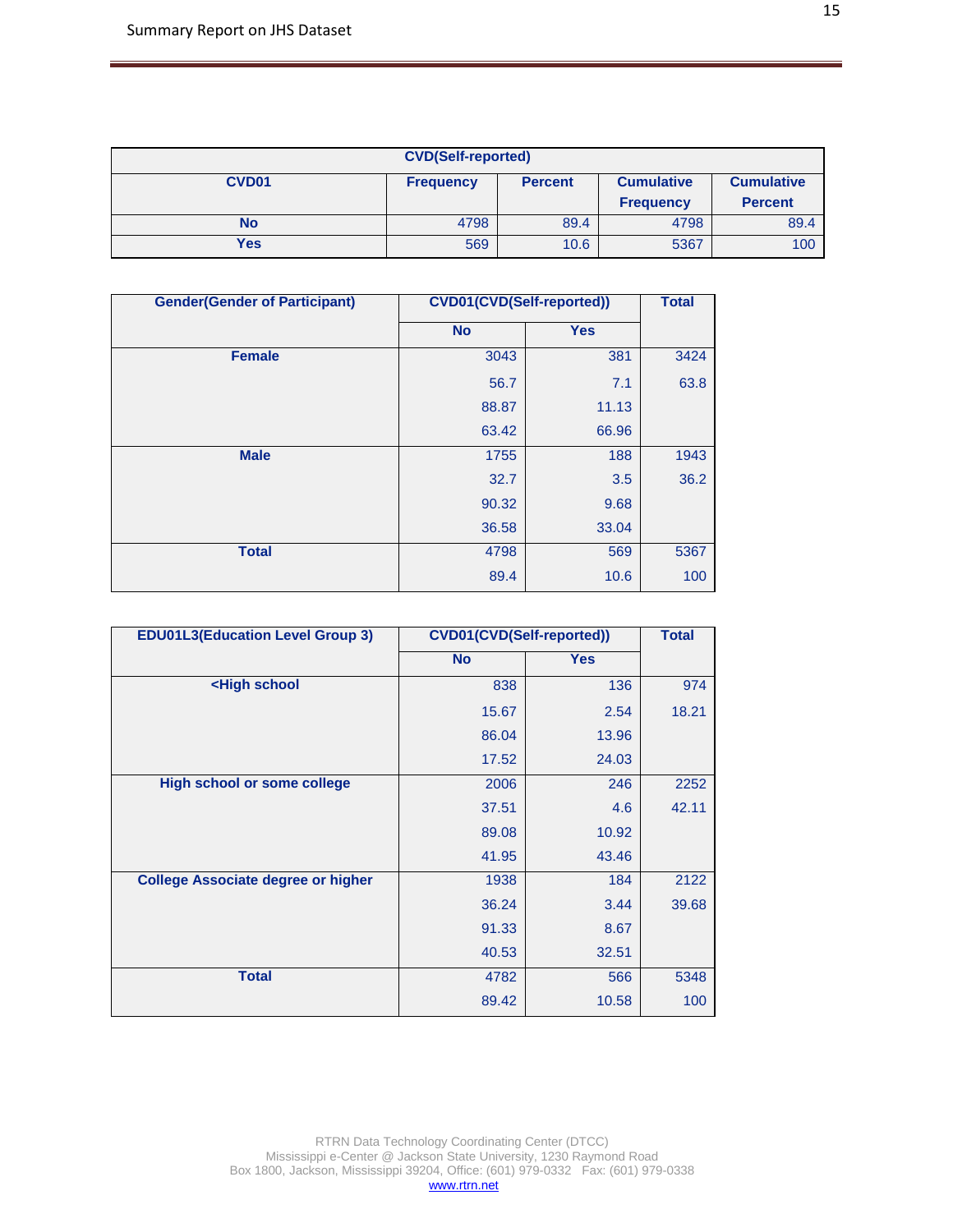| Age group    |           | <b>CVD01(CVD(Self-reported))</b> |       |  |
|--------------|-----------|----------------------------------|-------|--|
|              | <b>No</b> | <b>Yes</b>                       |       |  |
| $55$         | 1206      | 95                               | 1301  |  |
|              | 22.47     | 1.77                             | 24.24 |  |
|              | 92.7      | 7.3                              |       |  |
|              | 25.14     | 16.7                             |       |  |
| 55-65        | 2467      | 289                              | 2756  |  |
|              | 45.97     | 5.38                             | 51.35 |  |
|              | 89.51     | 10.49                            |       |  |
|              | 51.42     | 50.79                            |       |  |
| $>= 65$      | 1125      | 185                              | 1310  |  |
|              | 20.96     | 3.45                             | 24.41 |  |
|              | 85.88     | 14.12                            |       |  |
|              | 23.45     | 32.51                            |       |  |
| <b>Total</b> | 4798      | 569                              | 5367  |  |
|              | 89.4      | 10.6                             | 100   |  |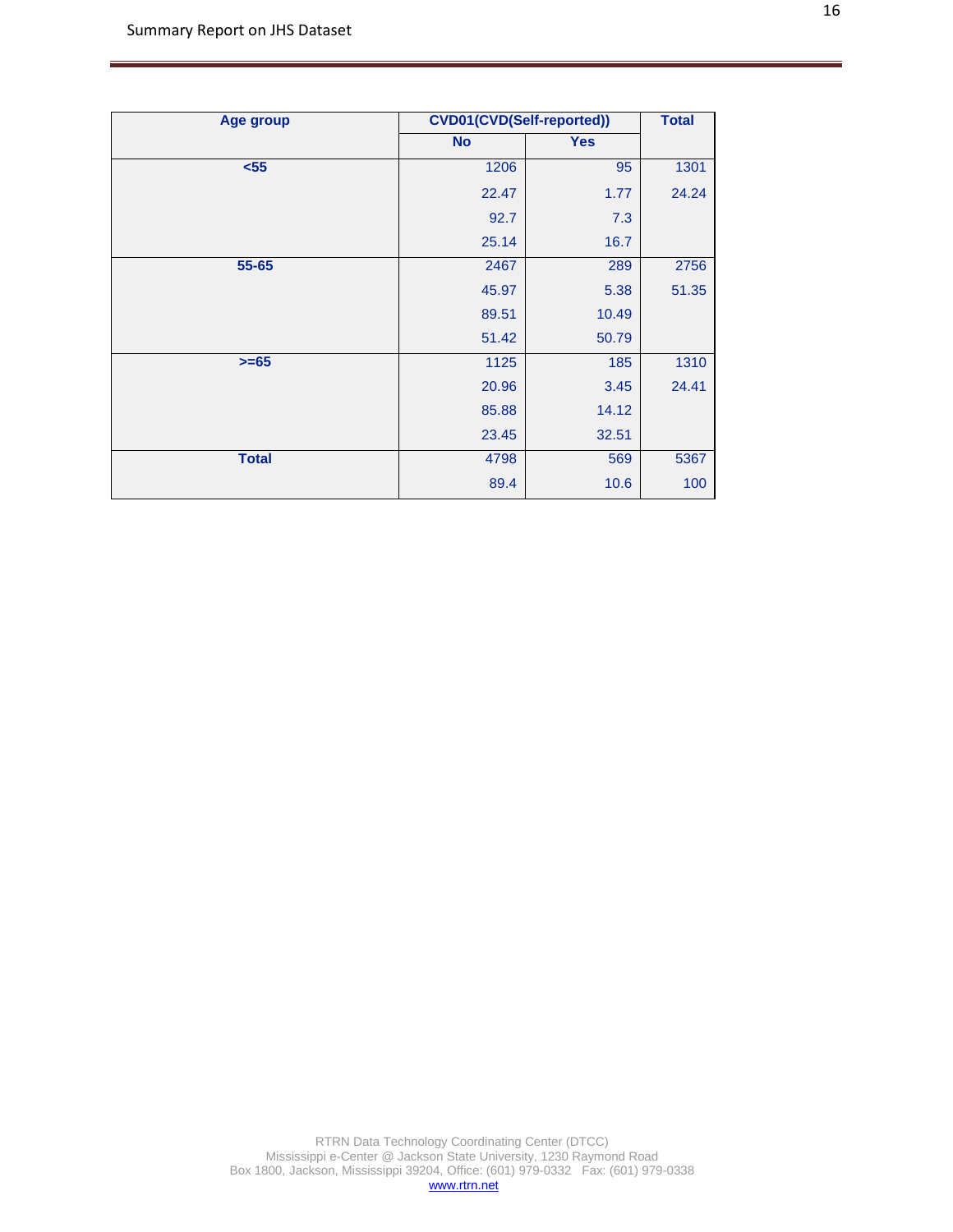| <b>Type 1 Diabetes Status (ADA 2004)</b>                                                       |      |       |                  |                |
|------------------------------------------------------------------------------------------------|------|-------|------------------|----------------|
| <b>DM10104</b><br><b>Cumulative</b><br><b>Cumulative</b><br><b>Percent</b><br><b>Frequency</b> |      |       |                  |                |
|                                                                                                |      |       | <b>Frequency</b> | <b>Percent</b> |
| No                                                                                             | 4331 | 99.93 | 4331             | 99.93          |
| Yes                                                                                            |      | 0.07  | 4334             | 100            |

| <b>Gender (Gender of Participant)</b> | <b>DM10104(Type 1 Diabetes Status</b><br>(ADA 2004)) | <b>Total</b> |       |
|---------------------------------------|------------------------------------------------------|--------------|-------|
|                                       | <b>No</b>                                            | <b>Yes</b>   |       |
| <b>Female</b>                         | 2730                                                 | 3            | 2733  |
|                                       | 62.99                                                | 0.07         | 63.06 |
|                                       | 99.89                                                | 0.11         |       |
|                                       | 63.03                                                | 100          |       |
| <b>Male</b>                           | 1601                                                 | $\mathbf{0}$ | 1601  |
|                                       | 36.94                                                | $\mathbf 0$  | 36.94 |
|                                       | 100                                                  | $\mathbf 0$  |       |
|                                       | 36.97                                                | $\mathbf 0$  |       |
| <b>Total</b>                          | 4331                                                 | 3            | 4334  |
|                                       | 99.93                                                | 0.07         | 100   |

| <b>EDU01L3(Education Level Group 3)</b>                          | <b>DM10104(Type 1 Diabetes Status</b><br>(ADA 2004)) | <b>Total</b> |       |
|------------------------------------------------------------------|------------------------------------------------------|--------------|-------|
|                                                                  | <b>No</b>                                            | <b>Yes</b>   |       |
| <high school<="" th=""><th>683</th><th>1</th><th>684</th></high> | 683                                                  | 1            | 684   |
|                                                                  | 15.82                                                | 0.02         | 15.84 |
|                                                                  | 99.85                                                | 0.15         |       |
|                                                                  | 15.83                                                | 33.33        |       |
| <b>High school or some college</b>                               | 1842                                                 | 2            | 1844  |
|                                                                  | 42.66                                                | 0.05         | 42.7  |
|                                                                  | 99.89                                                | 0.11         |       |
|                                                                  | 42.69                                                | 66.67        |       |
| <b>College Associate degree or higher</b>                        | 1790                                                 | $\Omega$     | 1790  |
|                                                                  | 41.45                                                | 0            | 41.45 |
|                                                                  | 100                                                  | 0            |       |
|                                                                  | 41.48                                                | 0            |       |
| <b>Total</b>                                                     | 4315                                                 | 3            | 4318  |
|                                                                  | 99.93                                                | 0.07         | 100   |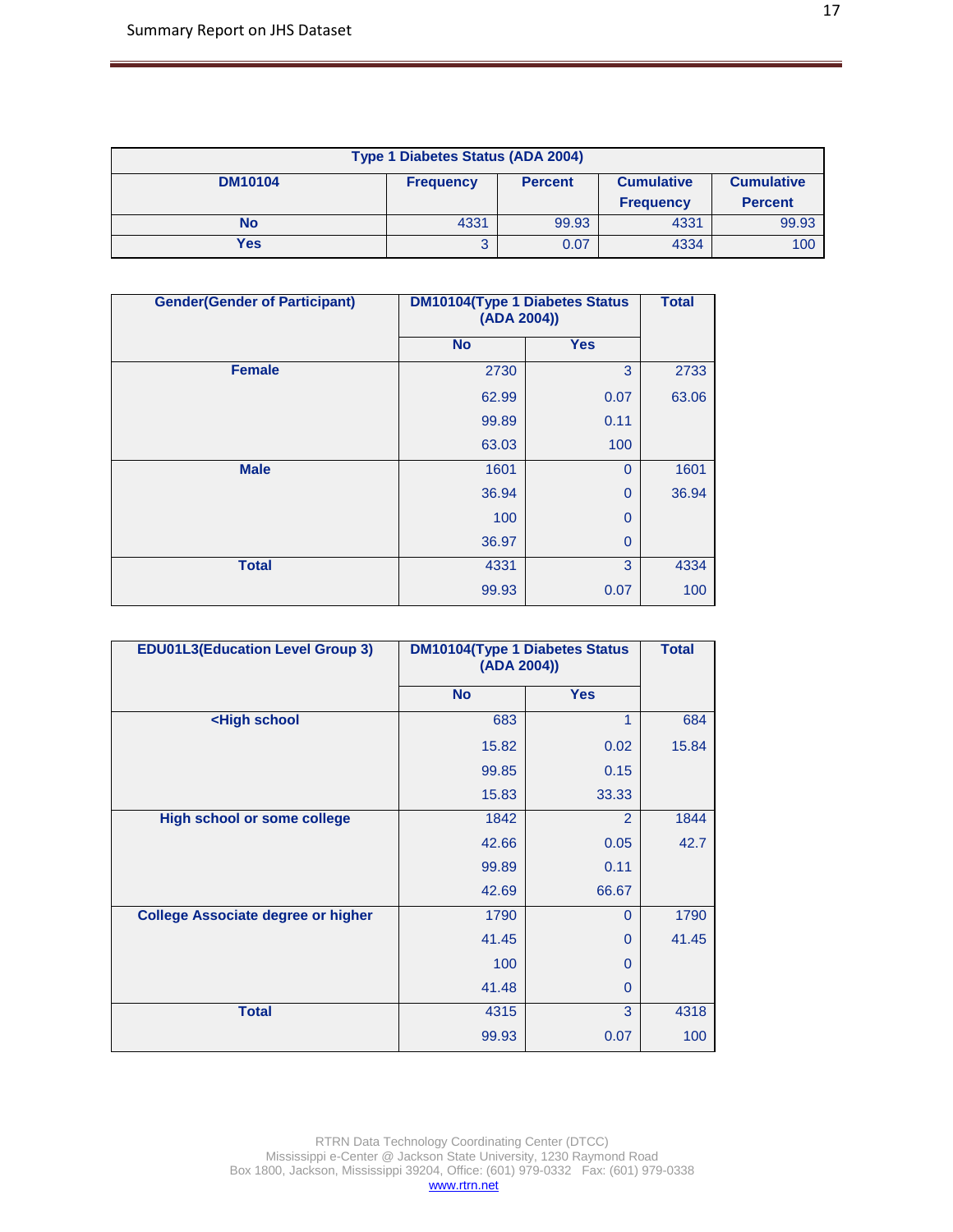| <b>Age group</b> | <b>DM10104(Type 1 Diabetes Status</b><br>(ADA 2004)) | <b>Total</b> |       |
|------------------|------------------------------------------------------|--------------|-------|
|                  | <b>No</b>                                            | <b>Yes</b>   |       |
| $55$             | 1199                                                 | $\mathbf{0}$ | 1199  |
|                  | 27.66                                                | $\mathbf{0}$ | 27.66 |
|                  | 100                                                  | $\mathbf{0}$ |       |
|                  | 27.68                                                | $\mathbf{0}$ |       |
| 55-65            | 2186                                                 | $\mathbf{0}$ | 2186  |
|                  | 50.44                                                | $\mathbf{0}$ | 50.44 |
|                  | 100                                                  | $\mathbf{0}$ |       |
|                  | 50.47                                                | $\mathbf{0}$ |       |
| $>= 65$          | 946                                                  | 3            | 949   |
|                  | 21.83                                                | 0.07         | 21.9  |
|                  | 99.68                                                | 0.32         |       |
|                  | 21.84                                                | 100          |       |
| <b>Total</b>     | 4331                                                 | 3            | 4334  |
|                  | 99.93                                                | 0.07         | 100   |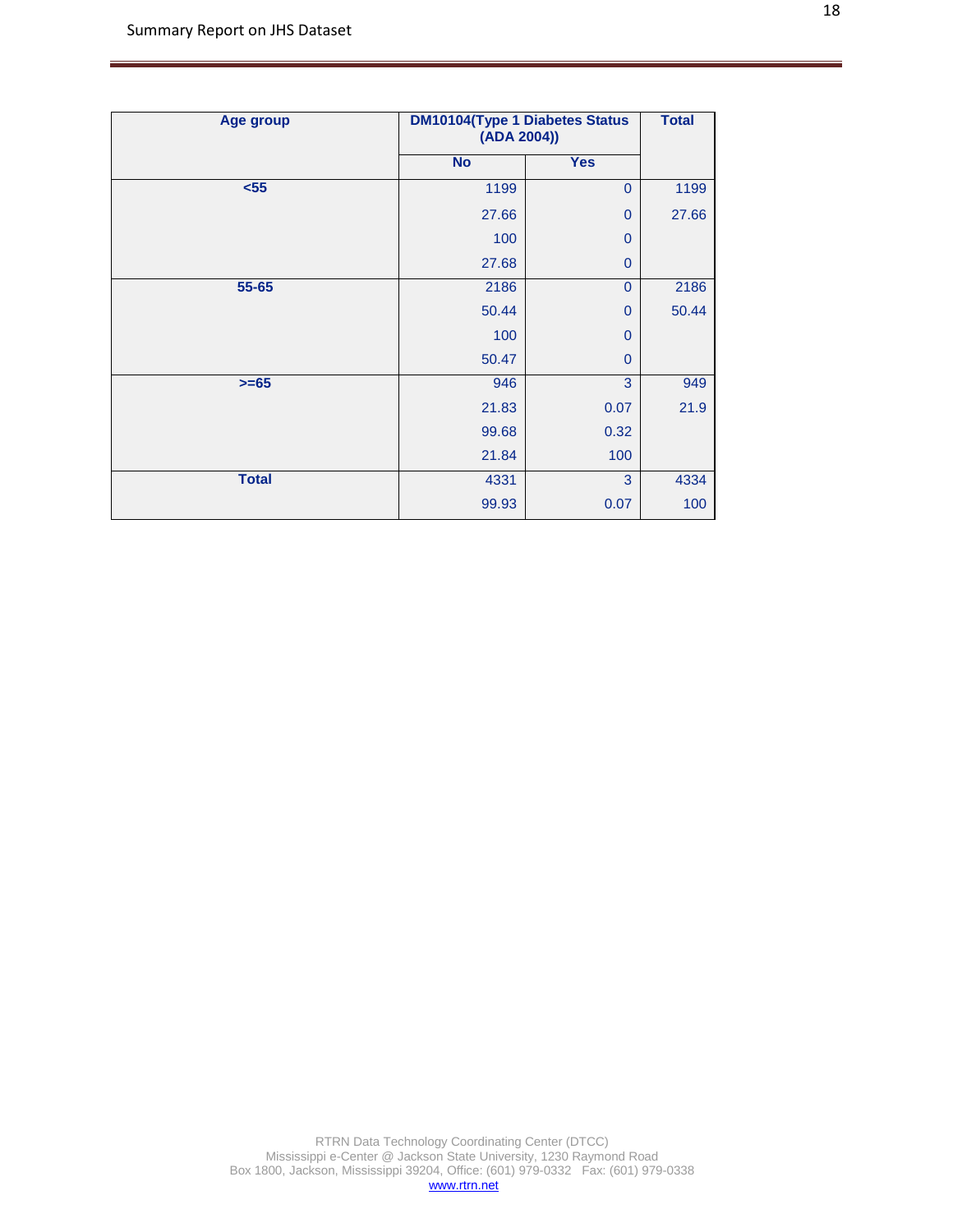| <b>Type 2 Diabetes Status (ADA 2004)</b>                                                       |      |       |      |       |  |
|------------------------------------------------------------------------------------------------|------|-------|------|-------|--|
| <b>DM20104</b><br><b>Cumulative</b><br><b>Cumulative</b><br><b>Percent</b><br><b>Frequency</b> |      |       |      |       |  |
| <b>Percent</b><br><b>Frequency</b>                                                             |      |       |      |       |  |
| No                                                                                             | 4288 | 81.01 | 4288 | 81.01 |  |
| Yes                                                                                            | 1005 | 18.99 | 5293 | 100   |  |

| <b>Gender(Gender of Participant)</b> | <b>DM20104(Type 2 Diabetes Status</b><br>(ADA 2004)) | <b>Total</b> |       |
|--------------------------------------|------------------------------------------------------|--------------|-------|
|                                      | <b>No</b>                                            | <b>Yes</b>   |       |
| <b>Female</b>                        | 2716                                                 | 659          | 3375  |
|                                      | 51.31                                                | 12.45        | 63.76 |
|                                      | 80.47                                                | 19.53        |       |
|                                      | 63.34                                                | 65.57        |       |
| <b>Male</b>                          | 1572                                                 | 346          | 1918  |
|                                      | 29.7                                                 | 6.54         | 36.24 |
|                                      | 81.96                                                | 18.04        |       |
|                                      | 36.66                                                | 34.43        |       |
| <b>Total</b>                         | 4288                                                 | 1005         | 5293  |
|                                      | 81.01                                                | 18.99        | 100   |

| <b>EDU01L3(Education Level Group 3)</b>                            | <b>DM20104(Type 2 Diabetes Status</b><br>(ADA 2004)) | <b>Total</b> |       |
|--------------------------------------------------------------------|------------------------------------------------------|--------------|-------|
|                                                                    | <b>No</b>                                            | <b>Yes</b>   |       |
| <high school<="" th=""><th>740</th><th>216</th><th>956</th></high> | 740                                                  | 216          | 956   |
|                                                                    | 14.03                                                | 4.1          | 18.13 |
|                                                                    | 77.41                                                | 22.59        |       |
|                                                                    | 17.31                                                | 21.62        |       |
| <b>High school or some college</b>                                 | 1794                                                 | 430          | 2224  |
|                                                                    | 34.02                                                | 8.15         | 42.17 |
|                                                                    | 80.67                                                | 19.33        |       |
|                                                                    | 41.96                                                | 43.04        |       |
| <b>College Associate degree or higher</b>                          | 1741                                                 | 353          | 2094  |
|                                                                    | 33.01                                                | 6.69         | 39.7  |
|                                                                    | 83.14                                                | 16.86        |       |
|                                                                    | 40.73                                                | 35.34        |       |
| <b>Total</b>                                                       | 4275                                                 | 999          | 5274  |
|                                                                    | 81.06                                                | 18.94        | 100   |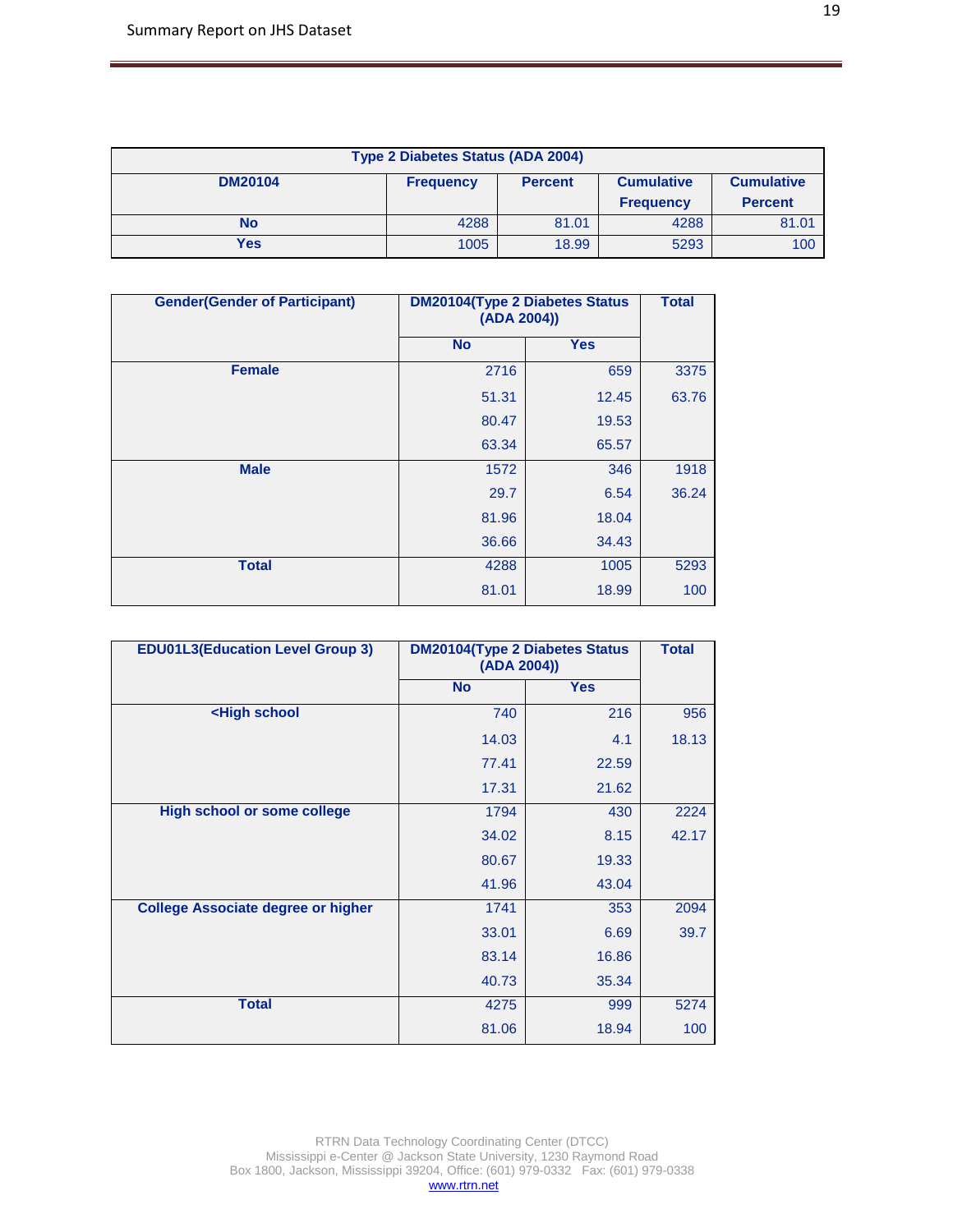| Age group    | <b>DM20104(Type 2 Diabetes Status</b><br>(ADA 2004)) | <b>Total</b> |       |
|--------------|------------------------------------------------------|--------------|-------|
|              | <b>No</b>                                            | <b>Yes</b>   |       |
| $55$         | 1086                                                 | 199          | 1285  |
|              | 20.52                                                | 3.76         | 24.28 |
|              | 84.51                                                | 15.49        |       |
|              | 25.33                                                | 19.8         |       |
| 55-65        | 2212                                                 | 508          | 2720  |
|              | 41.79                                                | 9.6          | 51.39 |
|              | 81.32                                                | 18.68        |       |
|              | 51.59                                                | 50.55        |       |
| $>= 65$      | 990                                                  | 298          | 1288  |
|              | 18.7                                                 | 5.63         | 24.33 |
|              | 76.86                                                | 23.14        |       |
|              | 23.09                                                | 29.65        |       |
| <b>Total</b> | 4288                                                 | 1005         | 5293  |
|              | 81.01                                                | 18.99        | 100   |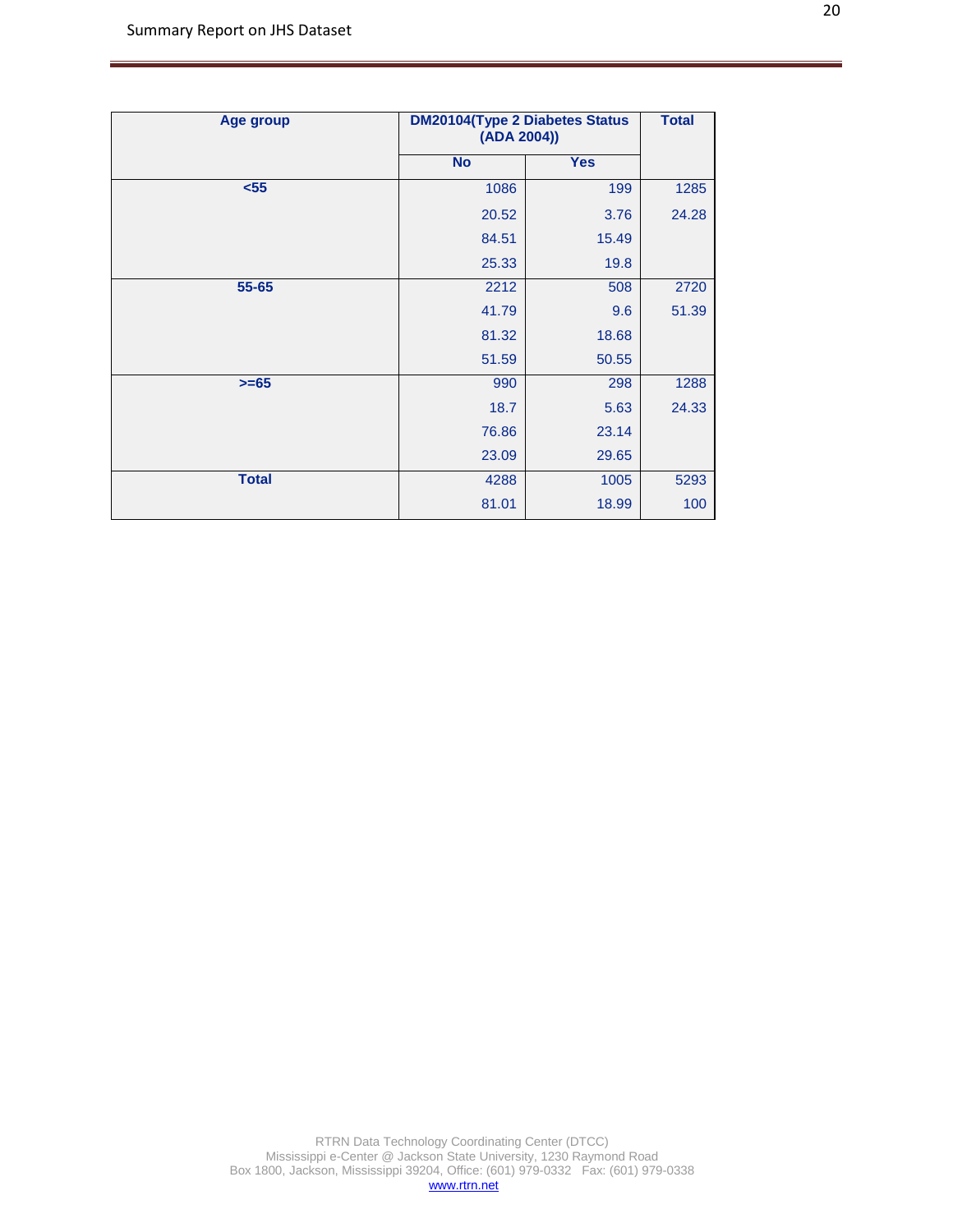| <b>Diabetes Status</b>         |                                                         |       |                  |                   |
|--------------------------------|---------------------------------------------------------|-------|------------------|-------------------|
| <b>DMA01</b>                   | <b>Cumulative</b><br><b>Frequency</b><br><b>Percent</b> |       |                  | <b>Cumulative</b> |
|                                |                                                         |       | <b>Frequency</b> | <b>Percent</b>    |
| <b>Absent</b>                  | 3991                                                    | 75.15 | 3991             | 75.15             |
| <b>Absent per Self-Report</b>  | 340                                                     | 6.4   | 4331             | 81.55             |
| <b>Present per Self-Report</b> | 22                                                      | 0.41  | 4353             | 81.96             |
| <b>Present</b>                 | 958                                                     | 18.04 | 5311             | 100               |

| <b>Gender (Gender of Participant)</b> |               | <b>DMA01(Diabetes Status)</b>           |                                          |                |       |
|---------------------------------------|---------------|-----------------------------------------|------------------------------------------|----------------|-------|
|                                       | <b>Absent</b> | <b>Absent per</b><br><b>Self-Report</b> | <b>Present per</b><br><b>Self-Report</b> | <b>Present</b> |       |
| <b>Female</b>                         | 2517          | 213                                     | 14                                       | 649            | 3393  |
|                                       | 47.39         | 4.01                                    | 0.26                                     | 12.22          | 63.89 |
|                                       | 74.18         | 6.28                                    | 0.41                                     | 19.13          |       |
|                                       | 63.07         | 62.65                                   | 63.64                                    | 67.75          |       |
| <b>Male</b>                           | 1474          | 127                                     | 8                                        | 309            | 1918  |
|                                       | 27.75         | 2.39                                    | 0.15                                     | 5.82           | 36.11 |
|                                       | 76.85         | 6.62                                    | 0.42                                     | 16.11          |       |
|                                       | 36.93         | 37.35                                   | 36.36                                    | 32.25          |       |
| <b>Total</b>                          | 3991          | 340                                     | 22                                       | 958            | 5311  |
|                                       | 75.15         | 6.4                                     | 0.41                                     | 18.04          | 100   |

| <b>EDU01L3(Education Level Group 3)</b>                                                  |               | <b>DMA01(Diabetes Status)</b>           |                                          |                |       |
|------------------------------------------------------------------------------------------|---------------|-----------------------------------------|------------------------------------------|----------------|-------|
|                                                                                          | <b>Absent</b> | <b>Absent per</b><br><b>Self-Report</b> | <b>Present per</b><br><b>Self-Report</b> | <b>Present</b> |       |
| <high school<="" th=""><th>620</th><th>63</th><th>11</th><th>264</th><th>958</th></high> | 620           | 63                                      | 11                                       | 264            | 958   |
|                                                                                          | 11.72         | 1.19                                    | 0.21                                     | 4.99           | 18.11 |
|                                                                                          | 64.72         | 6.58                                    | 1.15                                     | 27.56          |       |
|                                                                                          | 15.58         | 18.75                                   | 50                                       | 27.67          |       |
| <b>High school or some college</b>                                                       | 1699          | 143                                     | 6                                        | 385            | 2233  |
|                                                                                          | 32.11         | 2.7                                     | 0.11                                     | 7.28           | 42.2  |
|                                                                                          | 76.09         | 6.4                                     | 0.27                                     | 17.24          |       |
|                                                                                          | 42.7          | 42.56                                   | 27.27                                    | 40.36          |       |
| <b>College Associate degree or higher</b>                                                | 1660          | 130                                     | 5                                        | 305            | 2100  |
|                                                                                          | 31.37         | 2.46                                    | 0.09                                     | 5.76           | 39.69 |
|                                                                                          | 79.05         | 6.19                                    | 0.24                                     | 14.52          |       |
|                                                                                          | 41.72         | 38.69                                   | 22.73                                    | 31.97          |       |
| <b>Total</b>                                                                             | 3979          | 336                                     | 22                                       | 954            | 5291  |
|                                                                                          | 75.2          | 6.35                                    | 0.42                                     | 18.03          | 100   |

RTRN Data Technology Coordinating Center (DTCC) Mississippi e-Center @ Jackson State University, 1230 Raymond Road Box 1800, Jackson, Mississippi 39204, Office: (601) 979-0332 Fax: (601) 979-0338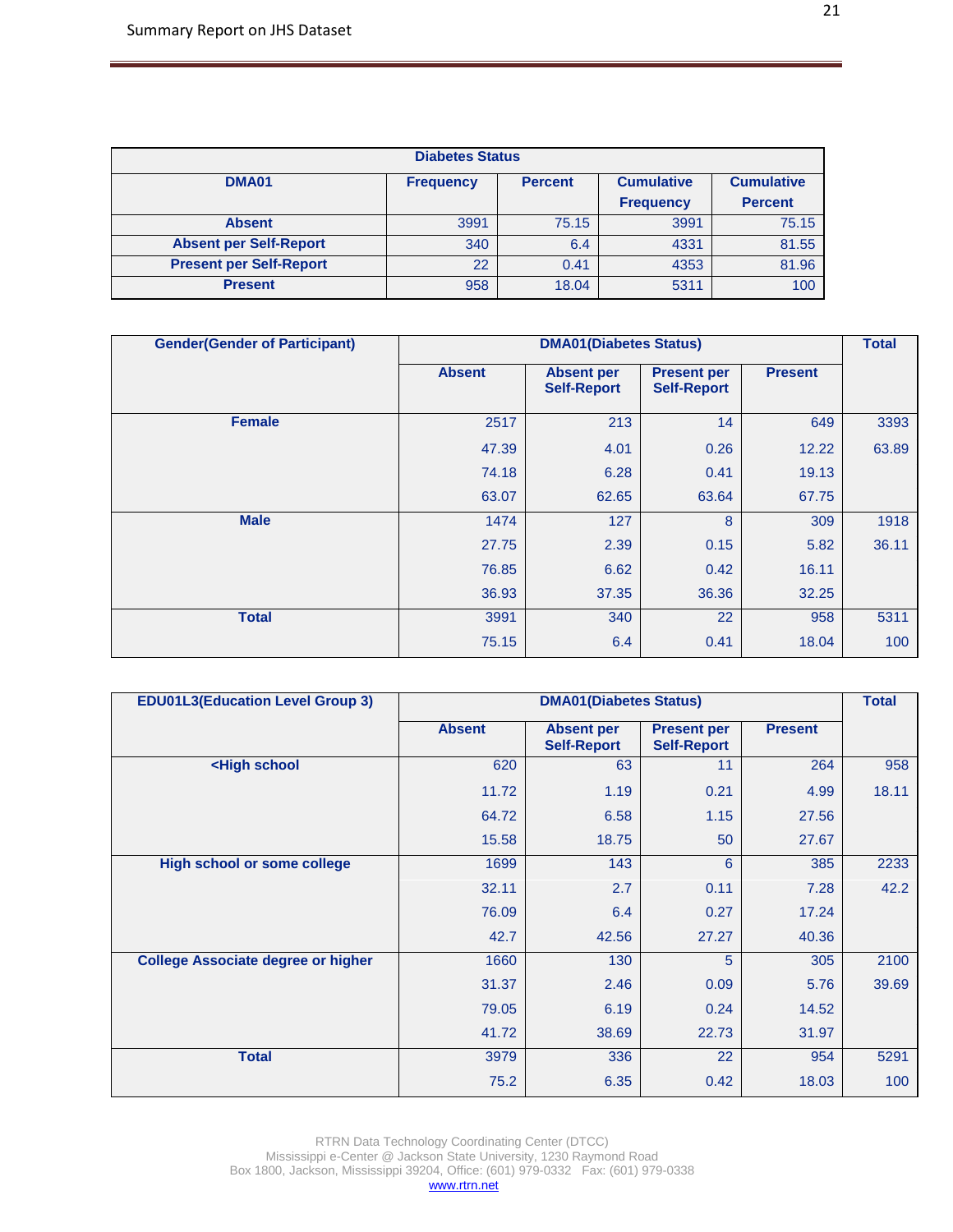| Age group    |               | <b>DMA01(Diabetes Status)</b>           |                                          |                | <b>Total</b> |
|--------------|---------------|-----------------------------------------|------------------------------------------|----------------|--------------|
|              | <b>Absent</b> | <b>Absent per</b><br><b>Self-Report</b> | <b>Present per</b><br><b>Self-Report</b> | <b>Present</b> |              |
| $55$         | 1124          | 75                                      | $\overline{0}$                           | 85             | 1284         |
|              | 21.16         | 1.41                                    | $\mathbf{0}$                             | 1.6            | 24.18        |
|              | 87.54         | 5.84                                    | $\overline{0}$                           | 6.62           |              |
|              | 28.16         | 22.06                                   | $\mathbf{0}$                             | 8.87           |              |
| 55-65        | 2012          | 174                                     | 8                                        | 539            | 2733         |
|              | 37.88         | 3.28                                    | 0.15                                     | 10.15          | 51.46        |
|              | 73.62         | 6.37                                    | 0.29                                     | 19.72          |              |
|              | 50.41         | 51.18                                   | 36.36                                    | 56.26          |              |
| $>= 65$      | 855           | 91                                      | 14                                       | 334            | 1294         |
|              | 16.1          | 1.71                                    | 0.26                                     | 6.29           | 24.36        |
|              | 66.07         | 7.03                                    | 1.08                                     | 25.81          |              |
|              | 21.42         | 26.76                                   | 63.64                                    | 34.86          |              |
| <b>Total</b> | 3991          | 340                                     | 22                                       | 958            | 5311         |
|              | 75.15         | 6.4                                     | 0.41                                     | 18.04          | 100          |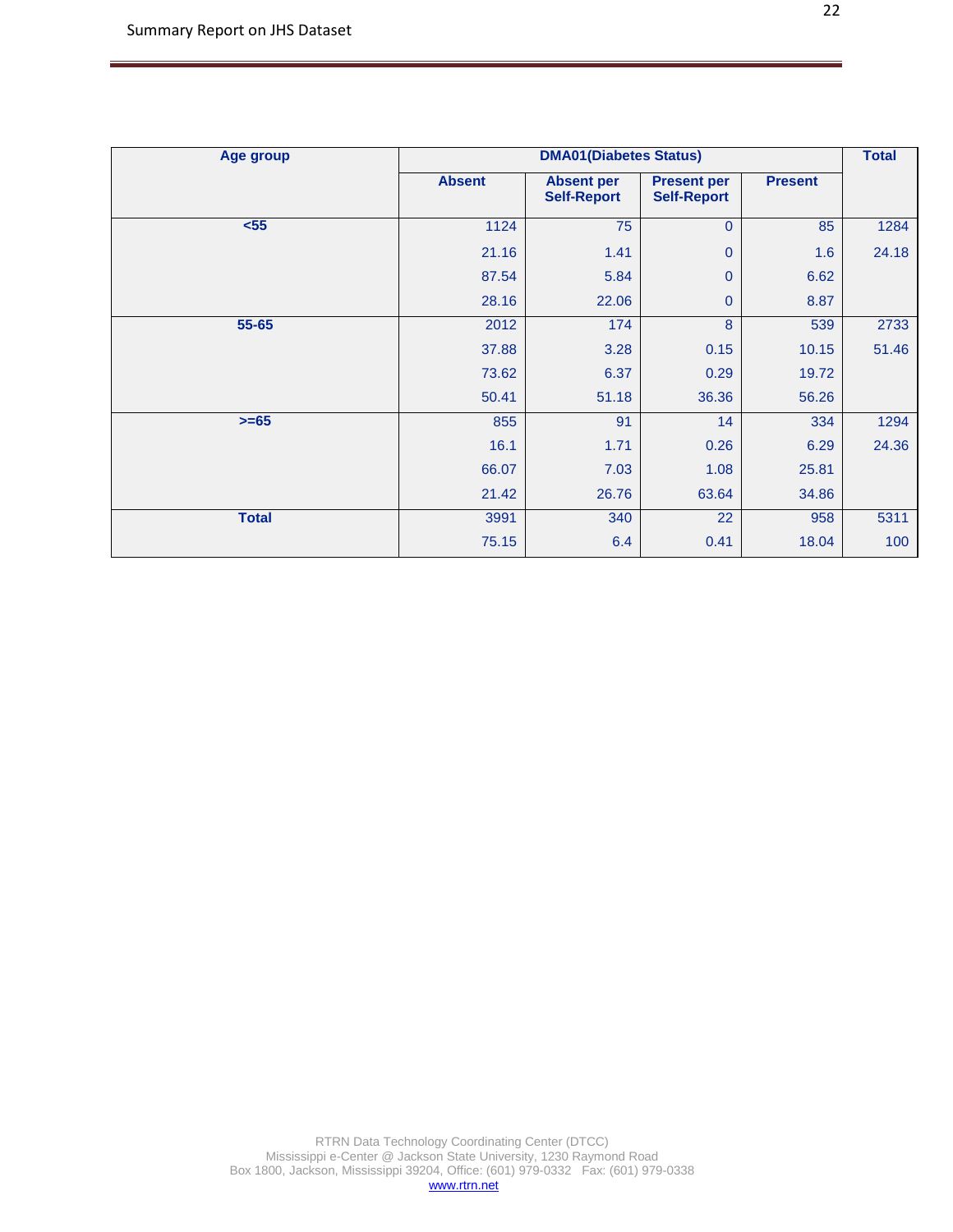| Type 2 Diabetes Status (ADA 2004) for Genetic |                                                                              |       |      |       |  |
|-----------------------------------------------|------------------------------------------------------------------------------|-------|------|-------|--|
| <b>Studies</b>                                |                                                                              |       |      |       |  |
| <b>DMG0104</b>                                | <b>Cumulative</b><br><b>Cumulative</b><br><b>Percent</b><br><b>Frequency</b> |       |      |       |  |
|                                               | <b>Percent</b><br><b>Frequency</b>                                           |       |      |       |  |
| <b>No</b>                                     | 4244                                                                         | 81.68 | 4244 | 81.68 |  |
| Yes                                           | 952                                                                          | 18.32 | 5196 | 100   |  |

| <b>Gender (Gender of Participant)</b> | <b>DMG0104(Type 2 Diabetes Status</b><br>(ADA 2004) for Genetic Studies) | <b>Total</b> |       |
|---------------------------------------|--------------------------------------------------------------------------|--------------|-------|
|                                       | <b>No</b>                                                                | <b>Yes</b>   |       |
| <b>Female</b>                         | 2672                                                                     | 644          | 3316  |
|                                       | 51.42                                                                    | 12.39        | 63.82 |
|                                       | 80.58                                                                    | 19.42        |       |
|                                       | 62.96                                                                    | 67.65        |       |
| <b>Male</b>                           | 1572                                                                     | 308          | 1880  |
|                                       | 30.25                                                                    | 5.93         | 36.18 |
|                                       | 83.62                                                                    | 16.38        |       |
|                                       | 37.04                                                                    | 32.35        |       |
| <b>Total</b>                          | 4244                                                                     | 952          | 5196  |
|                                       | 81.68                                                                    | 18.32        | 100   |

| <b>EDU01L3(Education Level Group 3)</b>                            | <b>DMG0104(Type 2 Diabetes Status</b><br>(ADA 2004) for Genetic Studies) |            | <b>Total</b> |
|--------------------------------------------------------------------|--------------------------------------------------------------------------|------------|--------------|
|                                                                    | <b>No</b>                                                                | <b>Yes</b> |              |
| <high school<="" th=""><th>659</th><th>263</th><th>922</th></high> | 659                                                                      | 263        | 922          |
|                                                                    | 12.73                                                                    | 5.08       | 17.81        |
|                                                                    | 71.48                                                                    | 28.52      |              |
|                                                                    | 15.58                                                                    | 27.74      |              |
| <b>High school or some college</b>                                 | 1806                                                                     | 383        | 2189         |
|                                                                    | 34.89                                                                    | 7.4        | 42.28        |
|                                                                    | 82.5                                                                     | 17.5       |              |
|                                                                    | 42.71                                                                    | 40.4       |              |
| <b>College Associate degree or higher</b>                          | 1764                                                                     | 302        | 2066         |
|                                                                    | 34.07                                                                    | 5.83       | 39.91        |
|                                                                    | 85.38                                                                    | 14.62      |              |
|                                                                    | 41.71                                                                    | 31.86      |              |
| <b>Total</b>                                                       | 4229                                                                     | 948        | 5177         |
|                                                                    | 81.69                                                                    | 18.31      | 100          |

RTRN Data Technology Coordinating Center (DTCC) Mississippi e-Center @ Jackson State University, 1230 Raymond Road Box 1800, Jackson, Mississippi 39204, Office: (601) 979-0332 Fax: (601) 979-0338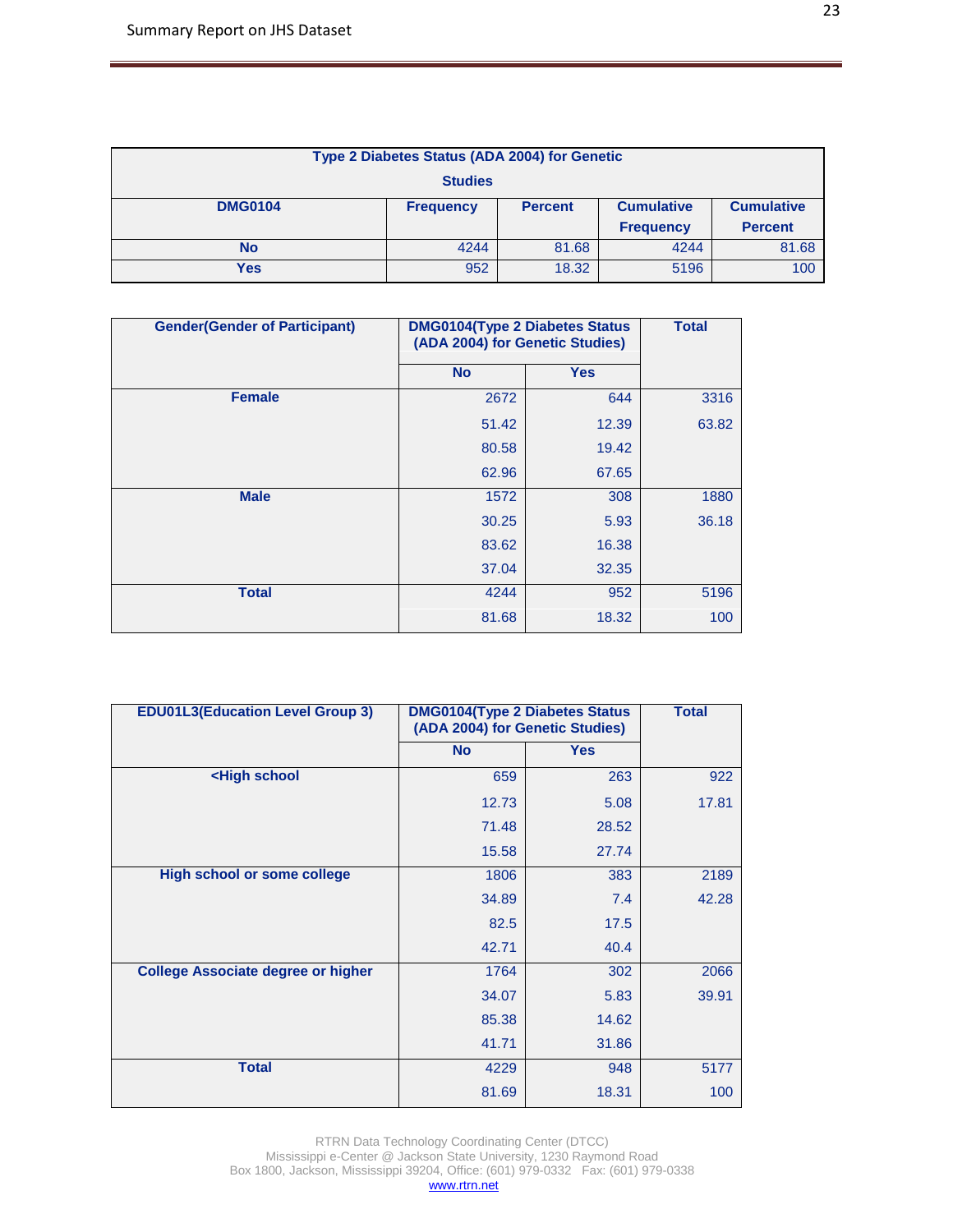| <b>Age group</b> | <b>DMG0104(Type 2 Diabetes Status</b><br>(ADA 2004) for Genetic Studies) | <b>Total</b> |       |
|------------------|--------------------------------------------------------------------------|--------------|-------|
|                  | <b>No</b>                                                                | <b>Yes</b>   |       |
| $55$             | 1190                                                                     | 83           | 1273  |
|                  | 22.9                                                                     | 1.6          | 24.5  |
|                  | 93.48                                                                    | 6.52         |       |
|                  | 28.04                                                                    | 8.72         |       |
| 55-65            | 2143                                                                     | 537          | 2680  |
|                  | 41.24                                                                    | 10.33        | 51.58 |
|                  | 79.96                                                                    | 20.04        |       |
|                  | 50.49                                                                    | 56.41        |       |
| $>= 65$          | 911                                                                      | 332          | 1243  |
|                  | 17.53                                                                    | 6.39         | 23.92 |
|                  | 73.29                                                                    | 26.71        |       |
|                  | 21.47                                                                    | 34.87        |       |
| <b>Total</b>     | 4244                                                                     | 952          | 5196  |
|                  | 81.68                                                                    | 18.32        | 100   |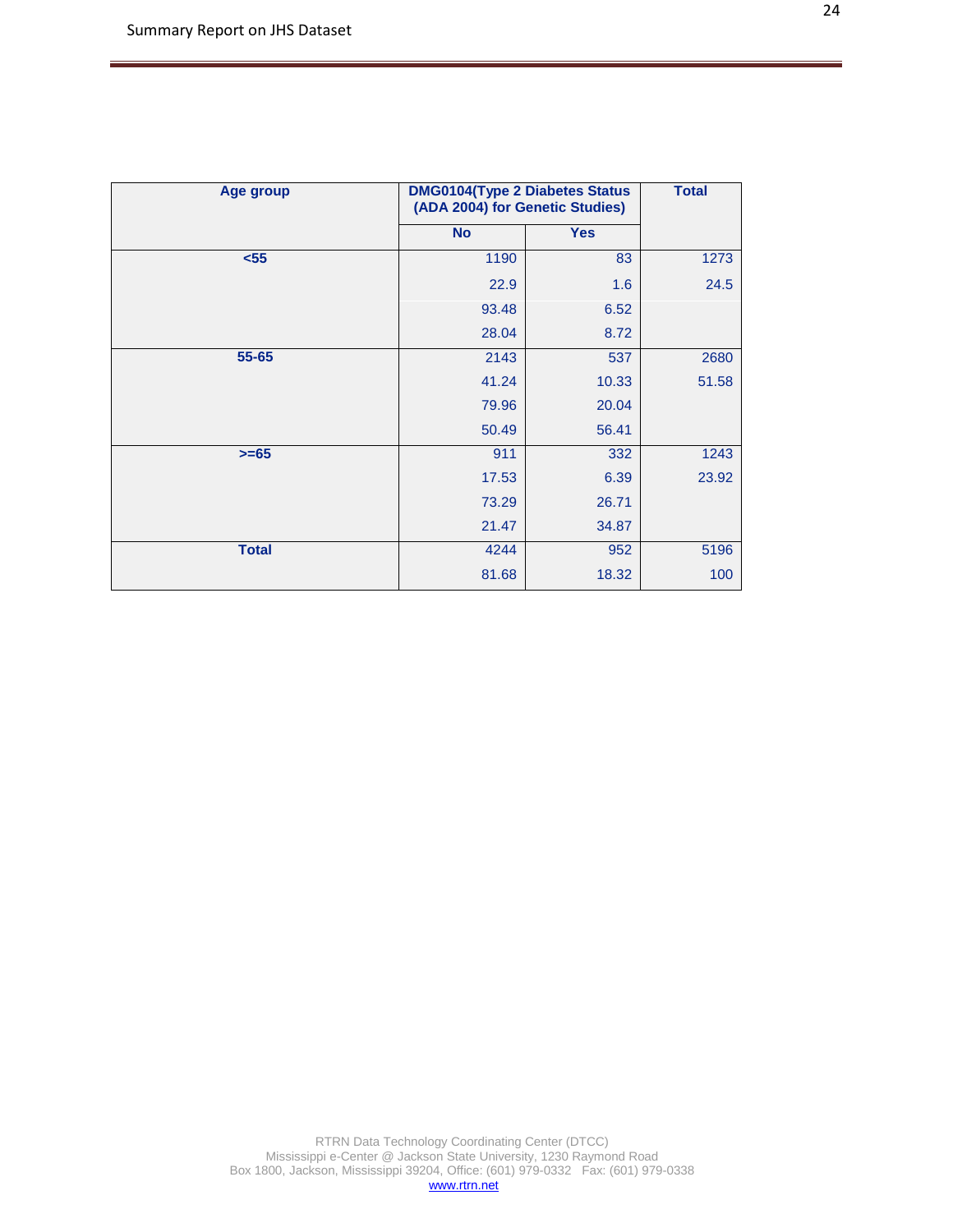| <b>History of MI(derived)</b>                                                         |                                    |       |      |       |  |
|---------------------------------------------------------------------------------------|------------------------------------|-------|------|-------|--|
| XMI01<br><b>Cumulative</b><br><b>Cumulative</b><br><b>Percent</b><br><b>Frequency</b> |                                    |       |      |       |  |
|                                                                                       | <b>Percent</b><br><b>Frequency</b> |       |      |       |  |
| No                                                                                    | 5085                               | 94.38 | 5085 | 94.38 |  |
| Yes                                                                                   | 303                                | 5.62  | 5388 | 100   |  |

| <b>Gender(Gender of Participant)</b> | <b>XMI01(History of MI(derived))</b> |            | <b>Total</b> |
|--------------------------------------|--------------------------------------|------------|--------------|
|                                      | <b>No</b>                            | <b>Yes</b> |              |
| <b>Female</b>                        | 3240                                 | 196        | 3436         |
|                                      | 60.13                                | 3.64       | 63.77        |
|                                      | 94.3                                 | 5.7        |              |
|                                      | 63.72                                | 64.69      |              |
| <b>Male</b>                          | 1845                                 | 107        | 1952         |
|                                      | 34.24                                | 1.99       | 36.23        |
|                                      | 94.52                                | 5.48       |              |
|                                      | 36.28                                | 35.31      |              |
| <b>Total</b>                         | 5085                                 | 303        | 5388         |
|                                      | 94.38                                | 5.62       | 100          |

| <b>EDU01L3(Education Level Group 3)</b>                           | <b>XMI01(History of MI(derived))</b> |            | <b>Total</b> |
|-------------------------------------------------------------------|--------------------------------------|------------|--------------|
|                                                                   | <b>No</b>                            | <b>Yes</b> |              |
| <high school<="" th=""><th>906</th><th>72</th><th>978</th></high> | 906                                  | 72         | 978          |
|                                                                   | 16.87                                | 1.34       | 18.22        |
|                                                                   | 92.64                                | 7.36       |              |
|                                                                   | 17.88                                | 23.92      |              |
| <b>High school or some college</b>                                | 2135                                 | 128        | 2263         |
|                                                                   | 39.77                                | 2.38       | 42.15        |
|                                                                   | 94.34                                | 5.66       |              |
|                                                                   | 42.13                                | 42.52      |              |
| <b>College Associate degree or higher</b>                         | 2027                                 | 101        | 2128         |
|                                                                   | 37.75                                | 1.88       | 39.63        |
|                                                                   | 95.25                                | 4.75       |              |
|                                                                   | 40                                   | 33.55      |              |
| <b>Total</b>                                                      | 5068                                 | 301        | 5369         |
|                                                                   | 94.39                                | 5.61       | 100          |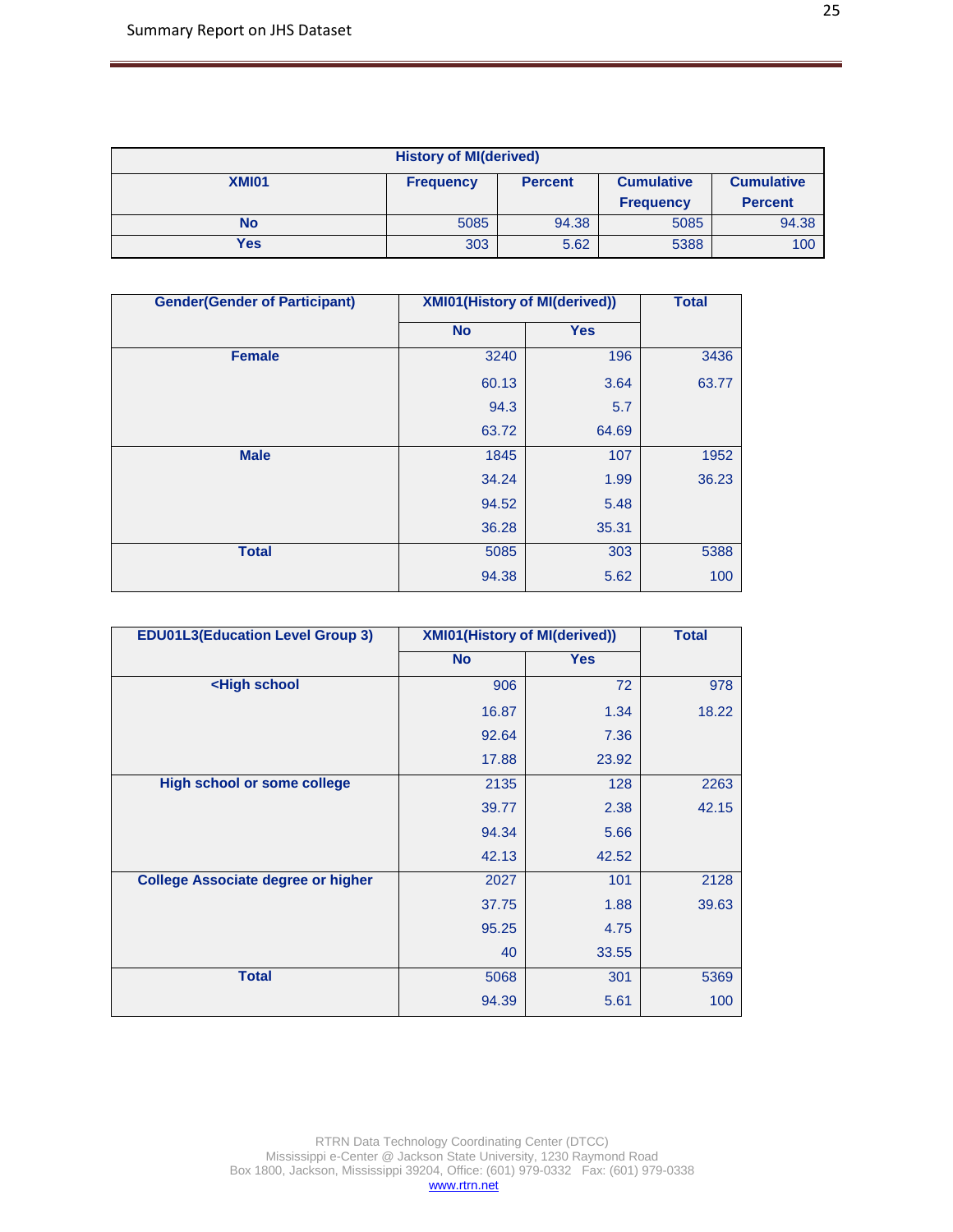| <b>Age group</b> | <b>XMI01(History of MI(derived))</b> |            | <b>Total</b> |
|------------------|--------------------------------------|------------|--------------|
|                  | <b>No</b>                            | <b>Yes</b> |              |
| $55$             | 1262                                 | 46         | 1308         |
|                  | 23.42                                | 0.85       | 24.28        |
|                  | 96.48                                | 3.52       |              |
|                  | 24.82                                | 15.18      |              |
| 55-65            | 2601                                 | 164        | 2765         |
|                  | 48.27                                | 3.04       | 51.32        |
|                  | 94.07                                | 5.93       |              |
|                  | 51.15                                | 54.13      |              |
| $>= 65$          | 1222                                 | 93         | 1315         |
|                  | 22.68                                | 1.73       | 24.41        |
|                  | 92.93                                | 7.07       |              |
|                  | 24.03                                | 30.69      |              |
| <b>Total</b>     | 5085                                 | 303        | 5388         |
|                  | 94.38                                | 5.62       | 100          |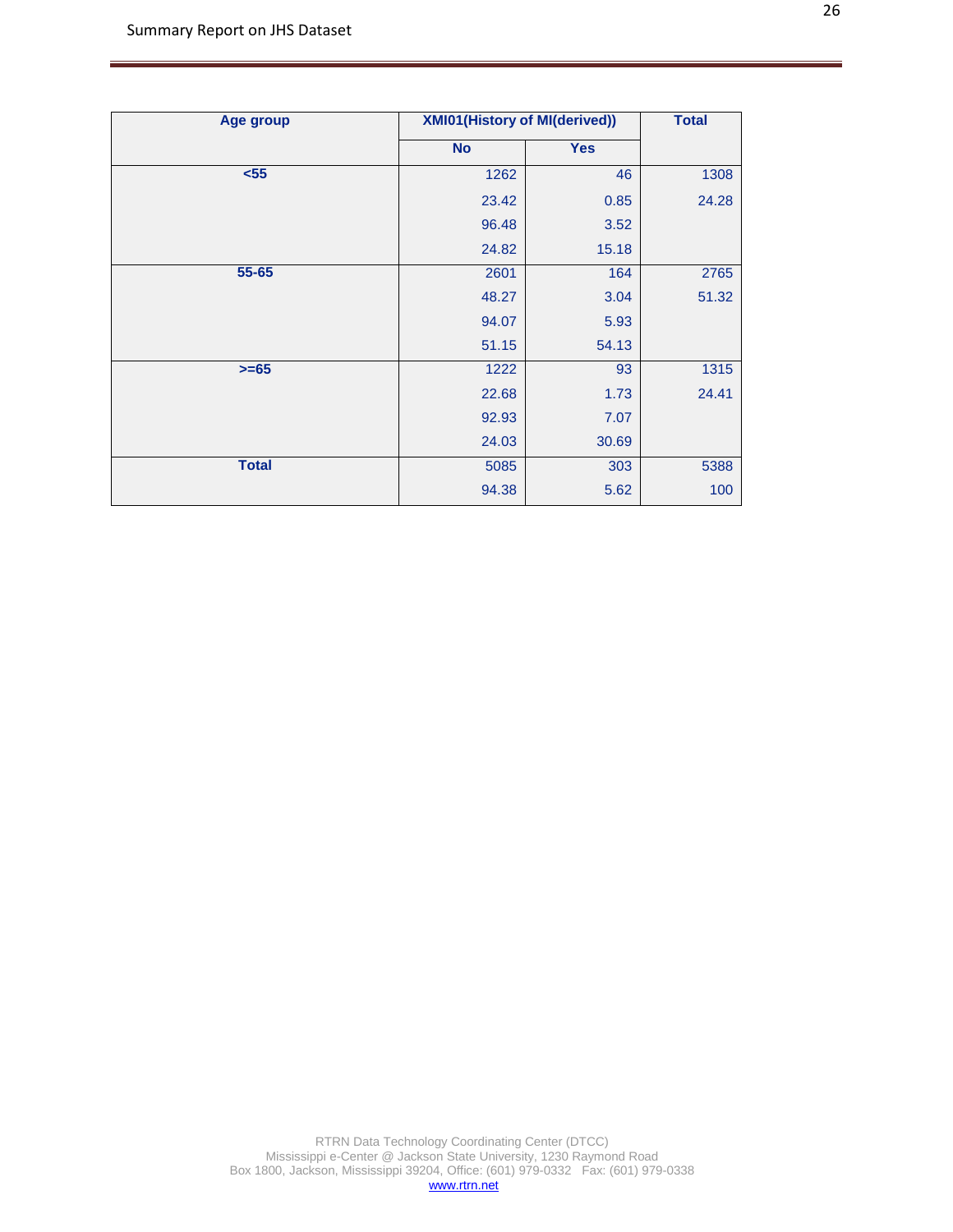| <b>Hypertension Status (JNC 7)</b>                                                            |                                    |       |      |       |  |  |
|-----------------------------------------------------------------------------------------------|------------------------------------|-------|------|-------|--|--|
| <b>HTN017</b><br><b>Cumulative</b><br><b>Cumulative</b><br><b>Percent</b><br><b>Frequency</b> |                                    |       |      |       |  |  |
|                                                                                               | <b>Percent</b><br><b>Frequency</b> |       |      |       |  |  |
| No                                                                                            | 1989                               | 36.87 | 1989 | 36.87 |  |  |
| Yes                                                                                           | 3406                               | 63.13 | 5395 | 100   |  |  |

| <b>Gender(Gender of Participant)</b> |           | <b>HTN017(Hypertension Status</b><br>(JNC 7) |       |  |
|--------------------------------------|-----------|----------------------------------------------|-------|--|
|                                      | <b>No</b> | <b>Yes</b>                                   |       |  |
| <b>Female</b>                        | 1233      | 2212                                         | 3445  |  |
|                                      | 22.85     | 41                                           | 63.86 |  |
|                                      | 35.79     | 64.21                                        |       |  |
|                                      | 61.99     | 64.94                                        |       |  |
| <b>Male</b>                          | 756       | 1194                                         | 1950  |  |
|                                      | 14.01     | 22.13                                        | 36.14 |  |
|                                      | 38.77     | 61.23                                        |       |  |
|                                      | 38.01     | 35.06                                        |       |  |
| <b>Total</b>                         | 1989      | 3406                                         | 5395  |  |
|                                      | 36.87     | 63.13                                        | 100   |  |

| <b>EDU01L3(Education Level Group 3)</b>                            |           | <b>HTN017(Hypertension Status</b><br>(JNC 7)) |       |  |
|--------------------------------------------------------------------|-----------|-----------------------------------------------|-------|--|
|                                                                    | <b>No</b> | <b>Yes</b>                                    |       |  |
| <high school<="" th=""><th>298</th><th>680</th><th>978</th></high> | 298       | 680                                           | 978   |  |
|                                                                    | 5.54      | 12.65                                         | 18.2  |  |
|                                                                    | 30.47     | 69.53                                         |       |  |
|                                                                    | 15.03     | 20.05                                         |       |  |
| <b>High school or some college</b>                                 | 867       | 1405                                          | 2272  |  |
|                                                                    | 16.13     | 26.14                                         | 42.27 |  |
|                                                                    | 38.16     | 61.84                                         |       |  |
|                                                                    | 43.72     | 41.42                                         |       |  |
| <b>College Associate degree or higher</b>                          | 818       | 1307                                          | 2125  |  |
|                                                                    | 15.22     | 24.32                                         | 39.53 |  |
|                                                                    | 38.49     | 61.51                                         |       |  |
|                                                                    | 41.25     | 38.53                                         |       |  |
| <b>Total</b>                                                       | 1983      | 3392                                          | 5375  |  |
|                                                                    | 36.89     | 63.11                                         | 100   |  |

RTRN Data Technology Coordinating Center (DTCC) Mississippi e-Center @ Jackson State University, 1230 Raymond Road Box 1800, Jackson, Mississippi 39204, Office: (601) 979-0332 Fax: (601) 979-0338 [www.rtrn.net](http://www.rtrn.net/)

27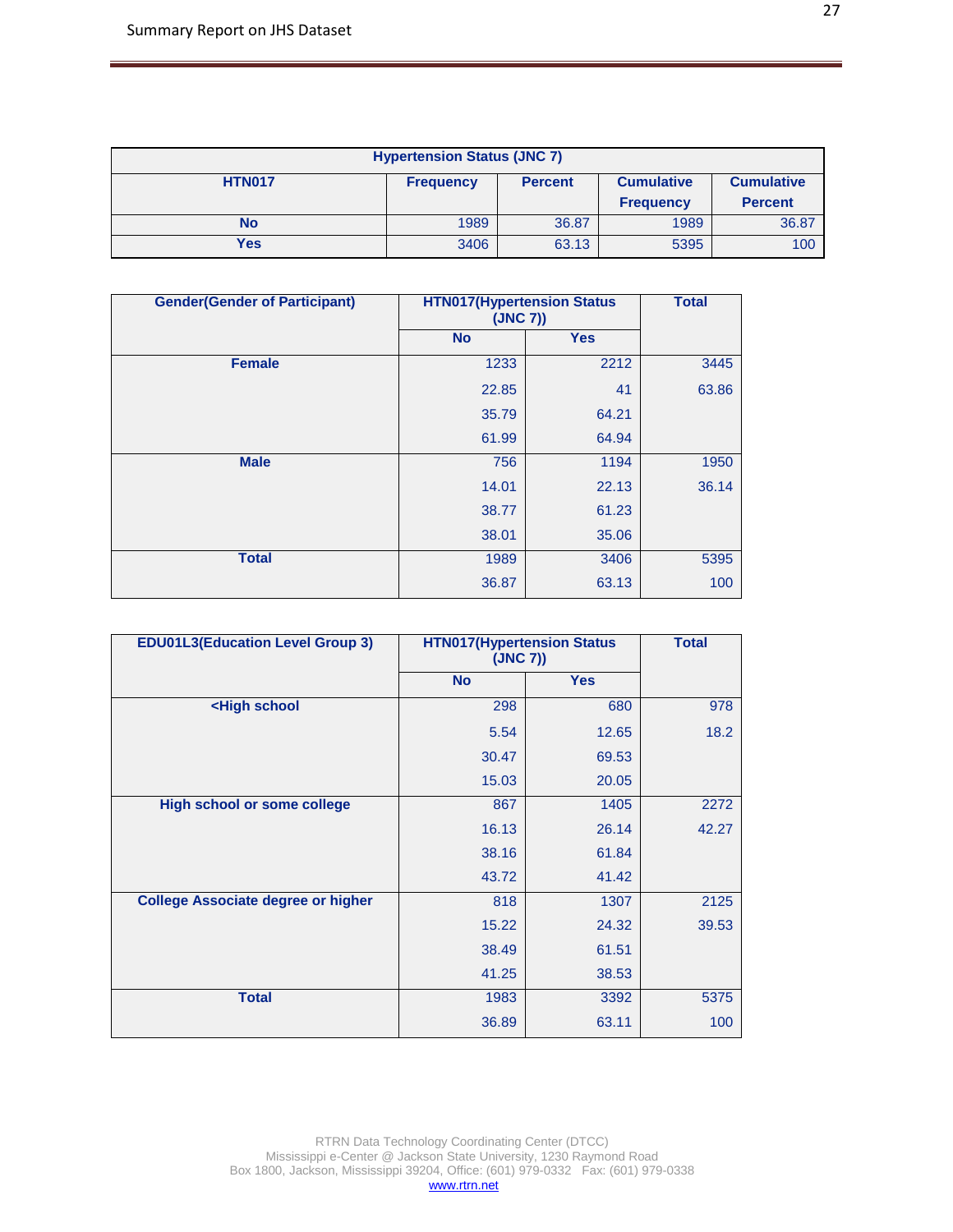| Age group    |           | <b>HTN017(Hypertension Status</b><br>(JNC 7)) |       |  |
|--------------|-----------|-----------------------------------------------|-------|--|
|              | <b>No</b> | <b>Yes</b>                                    |       |  |
| $55$         | 591       | 721                                           | 1312  |  |
|              | 10.95     | 13.36                                         | 24.32 |  |
|              | 45.05     | 54.95                                         |       |  |
|              | 29.71     | 21.17                                         |       |  |
| 55-65        | 1038      | 1730                                          | 2768  |  |
|              | 19.24     | 32.07                                         | 51.31 |  |
|              | 37.5      | 62.5                                          |       |  |
|              | 52.19     | 50.79                                         |       |  |
| $>= 65$      | 360       | 955                                           | 1315  |  |
|              | 6.67      | 17.7                                          | 24.37 |  |
|              | 27.38     | 72.62                                         |       |  |
|              | 18.1      | 28.04                                         |       |  |
| <b>Total</b> | 1989      | 3406                                          | 5395  |  |
|              | 36.87     | 63.13                                         | 100   |  |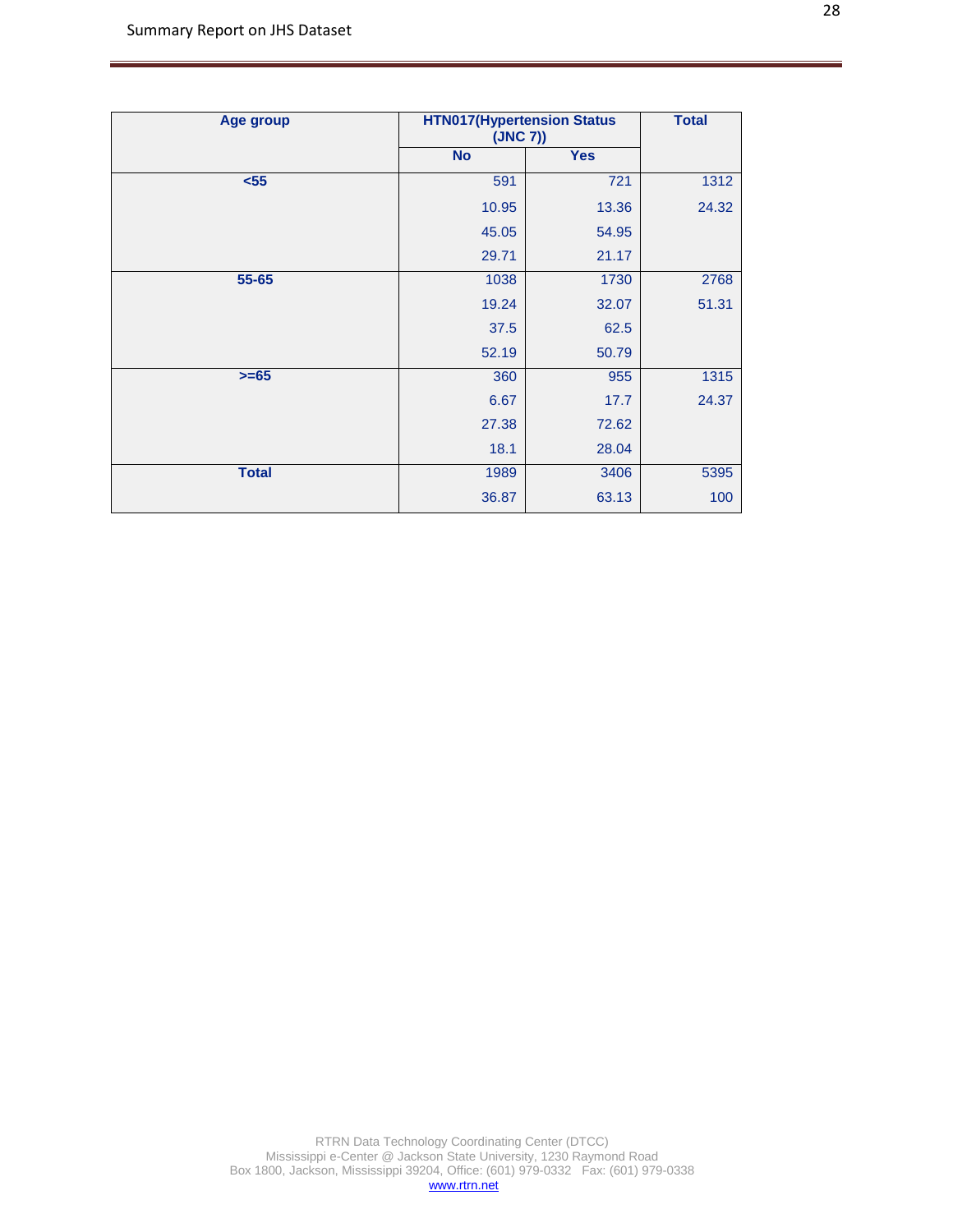| <b>Detailed Hypertension Status (JNC 7)</b> |                  |                |                   |                   |  |  |
|---------------------------------------------|------------------|----------------|-------------------|-------------------|--|--|
| <b>HTN017D</b>                              | <b>Frequency</b> | <b>Percent</b> | <b>Cumulative</b> | <b>Cumulative</b> |  |  |
|                                             |                  |                | <b>Frequency</b>  | <b>Percent</b>    |  |  |
| <b>Absent</b>                               | 1886             | 34.91          | 1886              | 34.91             |  |  |
| <b>Absent per Self-Report</b>               | 141              | 2.61           | 2027              | 37.52             |  |  |
| <b>Present per Self-Report</b>              | 56               | 1.04           | 2083              | 38.55             |  |  |
| <b>Present</b>                              | 3320             | 61.45          | 5403              | 100               |  |  |

| <b>Gender(Gender of Participant)</b> |               | HTN017D(Detailed Hypertension Status (JNC 7)) |                                          |                |       |  |
|--------------------------------------|---------------|-----------------------------------------------|------------------------------------------|----------------|-------|--|
|                                      | <b>Absent</b> | <b>Absent per</b><br><b>Self-Report</b>       | <b>Present per</b><br><b>Self-Report</b> | <b>Present</b> |       |  |
| <b>Female</b>                        | 1153          | 84                                            | 34                                       | 2179           | 3450  |  |
|                                      | 21.34         | 1.55                                          | 0.63                                     | 40.33          | 63.85 |  |
|                                      | 33.42         | 2.43                                          | 0.99                                     | 63.16          |       |  |
|                                      | 61.13         | 59.57                                         | 60.71                                    | 65.63          |       |  |
| <b>Male</b>                          | 733           | 57                                            | 22                                       | 1141           | 1953  |  |
|                                      | 13.57         | 1.05                                          | 0.41                                     | 21.12          | 36.15 |  |
|                                      | 37.53         | 2.92                                          | 1.13                                     | 58.42          |       |  |
|                                      | 38.87         | 40.43                                         | 39.29                                    | 34.37          |       |  |
| <b>Total</b>                         | 1886          | 141                                           | 56                                       | 3320           | 5403  |  |
|                                      | 34.91         | 2.61                                          | 1.04                                     | 61.45          | 100   |  |

| <b>EDU01L3(Education Level</b>                                                           | HTN017D(Detailed Hypertension Status (JNC 7)) |                                         |                                          |                |       |  |  |
|------------------------------------------------------------------------------------------|-----------------------------------------------|-----------------------------------------|------------------------------------------|----------------|-------|--|--|
| Group 3)                                                                                 | <b>Absent</b>                                 | <b>Absent per</b><br><b>Self-Report</b> | <b>Present per</b><br><b>Self-Report</b> | <b>Present</b> |       |  |  |
| <high school<="" th=""><th>194</th><th>14</th><th>23</th><th>750</th><th>981</th></high> | 194                                           | 14                                      | 23                                       | 750            | 981   |  |  |
|                                                                                          | 3.6                                           | 0.26                                    | 0.43                                     | 13.93          | 18.22 |  |  |
|                                                                                          | 19.78                                         | 1.43                                    | 2.34                                     | 76.45          |       |  |  |
|                                                                                          | 10.31                                         | 10.22                                   | 41.07                                    | 22.67          |       |  |  |
| <b>High school or some college</b>                                                       | 825                                           | 62                                      | 23                                       | 1365           | 2275  |  |  |
|                                                                                          | 15.33                                         | 1.15                                    | 0.43                                     | 25.36          | 42.26 |  |  |
|                                                                                          | 36.26                                         | 2.73                                    | 1.01                                     | 60             |       |  |  |
|                                                                                          | 43.86                                         | 45.26                                   | 41.07                                    | 41.25          |       |  |  |
| <b>College Associate degree or</b>                                                       | 862                                           | 61                                      | 10                                       | 1194           | 2127  |  |  |
| higher                                                                                   | 16.01                                         | 1.13                                    | 0.19                                     | 22.18          | 39.51 |  |  |
|                                                                                          | 40.53                                         | 2.87                                    | 0.47                                     | 56.14          |       |  |  |
|                                                                                          | 45.83                                         | 44.53                                   | 17.86                                    | 36.08          |       |  |  |
| <b>Total</b>                                                                             | 1881                                          | 137                                     | 56                                       | 3309           | 5383  |  |  |
|                                                                                          | 34.94                                         | 2.55                                    | 1.04                                     | 61.47          | 100   |  |  |

RTRN Data Technology Coordinating Center (DTCC) Mississippi e-Center @ Jackson State University, 1230 Raymond Road Box 1800, Jackson, Mississippi 39204, Office: (601) 979-0332 Fax: (601) 979-0338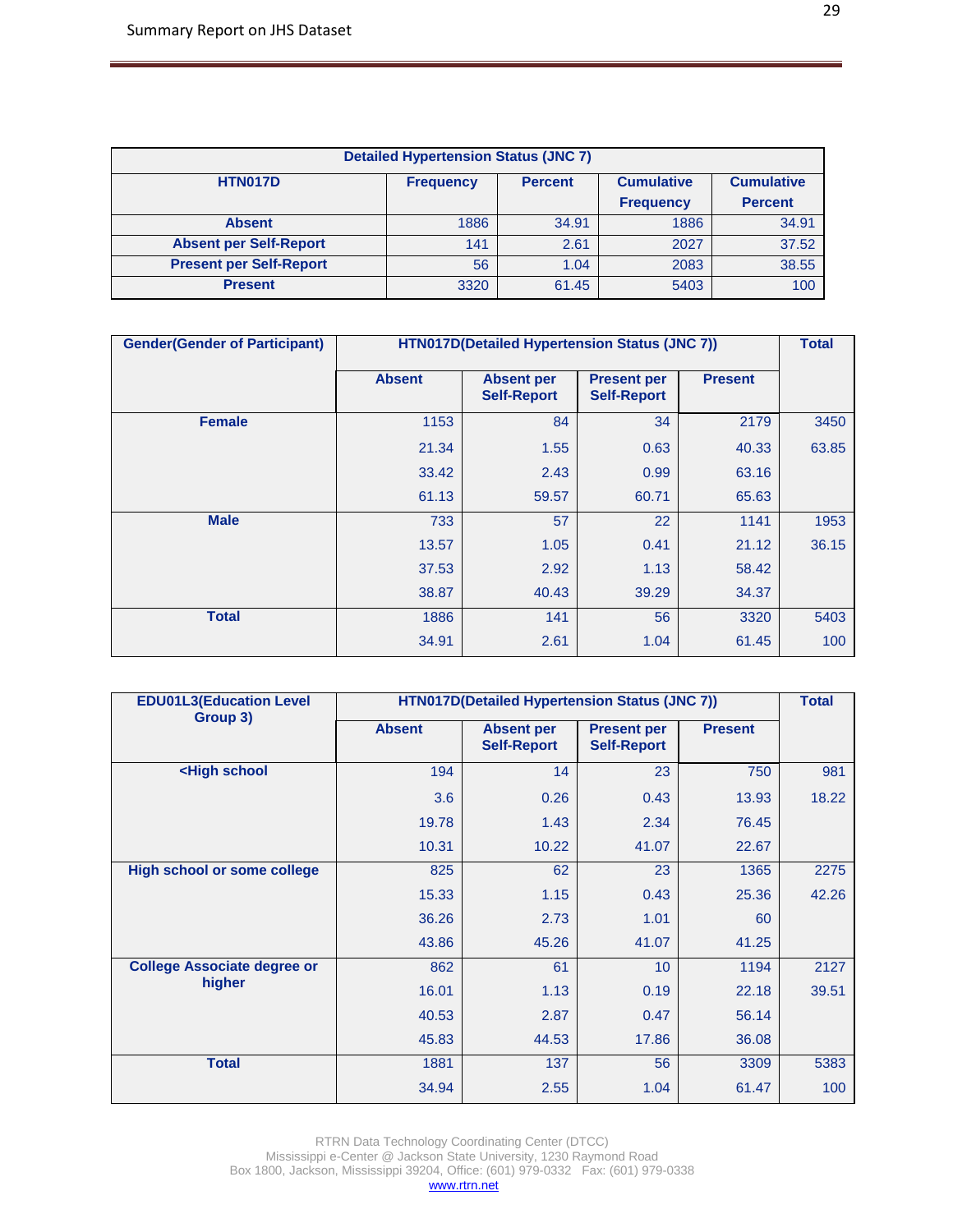| Age group    | HTN017D(Detailed Hypertension Status (JNC 7)) |                                         |                                          |                |       |  |  |
|--------------|-----------------------------------------------|-----------------------------------------|------------------------------------------|----------------|-------|--|--|
|              | <b>Absent</b>                                 | <b>Absent per</b><br><b>Self-Report</b> | <b>Present per</b><br><b>Self-Report</b> | <b>Present</b> |       |  |  |
| $55$         | 830                                           | 52                                      | 5                                        | 423            | 1310  |  |  |
|              | 15.36                                         | 0.96                                    | 0.09                                     | 7.83           | 24.25 |  |  |
|              | 63.36                                         | 3.97                                    | 0.38                                     | 32.29          |       |  |  |
|              | 44.01                                         | 36.88                                   | 8.93                                     | 12.74          |       |  |  |
| 55-65        | 869                                           | 70                                      | 29                                       | 1808           | 2776  |  |  |
|              | 16.08                                         | 1.3                                     | 0.54                                     | 33.46          | 51.38 |  |  |
|              | 31.3                                          | 2.52                                    | 1.04                                     | 65.13          |       |  |  |
|              | 46.08                                         | 49.65                                   | 51.79                                    | 54.46          |       |  |  |
| $>= 65$      | 187                                           | 19                                      | 22                                       | 1089           | 1317  |  |  |
|              | 3.46                                          | 0.35                                    | 0.41                                     | 20.16          | 24.38 |  |  |
|              | 14.2                                          | 1.44                                    | 1.67                                     | 82.69          |       |  |  |
|              | 9.92                                          | 13.48                                   | 39.29                                    | 32.8           |       |  |  |
| <b>Total</b> | 1886                                          | 141                                     | 56                                       | 3320           | 5403  |  |  |
|              | 34.91                                         | 2.61                                    | 1.04                                     | 61.45          | 100   |  |  |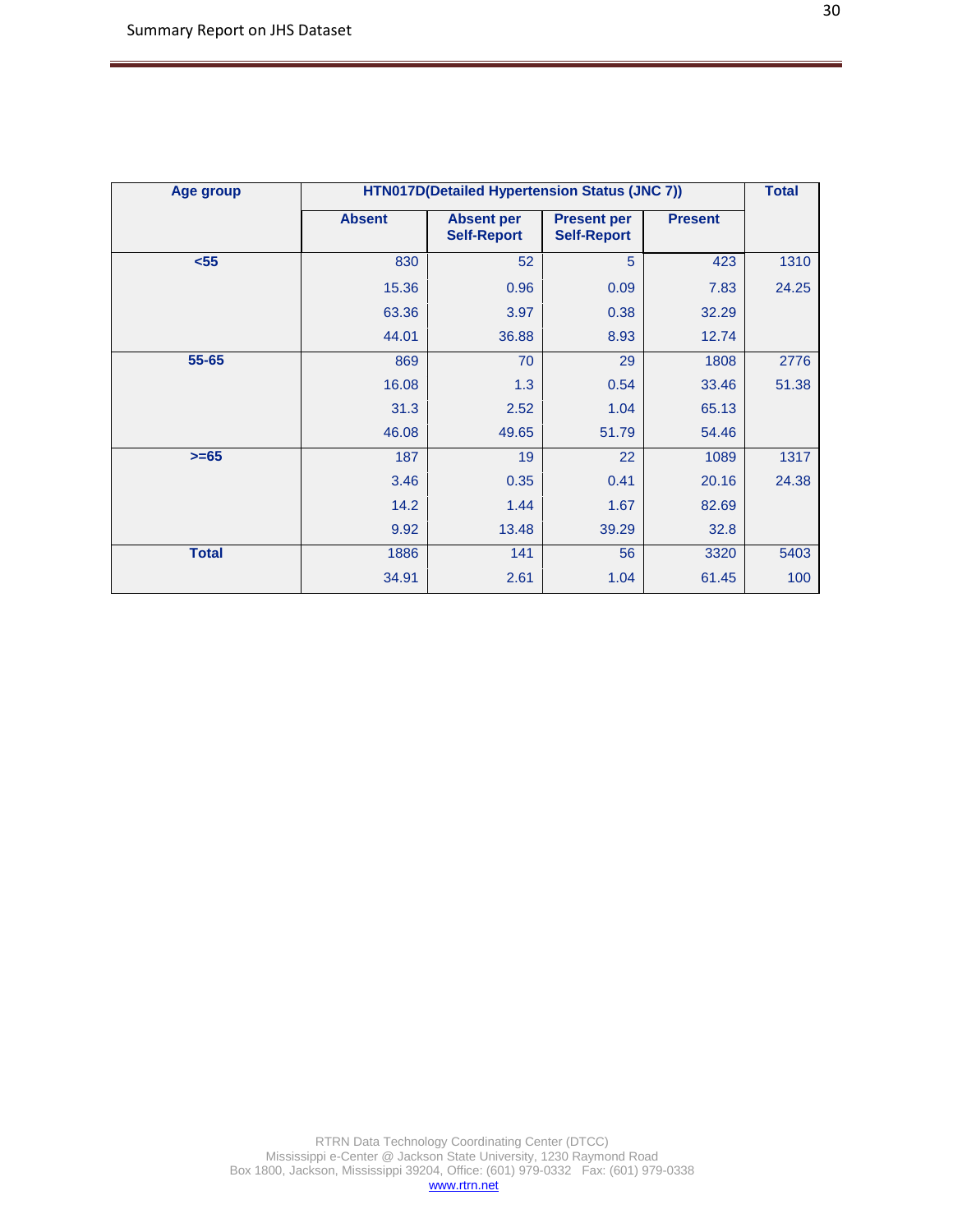## **Major Biomarkers**

| <b>Fasting Plasma Glucose Categorization (ADA 2000)</b> |                                                         |       |                  |                |  |  |  |
|---------------------------------------------------------|---------------------------------------------------------|-------|------------------|----------------|--|--|--|
| <b>FPG0100</b>                                          | <b>Cumulative</b><br><b>Percent</b><br><b>Frequency</b> |       |                  |                |  |  |  |
|                                                         |                                                         |       | <b>Frequency</b> | <b>Percent</b> |  |  |  |
| <b>Hyperglycemia</b>                                    | 11                                                      | 0.22  |                  | 0.22           |  |  |  |
| <b>Normal</b>                                           | 4225                                                    | 84.98 | 4236             | 85.2           |  |  |  |
| <b>Impaired Fasting Glucose</b>                         | 296                                                     | 5.95  | 4532             | 91.15          |  |  |  |
| <b>Diabetes</b>                                         | 440                                                     | 8.85  | 4972             | 100            |  |  |  |

#### Fasting Glucose (mg/dL)

| Level                              | N    | Mean  | <b>SD</b> | Minimum | Maximum |
|------------------------------------|------|-------|-----------|---------|---------|
| Total                              | 4972 | 99.6  | 32.9      | 8.3     | 503.0   |
| < high school                      | 854  | 106.2 | 40.2      | 8.3     | 455.0   |
| High School or some college        | 2091 | 100.2 | 33.8      | 52.0    | 503.0   |
| College/associate degree or higher | 2009 | 96.2  | 27.4      | 36.0    | 366.0   |
| <55 years old                      | 1239 | 90.7  | 24.0      | 62.0    | 366.0   |
| 55-64 years old                    | 2567 | 102.1 | 35.8      | 36.0    | 503.0   |
| >=65 years old                     | 1166 | 103.6 | 32.5      | 8.3     | 333.0   |
| Female                             | 3183 | 99.4  | 33.1      | 8.3     | 455.0   |
| Male                               | 1789 | 100.0 | 32.4      | 52.0    | 503.0   |

#### Fasting Glucose (mmol/L)

| Level                              | N    | Mean | <b>SD</b> | Minimum | Maximum |
|------------------------------------|------|------|-----------|---------|---------|
| Total                              | 4972 | 5.5  | 1.8       | 0.5     | 27.8    |
| < high school                      | 854  | 5.9  | 2.2       | 0.5     | 25.1    |
| High School or some college        | 2091 | 5.5  | 1.9       | 2.9     | 27.8    |
| College/associate degree or higher | 2009 | 5.3  | 1.5       | 2.0     | 20.2    |
| <55 years old                      | 1239 | 5.0  | 1.3       | 3.4     | 20.2    |
| 55-64 years old                    | 2567 | 5.6  | 2.0       | 2.0     | 27.8    |
| >=65 years old                     | 1166 | 5.7  | 1.8       | 0.5     | 18.4    |
| Female                             | 3183 | 5.5  | 1.8       | 0.5     | 25.1    |
| Male                               | 1789 | 5.5  | 1.8       | 2.9     | 27.8    |

RTRN Data Technology Coordinating Center (DTCC) Mississippi e-Center @ Jackson State University, 1230 Raymond Road Box 1800, Jackson, Mississippi 39204, Office: (601) 979-0332 Fax: (601) 979-0338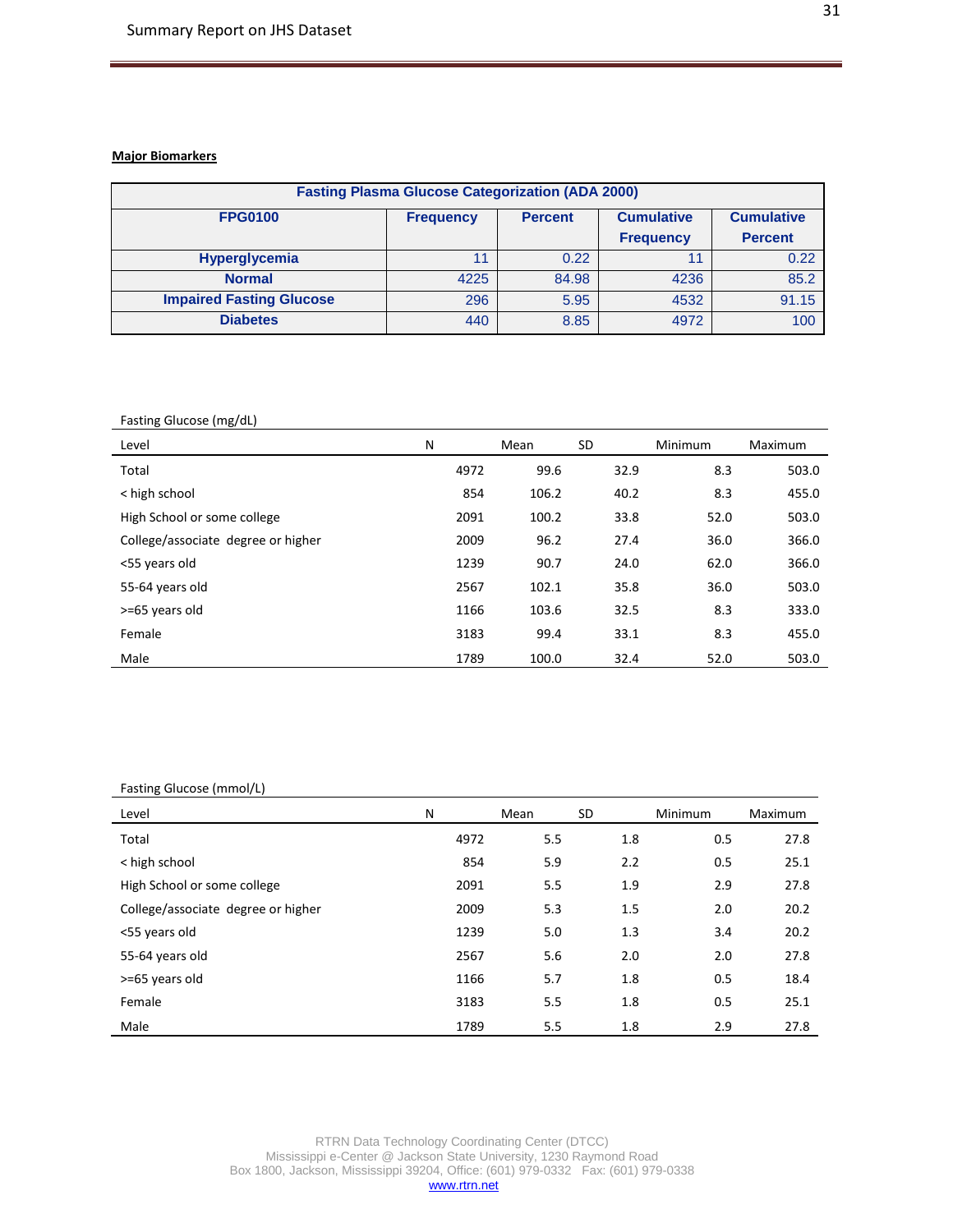| <b>Fasting Plasma Glucose Categorization (ADA 2004)</b>                                        |      |       |                  |                |  |  |  |
|------------------------------------------------------------------------------------------------|------|-------|------------------|----------------|--|--|--|
| <b>FPG0104</b><br><b>Cumulative</b><br><b>Cumulative</b><br><b>Percent</b><br><b>Frequency</b> |      |       |                  |                |  |  |  |
|                                                                                                |      |       | <b>Frequency</b> | <b>Percent</b> |  |  |  |
| <b>Normal</b>                                                                                  | 3667 | 73.75 | 3667             | 73.75          |  |  |  |
| <b>Impaired Fasting Glucose</b>                                                                | 865  | 17.4  | 4532             | 91.15          |  |  |  |
| <b>Diabetes</b>                                                                                | 440  | 8.85  | 4972             | 100            |  |  |  |

| <b>HDL Categorization (ATP III)</b> |                  |                   |                   |                |  |  |  |
|-------------------------------------|------------------|-------------------|-------------------|----------------|--|--|--|
| HDL01F3                             | <b>Frequency</b> | <b>Cumulative</b> | <b>Cumulative</b> |                |  |  |  |
|                                     |                  |                   | <b>Frequency</b>  | <b>Percent</b> |  |  |  |
| Low                                 | 1856             | 37.58             | 1856              | 37.58          |  |  |  |
| <b>Normal</b>                       | 1831             | 37.07             | 3687              | 74.65          |  |  |  |
| <b>High</b>                         | 1252             | 25.35             | 4939              | 100            |  |  |  |

## HDL Cholesterol (mmol/L)

| Level                              | N    | Mean | Std Dev | Minimum | Maximum |
|------------------------------------|------|------|---------|---------|---------|
| Total                              | 5322 | 1.3  | 0.4     | 0.4     | 3.7     |
| < high school                      | 955  | 1.3  | 0.4     | 0.5     | 2.9     |
| High School or some college        | 2247 | 1.3  | 0.4     | 0.5     | 3.6     |
| College/associate degree or higher | 2100 | 1.3  | 0.4     | 0.4     | 3.7     |
| <55 years old                      | 1296 | 1.3  | 0.3     | 0.4     | 3.3     |
| 55-64 years old                    | 2737 | 1.3  | 0.4     | 0.4     | 3.2     |
| >=65 years old                     | 1289 | 1.4  | 0.4     | 0.5     | 3.7     |
| Female                             | 3385 | 1.4  | 0.4     | 0.5     | 3.7     |
| Male                               | 1937 | 1.2  | 0.3     | 0.4     | 3.6     |

#### Hdlc: HDL Cholesterol - mg\dL

| Level                              | N    | Mean | Std Dev | Minimum | Maximum |
|------------------------------------|------|------|---------|---------|---------|
| Total                              | 5344 | 51.5 | 14.6    | 16.0    | 143.0   |
| < high school                      | 965  | 52.5 | 15.1    | 19.0    | 113.0   |
| High School or some college        | 2255 | 50.8 | 14.2    | 20.0    | 139.0   |
| College/associate degree or higher | 2104 | 51.7 | 14.7    | 16.0    | 143.0   |
| <55 years old                      | 1302 | 49.2 | 13.1    | 17.0    | 127.0   |
| 55-64 years old                    | 2744 | 51.5 | 14.7    | 16.0    | 124.0   |
| >=65 years old                     | 1298 | 53.5 | 15.6    | 19.0    | 143.0   |
| Female                             | 3397 | 54.7 | 14.7    | 18.0    | 143.0   |
| Male                               | 1947 | 45.8 | 12.6    | 16.0    | 139.0   |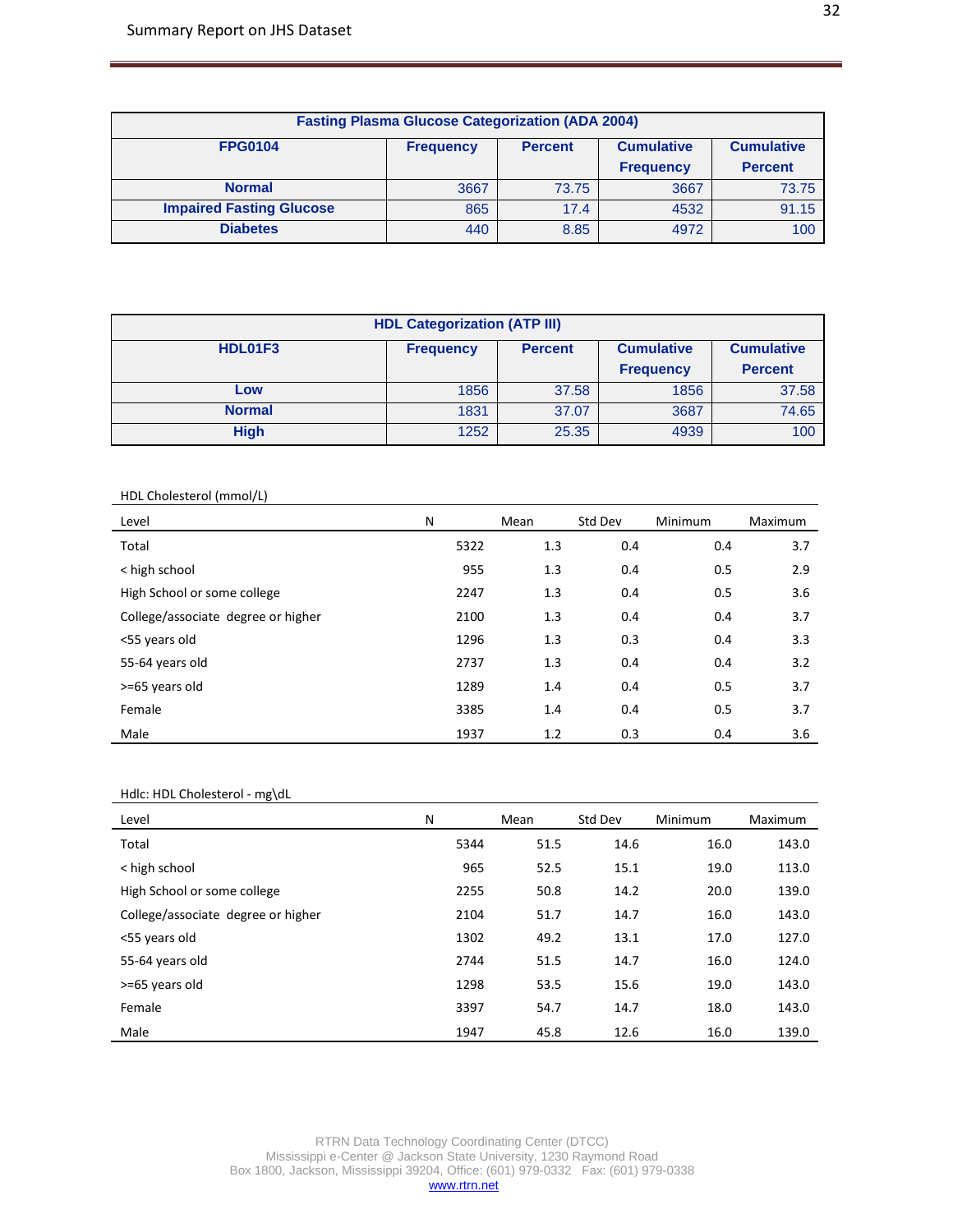#### Ldlc: HDL Cholesterol - mg\dL

| Level                              | N    | Mean  | Std Dev | Minimum | Maximum |
|------------------------------------|------|-------|---------|---------|---------|
| Total                              | 5296 | 126.1 | 36.6    | 15.0    | 361.0   |
| < high school                      | 958  | 126.0 | 38.0    | 15.0    | 272.0   |
| High School or some college        | 2231 | 126.5 | 36.8    | 22.0    | 318.0   |
| College/associate degree or higher | 2088 | 125.8 | 35.4    | 18.0    | 361.0   |
| <55 years old                      | 1290 | 121.8 | 36.5    | 18.0    | 361.0   |
| 55-64 years old                    | 2713 | 128.0 | 36.6    | 25.0    | 318.0   |
| >=65 years old                     | 1293 | 126.5 | 36.3    | 15.0    | 272.0   |
| Female                             | 3378 | 125.5 | 36.4    | 19.0    | 318.0   |
| Male                               | 1918 | 127.4 | 37.0    | 15.0    | 361.0   |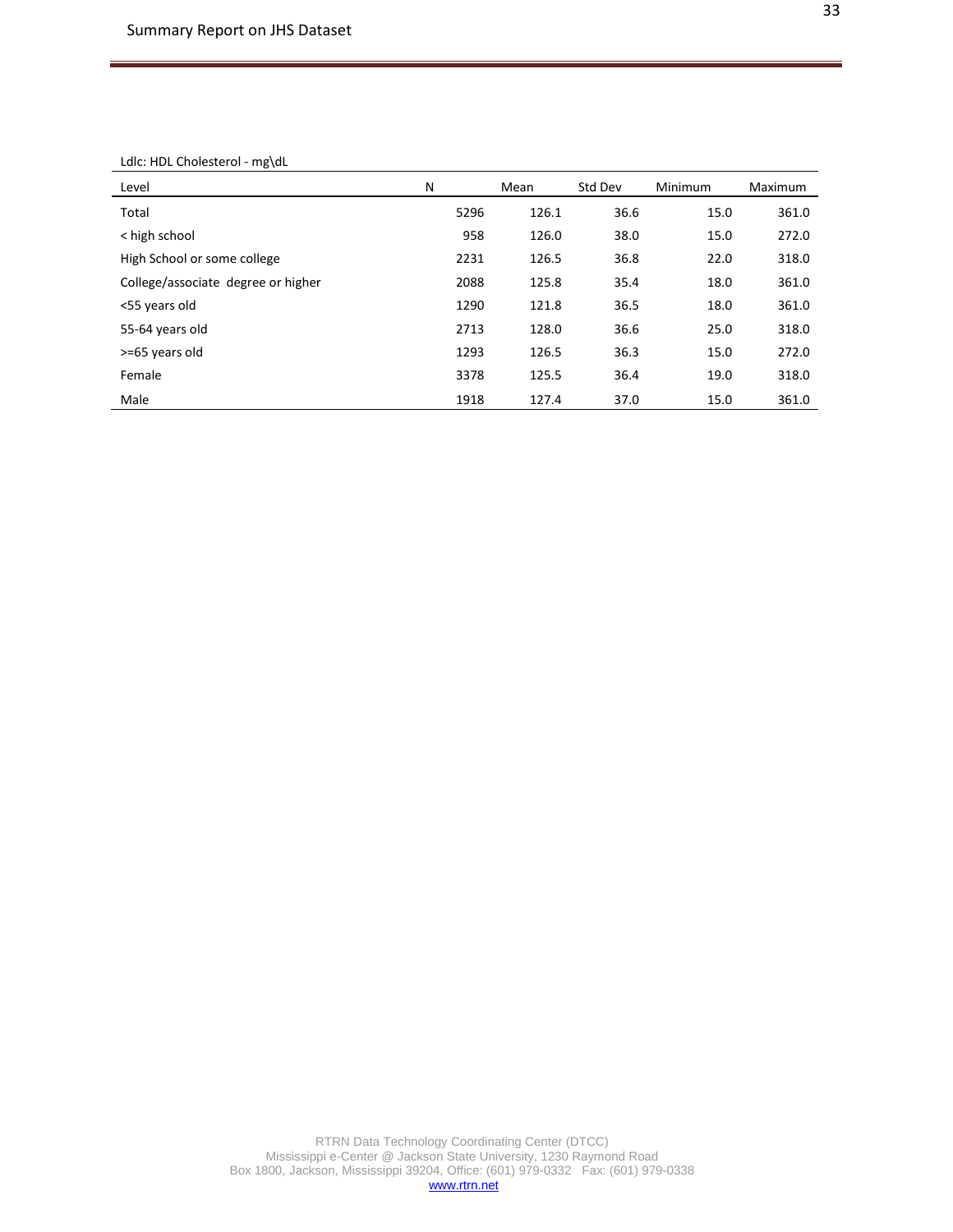| <b>LDL Categorization (ATP III)</b> |                  |                                                          |                  |                |  |  |  |
|-------------------------------------|------------------|----------------------------------------------------------|------------------|----------------|--|--|--|
| LDL01F3                             | <b>Frequency</b> | <b>Cumulative</b><br><b>Cumulative</b><br><b>Percent</b> |                  |                |  |  |  |
|                                     |                  |                                                          | <b>Frequency</b> | <b>Percent</b> |  |  |  |
| <b>Optimal</b>                      | 1138             | 23.23                                                    | 1138             | 23.23          |  |  |  |
| <b>Near/above optimal</b>           | 1587             | 32.39                                                    | 2725             | 55.62          |  |  |  |
| <b>Borderline high</b>              | 1313             | 26.8                                                     | 4038             | 82.42          |  |  |  |
| <b>High</b>                         | 599              | 12.23                                                    | 4637             | 94.65          |  |  |  |
| <b>Very High</b>                    | 262              | 5.35                                                     | 4899             | 100            |  |  |  |

| <b>Gender</b> (Gender of |                | <b>Total</b>          |                           |             |                            |       |
|--------------------------|----------------|-----------------------|---------------------------|-------------|----------------------------|-------|
| <b>Participant)</b>      | <b>Optimal</b> | Near/above<br>optimal | <b>Borderline</b><br>high | <b>High</b> | <b>Very</b><br><b>High</b> |       |
| <b>Female</b>            | 782            | 1014                  | 804                       | 369         | 169                        | 3138  |
|                          | 15.96          | 20.7                  | 16.41                     | 7.53        | 3.45                       | 64.05 |
|                          | 24.92          | 32.31                 | 25.62                     | 11.76       | 5.39                       |       |
|                          | 68.72          | 63.89                 | 61.23                     | 61.6        | 64.5                       |       |
| <b>Male</b>              | 356            | 573                   | 509                       | 230         | 93                         | 1761  |
|                          | 7.27           | 11.7                  | 10.39                     | 4.69        | 1.9                        | 35.95 |
|                          | 20.22          | 32.54                 | 28.9                      | 13.06       | 5.28                       |       |
|                          | 31.28          | 36.11                 | 38.77                     | 38.4        | 35.5                       |       |
| <b>Total</b>             | 1138           | 1587                  | 1313                      | 599         | 262                        | 4899  |
|                          | 23.23          | 32.39                 | 26.8                      | 12.23       | 5.35                       | 100   |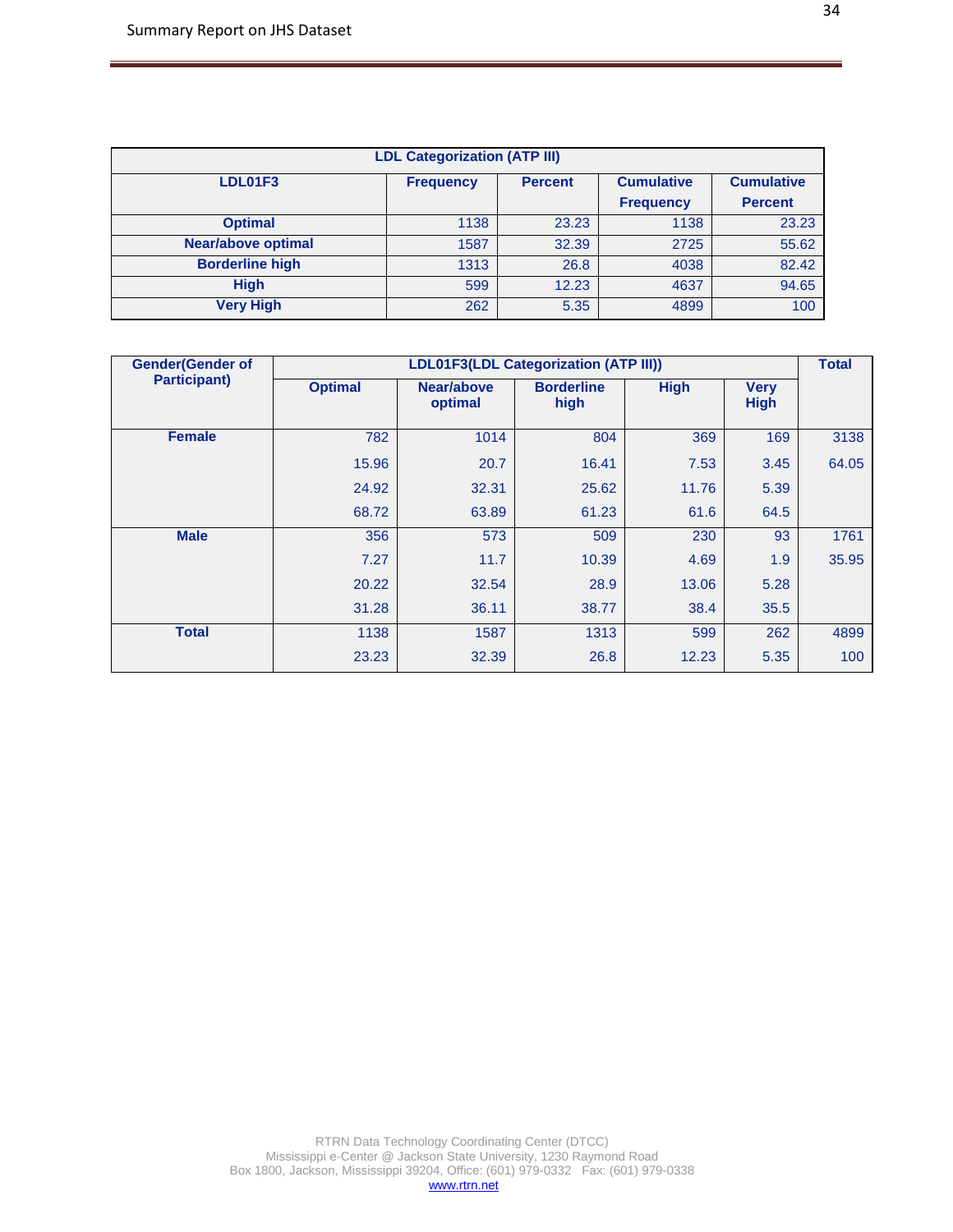| <b>EDU01L3(Education</b>                                                                              |                |                       | LDL01F3(LDL Categorization (ATP III)) |             |                            | <b>Total</b> |
|-------------------------------------------------------------------------------------------------------|----------------|-----------------------|---------------------------------------|-------------|----------------------------|--------------|
| <b>Level Group 3)</b>                                                                                 | <b>Optimal</b> | Near/above<br>optimal | <b>Borderline</b><br>high             | <b>High</b> | <b>Very</b><br><b>High</b> |              |
| <high school<="" th=""><th>196</th><th>266</th><th>207</th><th>111</th><th>59</th><th>839</th></high> | 196            | 266                   | 207                                   | 111         | 59                         | 839          |
|                                                                                                       | 4.01           | 5.45                  | 4.24                                  | 2.27        | 1.21                       | 17.19        |
|                                                                                                       | 23.36          | 31.7                  | 24.67                                 | 13.23       | 7.03                       |              |
|                                                                                                       | 17.3           | 16.8                  | 15.8                                  | 18.62       | 22.69                      |              |
| <b>High school or some</b>                                                                            | 470            | 686                   | 531                                   | 265         | 113                        | 2065         |
| college                                                                                               | 9.63           | 14.05                 | 10.88                                 | 5.43        | 2.31                       | 42.3         |
|                                                                                                       | 22.76          | 33.22                 | 25.71                                 | 12.83       | 5.47                       |              |
|                                                                                                       | 41.48          | 43.34                 | 40.53                                 | 44.46       | 43.46                      |              |
| <b>College Associate</b>                                                                              | 467            | 631                   | 572                                   | 220         | 88                         | 1978         |
| degree or higher                                                                                      | 9.57           | 12.93                 | 11.72                                 | 4.51        | 1.8                        | 40.52        |
|                                                                                                       | 23.61          | 31.9                  | 28.92                                 | 11.12       | 4.45                       |              |
|                                                                                                       | 41.22          | 39.86                 | 43.66                                 | 36.91       | 33.85                      |              |
| <b>Total</b>                                                                                          | 1133           | 1583                  | 1310                                  | 596         | 260                        | 4882         |
|                                                                                                       | 23.21          | 32.43                 | 26.83                                 | 12.21       | 5.33                       | 100          |

| Age group    | LDL01F3(LDL Categorization (ATP III)) |                       |                           |             |                            |       |
|--------------|---------------------------------------|-----------------------|---------------------------|-------------|----------------------------|-------|
|              | <b>Optimal</b>                        | Near/above<br>optimal | <b>Borderline</b><br>high | <b>High</b> | <b>Very</b><br><b>High</b> |       |
| $55$         | 333                                   | 408                   | 311                       | 125         | 46                         | 1223  |
|              | 6.8                                   | 8.33                  | 6.35                      | 2.55        | 0.94                       | 24.96 |
|              | 27.23                                 | 33.36                 | 25.43                     | 10.22       | 3.76                       |       |
|              | 29.26                                 | 25.71                 | 23.69                     | 20.87       | 17.56                      |       |
| 55-65        | 546                                   | 807                   | 698                       | 325         | 150                        | 2526  |
|              | 11.15                                 | 16.47                 | 14.25                     | 6.63        | 3.06                       | 51.56 |
|              | 21.62                                 | 31.95                 | 27.63                     | 12.87       | 5.94                       |       |
|              | 47.98                                 | 50.85                 | 53.16                     | 54.26       | 57.25                      |       |
| $>= 65$      | 259                                   | 372                   | 304                       | 149         | 66                         | 1150  |
|              | 5.29                                  | 7.59                  | 6.21                      | 3.04        | 1.35                       | 23.47 |
|              | 22.52                                 | 32.35                 | 26.43                     | 12.96       | 5.74                       |       |
|              | 22.76                                 | 23.44                 | 23.15                     | 24.87       | 25.19                      |       |
| <b>Total</b> | 1138                                  | 1587                  | 1313                      | 599         | 262                        | 4899  |
|              | 23.23                                 | 32.39                 | 26.8                      | 12.23       | 5.35                       | 100   |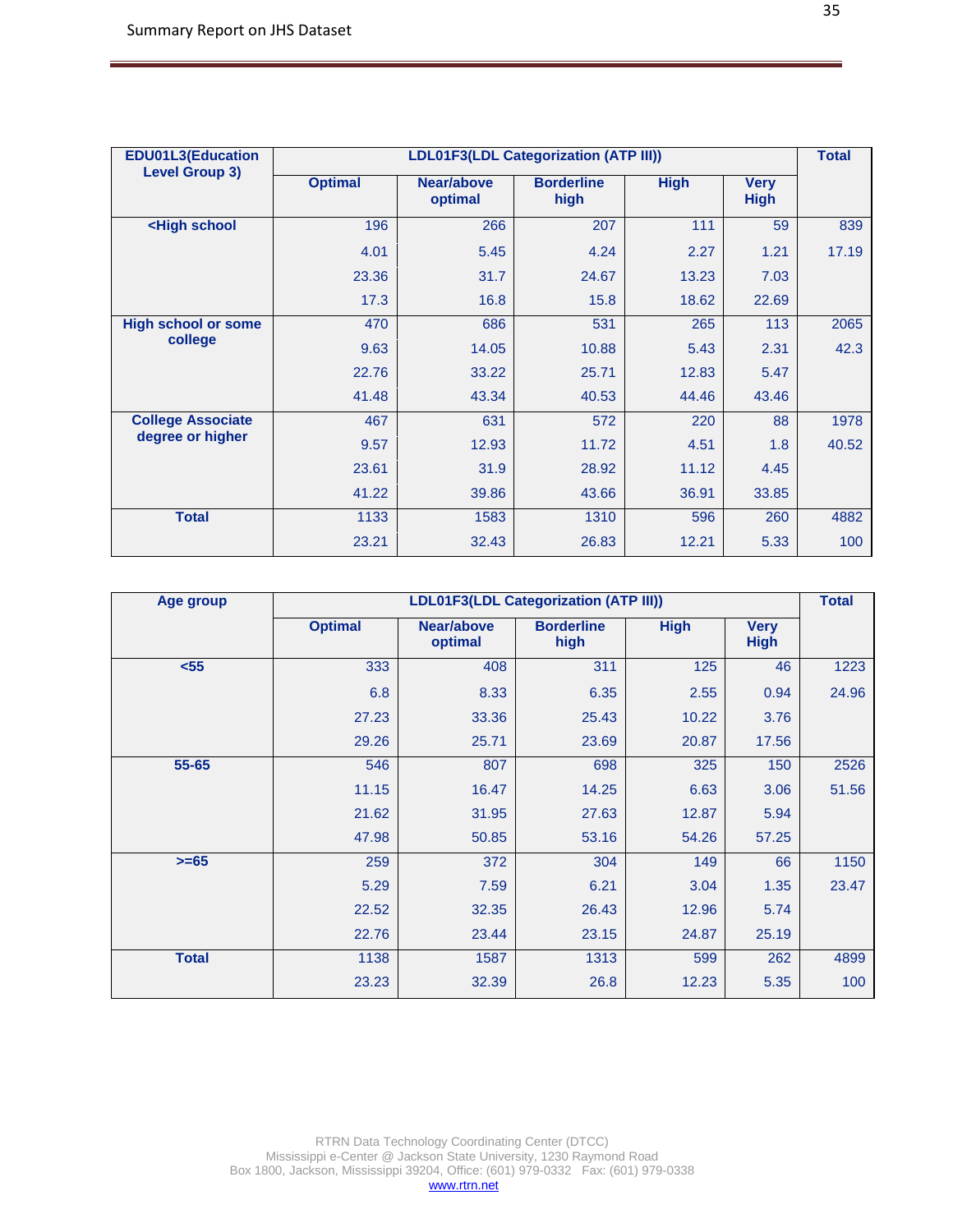#### LDL Cholesterol (mmol/L)

| Level                              | N    | Mean | Std Dev | Minimum | Maximum |
|------------------------------------|------|------|---------|---------|---------|
| Total                              | 5274 | 3.2  | 0.9     | 0.4     | 9.3     |
| < high school                      | 948  | 3.2  | 1.0     | 0.4     | 7.0     |
| High School or some college        | 2223 | 3.2  | 0.9     | 0.6     | 8.2     |
| College/associate degree or higher | 2084 | 3.2  | 0.9     | 0.5     | 9.3     |
| <55 years old                      | 1284 | 3.1  | 0.9     | 0.5     | 9.3     |
| 55-64 years old                    | 2706 | 3.3  | 0.9     | 0.6     | 8.2     |
| >=65 years old                     | 1284 | 3.2  | 0.9     | 0.4     | 7.0     |
| Female                             | 3366 | 3.2  | 0.9     | 0.5     | 8.2     |
| Male                               | 1908 | 3.3  | 0.9     | 0.4     | 9.3     |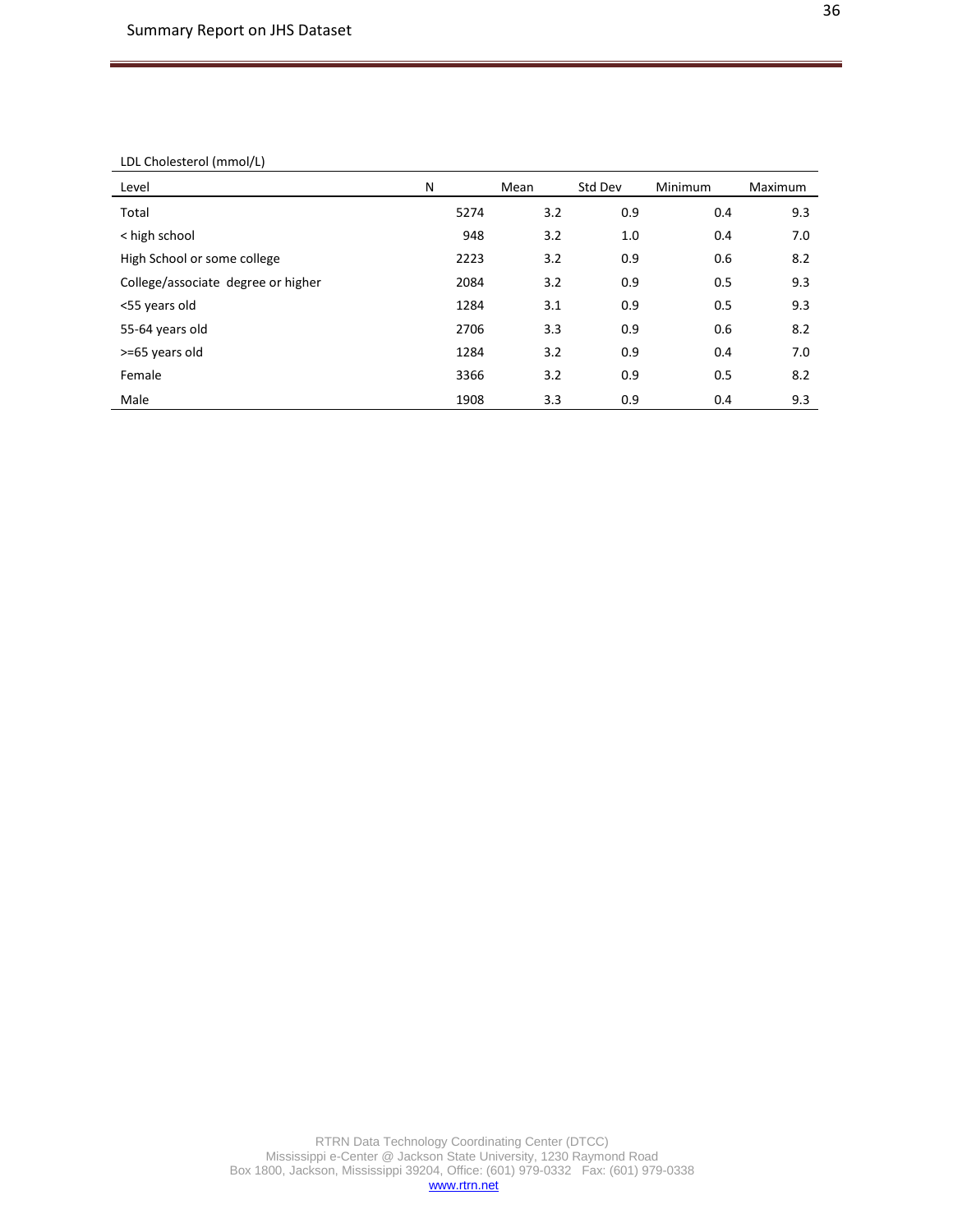| <b>Triglyceride Categorization (ATP III)</b> |                  |                |                   |                   |  |  |  |  |  |
|----------------------------------------------|------------------|----------------|-------------------|-------------------|--|--|--|--|--|
| <b>TRG01F3</b>                               | <b>Frequency</b> | <b>Percent</b> | <b>Cumulative</b> | <b>Cumulative</b> |  |  |  |  |  |
|                                              |                  |                | <b>Frequency</b>  | <b>Percent</b>    |  |  |  |  |  |
| <b>Normal</b>                                | 4139             | 83.8           | 4139              | 83.8              |  |  |  |  |  |
| <b>Borderline High</b>                       | 479              | 9.7            | 4618              | 93.5              |  |  |  |  |  |
| <b>High</b>                                  | 302              | 6.11           | 4920              | 99.62             |  |  |  |  |  |
| <b>Very High</b>                             | 19               | 0.38           | 4939              | 100               |  |  |  |  |  |

| <b>Gender(Gender of</b><br><b>Participant)</b> |               | <b>TRG01F3(Triglyceride Categorization (ATP III))</b> |             |                  | <b>Total</b> |
|------------------------------------------------|---------------|-------------------------------------------------------|-------------|------------------|--------------|
|                                                | <b>Normal</b> | <b>Borderline</b><br><b>High</b>                      | <b>High</b> | <b>Very High</b> |              |
| <b>Female</b>                                  | 2703          | 299                                                   | 146         | 6                | 3154         |
|                                                | 54.73         | 6.05                                                  | 2.96        | 0.12             | 63.86        |
|                                                | 85.7          | 9.48                                                  | 4.63        | 0.19             |              |
|                                                | 65.31         | 62.42                                                 | 48.34       | 31.58            |              |
| <b>Male</b>                                    | 1436          | 180                                                   | 156         | 13               | 1785         |
|                                                | 29.07         | 3.64                                                  | 3.16        | 0.26             | 36.14        |
|                                                | 80.45         | 10.08                                                 | 8.74        | 0.73             |              |
|                                                | 34.69         | 37.58                                                 | 51.66       | 68.42            |              |
| <b>Total</b>                                   | 4139          | 479                                                   | 302         | 19               | 4939         |
|                                                | 83.8          | 9.7                                                   | 6.11        | 0.38             | 100          |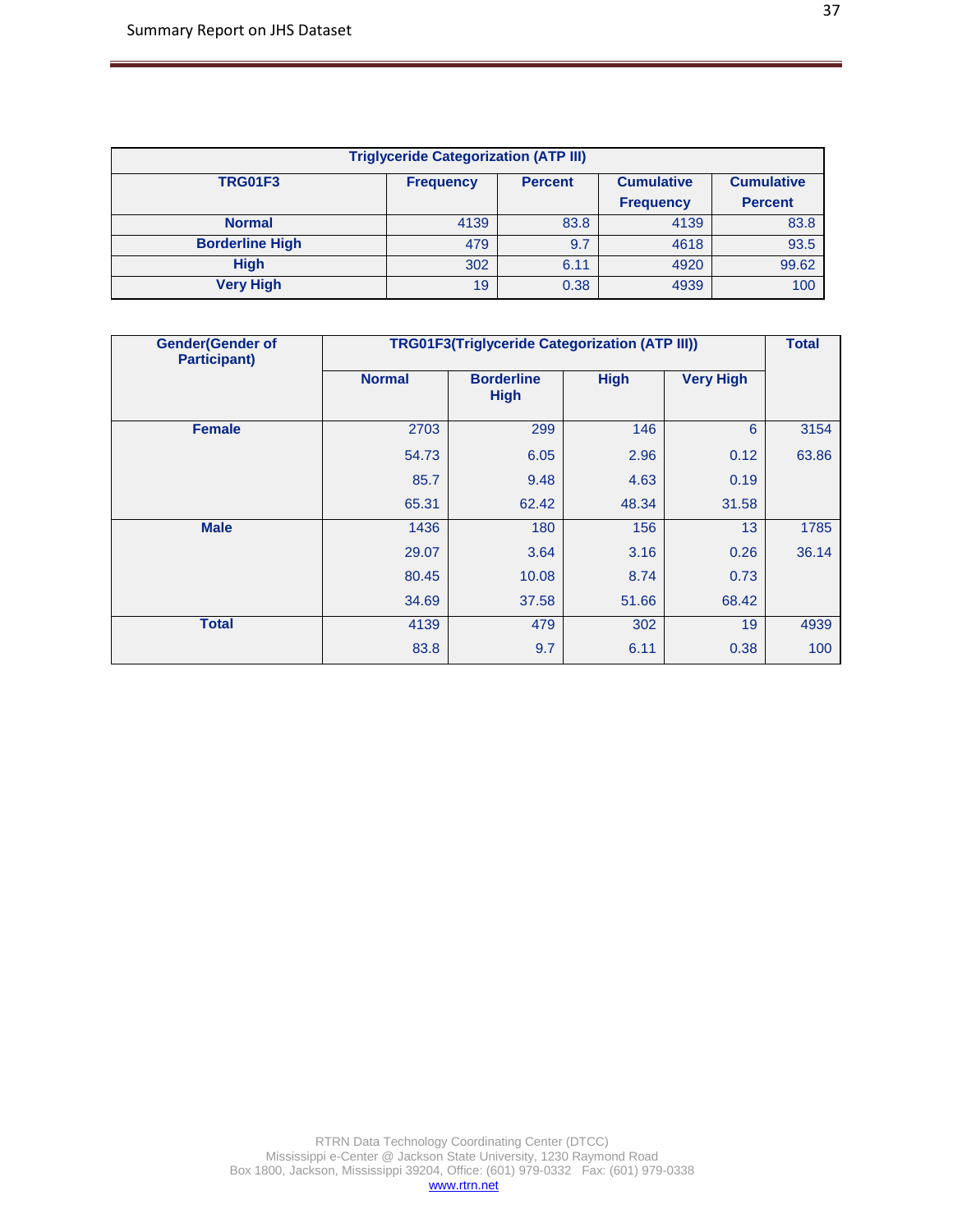| <b>EDU01L3(Education Level</b>                                                         | <b>TRG01F3(Triglyceride Categorization (ATP III))</b> |                                  |             |                  |       |  |
|----------------------------------------------------------------------------------------|-------------------------------------------------------|----------------------------------|-------------|------------------|-------|--|
| Group 3)                                                                               | <b>Normal</b>                                         | <b>Borderline</b><br><b>High</b> | <b>High</b> | <b>Very High</b> |       |  |
| <high school<="" th=""><th>696</th><th>88</th><th>60</th><th>3</th><th>847</th></high> | 696                                                   | 88                               | 60          | 3                | 847   |  |
|                                                                                        | 14.14                                                 | 1.79                             | 1.22        | 0.06             | 17.21 |  |
|                                                                                        | 82.17                                                 | 10.39                            | 7.08        | 0.35             |       |  |
|                                                                                        | 16.86                                                 | 18.49                            | 20          | 16.67            |       |  |
| <b>High school or some college</b>                                                     | 1729                                                  | 207                              | 141         | 7                | 2084  |  |
|                                                                                        | 35.14                                                 | 4.21                             | 2.87        | 0.14             | 42.35 |  |
|                                                                                        | 82.97                                                 | 9.93                             | 6.77        | 0.34             |       |  |
|                                                                                        | 41.89                                                 | 43.49                            | 47          | 38.89            |       |  |
| <b>College Associate degree or</b>                                                     | 1702                                                  | 181                              | 99          | 8                | 1990  |  |
| higher                                                                                 | 34.59                                                 | 3.68                             | 2.01        | 0.16             | 40.44 |  |
|                                                                                        | 85.53                                                 | 9.1                              | 4.97        | 0.4              |       |  |
|                                                                                        | 41.24                                                 | 38.03                            | 33          | 44.44            |       |  |
| <b>Total</b>                                                                           | 4127                                                  | 476                              | 300         | 18               | 4921  |  |
|                                                                                        | 83.87                                                 | 9.67                             | 6.1         | 0.37             | 100   |  |

| Age group    |               | <b>TRG01F3(Triglyceride Categorization (ATP III))</b> |             |                  | <b>Total</b> |
|--------------|---------------|-------------------------------------------------------|-------------|------------------|--------------|
|              | <b>Normal</b> | <b>Borderline</b><br><b>High</b>                      | <b>High</b> | <b>Very High</b> |              |
| $55$         | 1098          | 74                                                    | 56          | $\overline{4}$   | 1232         |
|              | 22.23         | 1.5                                                   | 1.13        | 0.08             | 24.94        |
|              | 89.12         | 6.01                                                  | 4.55        | 0.32             |              |
|              | 26.53         | 15.45                                                 | 18.54       | 21.05            |              |
| 55-65        | 2103          | 264                                                   | 171         | 13               | 2551         |
|              | 42.58         | 5.35                                                  | 3.46        | 0.26             | 51.65        |
|              | 82.44         | 10.35                                                 | 6.7         | 0.51             |              |
|              | 50.81         | 55.11                                                 | 56.62       | 68.42            |              |
| $>= 65$      | 938           | 141                                                   | 75          | $\overline{2}$   | 1156         |
|              | 18.99         | 2.85                                                  | 1.52        | 0.04             | 23.41        |
|              | 81.14         | 12.2                                                  | 6.49        | 0.17             |              |
|              | 22.66         | 29.44                                                 | 24.83       | 10.53            |              |
| <b>Total</b> | 4139          | 479                                                   | 302         | 19               | 4939         |
|              | 83.8          | 9.7                                                   | 6.11        | 0.38             | 100          |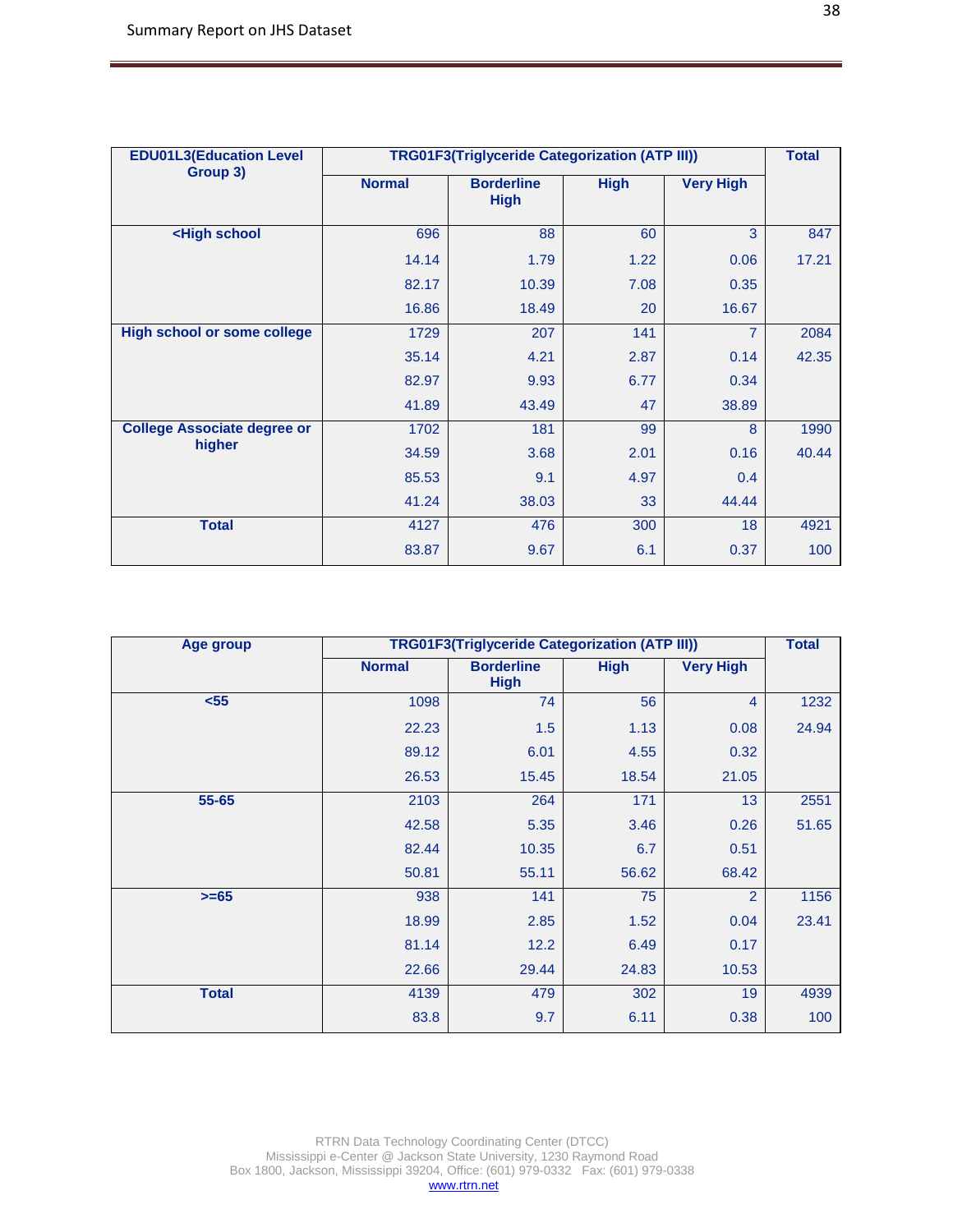### Fasting Triglyceride Level (mg/dl)

| Level                              | N    | Mean  | Std Dev | Minimum | Maximum |
|------------------------------------|------|-------|---------|---------|---------|
| Total                              | 4939 | 105.9 | 75.1    | 16.0    | 2041.0  |
| < high school                      | 847  | 108.5 | 64.2    | 23.0    | 599.0   |
| High School or some college        | 2084 | 107.9 | 76.2    | 18.0    | 1570.0  |
| College/associate degree or higher | 1990 | 102.2 | 76.9    | 16.0    | 2041.0  |
| <55 years old                      | 1232 | 92.5  | 65.2    | 16.0    | 872.0   |
| 55-64 years old                    | 2551 | 111.2 | 85.0    | 18.0    | 2041.0  |
| >=65 years old                     | 1156 | 108.4 | 57.7    | 25.0    | 553.0   |
| Female                             | 3154 | 100.8 | 64.6    | 16.0    | 1570.0  |
| Male                               | 1785 | 114.8 | 90.0    | 20.0    | 2041.0  |

# Tryglycerides (mmol/L)

| Level                              | N    | Mean | Std Dev | Minimum | Maximum |
|------------------------------------|------|------|---------|---------|---------|
| Total                              | 5322 | 1.2  | 1.0     | 0.2     | 31.8    |
| < high school                      | 956  | 1.2  | 0.7     | 0.3     | 6.7     |
| High School or some college        | 2246 | 1.2  | 0.9     | 0.2     | 17.6    |
| College/associate degree or higher | 2100 | 1.2  | 1.2     | 0.2     | 31.8    |
| <55 years old                      | 1296 | 1.1  | 0.9     | 0.2     | 17.6    |
| 55-64 years old                    | 2736 | 1.3  | 1.1     | 0.2     | 31.8    |
| >=65 years old                     | 1290 | 1.2  | 0.7     | 0.3     | 6.2     |
| Female                             | 3385 | 1.2  | 0.8     | 0.2     | 17.6    |
| Male                               | 1937 | 1.3  | 1.3     | 0.2     | 31.8    |

#### Chr: Total Cholesterol - mg/dL

| Level                              | N    | Mean  | SD   | Minimum | Maximum |
|------------------------------------|------|-------|------|---------|---------|
| Total                              | 5344 | 198.8 | 40.2 | 66.0    | 470.0   |
| < high school                      | 966  | 200.4 | 41.6 | 66.0    | 349.0   |
| High School or some college        | 2254 | 198.7 | 40.6 | 76.0    | 470.0   |
| College/associate degree or higher | 2104 | 197.8 | 38.3 | 90.0    | 418.0   |
| <55 years old                      | 1302 | 189.5 | 38.2 | 76.0    | 418.0   |
| 55-64 years old                    | 2743 | 201.7 | 40.3 | 89.0    | 470.0   |
| >=65 years old                     | 1299 | 201.9 | 40.4 | 66.0    | 356.0   |
| Female                             | 3397 | 200.4 | 40.0 | 66.0    | 470.0   |
| Male                               | 1947 | 196.0 | 40.2 | 85.0    | 450.0   |

RTRN Data Technology Coordinating Center (DTCC) Mississippi e-Center @ Jackson State University, 1230 Raymond Road Box 1800, Jackson, Mississippi 39204, Office: (601) 979-0332 Fax: (601) 979-0338 [www.rtrn.net](http://www.rtrn.net/)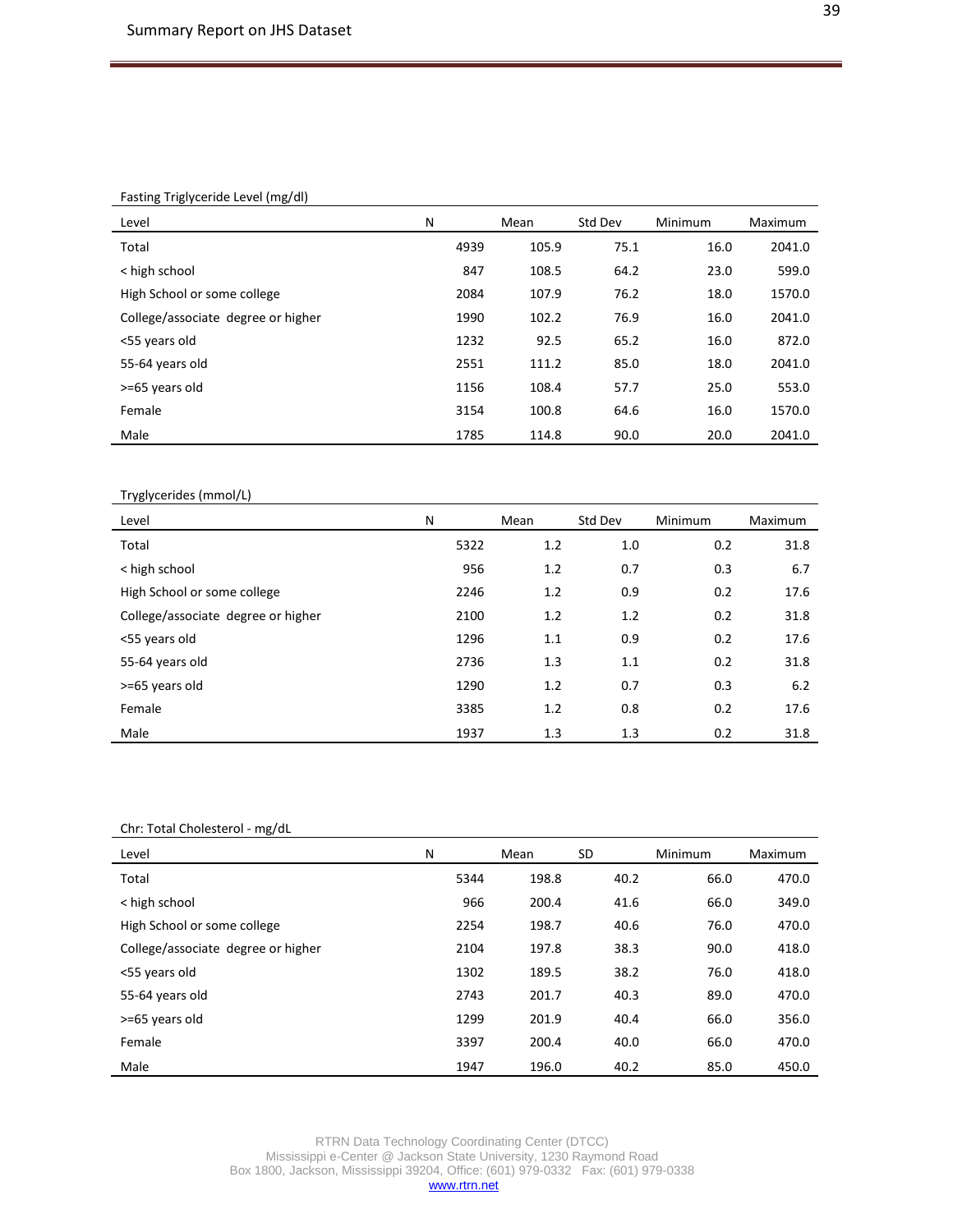Fasting High Density Lipoprotein Cholesterol (mg/dl) (HDL)

| Level                              | N    | Mean | <b>SD</b> | Minimum | <b>Maximum</b> |
|------------------------------------|------|------|-----------|---------|----------------|
| Total                              | 4939 | 51.7 | 14.6      | 16.0    | 143.0          |
| < high school                      | 846  | 53.0 | 15.3      | 23.0    | 113.0          |
| High School or some college        | 2085 | 51.0 | 14.2      | 20.0    | 139.0          |
| College/associate degree or higher | 1990 | 51.8 | 14.6      | 16.0    | 143.0          |
| <55 years old                      | 1232 | 49.3 | 13.1      | 18.0    | 127.0          |
| 55-64 years old                    | 2552 | 51.7 | 14.6      | 16.0    | 124.0          |
| >=65 years old                     | 1155 | 54.2 | 15.7      | 23.0    | 143.0          |
| Female                             | 3154 | 55.0 | 14.6      | 18.0    | 143.0          |
| Male                               | 1785 | 45.8 | 12.6      | 16.0    | 139.0          |

Fasting Low Density Lipoprotein Cholesterol (mg/dl) (LDL)

| Level                              | N    | Mean  | Std Dev | <b>Minimum</b> | Maximum |
|------------------------------------|------|-------|---------|----------------|---------|
| Total                              | 4899 | 126.8 | 36.6    | 18.0           | 361.0   |
| < high school                      | 839  | 127.7 | 38.1    | 19.0           | 272.0   |
| High School or some college        | 2065 | 127.2 | 36.9    | 22.0           | 318.0   |
| College/associate degree or higher | 1978 | 126.0 | 35.4    | 18.0           | 361.0   |
| <55 years old                      | 1223 | 122.0 | 36.5    | 18.0           | 361.0   |
| 55-64 years old                    | 2526 | 128.6 | 36.5    | 25.0           | 318.0   |
| >=65 years old                     | 1150 | 128.0 | 36.5    | 19.0           | 272.0   |
| Female                             | 3138 | 125.8 | 36.5    | 19.0           | 318.0   |
| Male                               | 1761 | 128.6 | 36.8    | 18.0           | 361.0   |

Glyhb: Hemoglobin A1c - %

| Level                              | N    | Mean | SD. | Minimum | Maximum |
|------------------------------------|------|------|-----|---------|---------|
| Total                              | 5247 | 6.0  | 1.3 | 3.6     | 17.4    |
| < high school                      | 947  | 6.3  | 1.4 | 3.7     | 17.4    |
| High School or some college        | 2221 | 6.0  | 1.3 | 3.6     | 15.7    |
| College/associate degree or higher | 2059 | 5.8  | 1.1 | 3.6     | 16.1    |
| <55 years old                      | 1283 | 5.6  | 1.1 | 3.9     | 15.7    |
| 55-64 years old                    | 2699 | 6.1  | 1.4 | 3.6     | 17.4    |
| >=65 years old                     | 1265 | 6.2  | 1.2 | 3.7     | 14.1    |
| Female                             | 3326 | 6.0  | 1.3 | 3.6     | 17.4    |
| Male                               | 1921 | 6.0  | 1.3 | 3.6     | 15.0    |

RTRN Data Technology Coordinating Center (DTCC) Mississippi e-Center @ Jackson State University, 1230 Raymond Road Box 1800, Jackson, Mississippi 39204, Office: (601) 979-0332 Fax: (601) 979-0338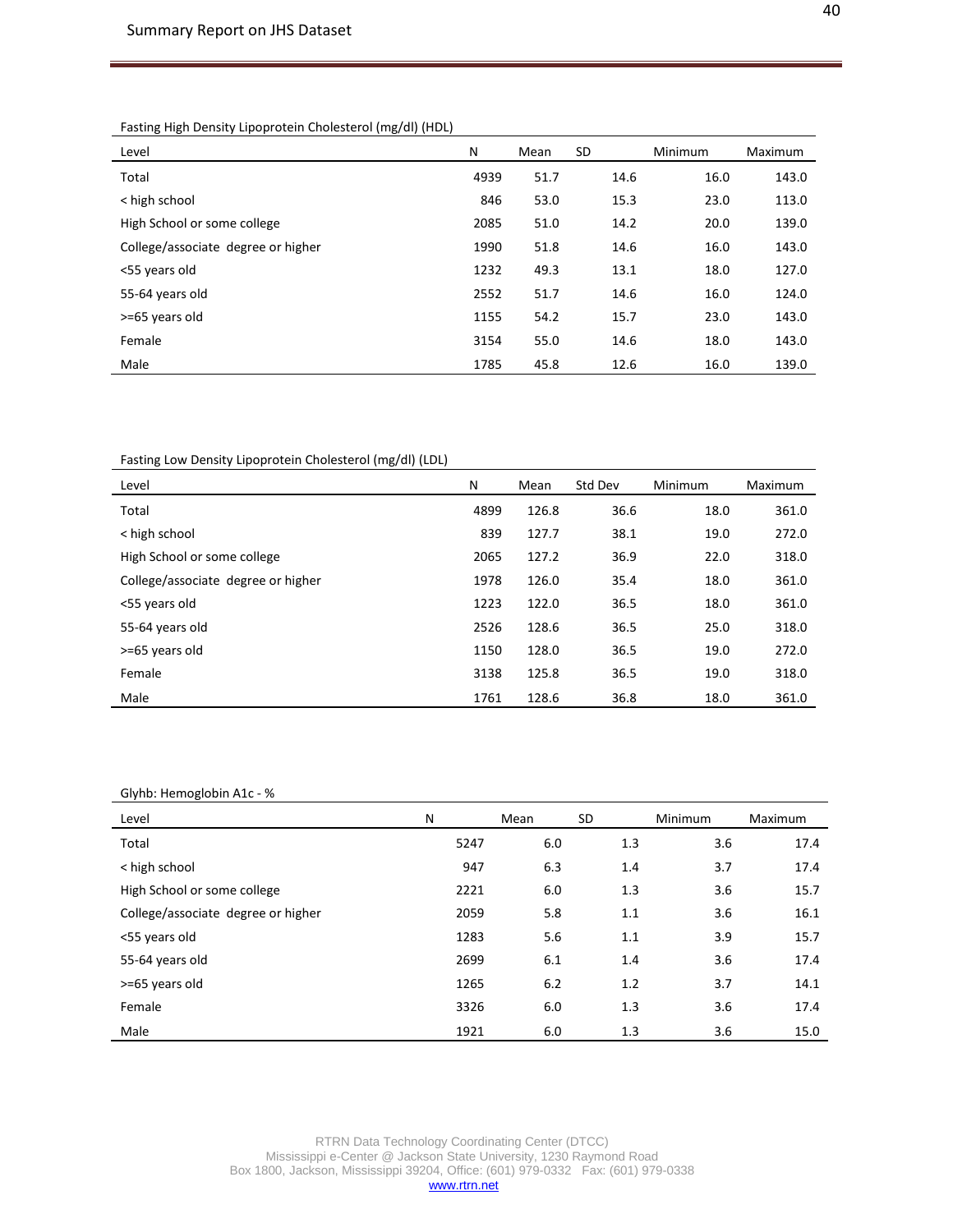HOMA-B

| Total                              | 4943 | 192.9903 | 1617.15 | $-111549.63$ | 8526.34 |
|------------------------------------|------|----------|---------|--------------|---------|
| Total                              | 850  | 188.2    | 325.2   | $-5631.1$    | 5419.4  |
| < high school                      | 2086 | 157.9    | 2464.0  | $-111549.6$  | 5401.9  |
| High School or some college        | 1989 | 232.3    | 292.8   | $-2825.4$    | 8526.3  |
| College/associate degree or higher | 1232 | 165.5    | 3191.9  | $-111549.6$  | 1884.5  |
| <55 years old                      | 2551 | 211.3    | 316.5   | $-5631.1$    | 8526.3  |
| 55-64 years old                    | 1160 | 181.8    | 328.2   | $-5825.3$    | 4353.5  |
| >=65 years old                     | 3157 | 231.7    | 253.4   | $-2926.8$    | 5419.4  |
| Female                             | 1786 | 124.6    | 2668.3  | $-111549.6$  | 8526.3  |
| Male                               |      |          |         |              |         |

#### HOMA-IR

| Level                              | N    | Mean | Std Dev | Minimum | Maximum |
|------------------------------------|------|------|---------|---------|---------|
| Total                              | 4943 | 4.7  | 6.4     | 0.2     | 252.9   |
| < high school                      | 850  | 5.2  | 7.6     | 0.2     | 148.0   |
| High School or some college        | 2086 | 4.8  | 4.9     | 0.2     | 79.5    |
| College/associate degree or higher | 1989 | 4.4  | 7.2     | 0.2     | 252.9   |
| <55 years old                      | 1232 | 4.0  | 3.8     | 0.2     | 63.3    |
| 55-64 years old                    | 2551 | 4.9  | 7.0     | 0.2     | 252.9   |
| >=65 years old                     | 1160 | 5.0  | 7.1     | 0.2     | 148.0   |
| Female                             | 3157 | 4.9  | 6.0     | 0.2     | 148.0   |
| Male                               | 1786 | 4.3  | 7.1     | 0.2     | 252.9   |

### Homocysteine: mg/dL

| Level                              | N    | Mean | Std Dev | Minimum | Maximum |
|------------------------------------|------|------|---------|---------|---------|
| Total                              | 5328 | 9.4  | 4.6     | 3.2     | 161.4   |
| < high school                      | 963  | 10.7 | 4.9     | 3.2     | 93.6    |
| High School or some college        | 2249 | 9.2  | 3.8     | 3.3     | 62.7    |
| College/associate degree or higher | 2097 | 9.1  | 5.2     | 3.6     | 161.4   |
| <55 years old                      | 1300 | 8.1  | 2.5     | 3.2     | 40.3    |
| 55-64 years old                    | 2736 | 9.3  | 4.7     | 3.4     | 161.4   |
| >=65 years old                     | 1292 | 11.1 | 5.6     | 4.5     | 106.9   |
| Female                             | 3381 | 9.0  | 5.1     | 3.2     | 161.4   |
| Male                               | 1947 | 10.2 | 3.5     | 3.3     | 42.9    |

RTRN Data Technology Coordinating Center (DTCC) Mississippi e-Center @ Jackson State University, 1230 Raymond Road Box 1800, Jackson, Mississippi 39204, Office: (601) 979-0332 Fax: (601) 979-0338 [www.rtrn.net](http://www.rtrn.net/)

41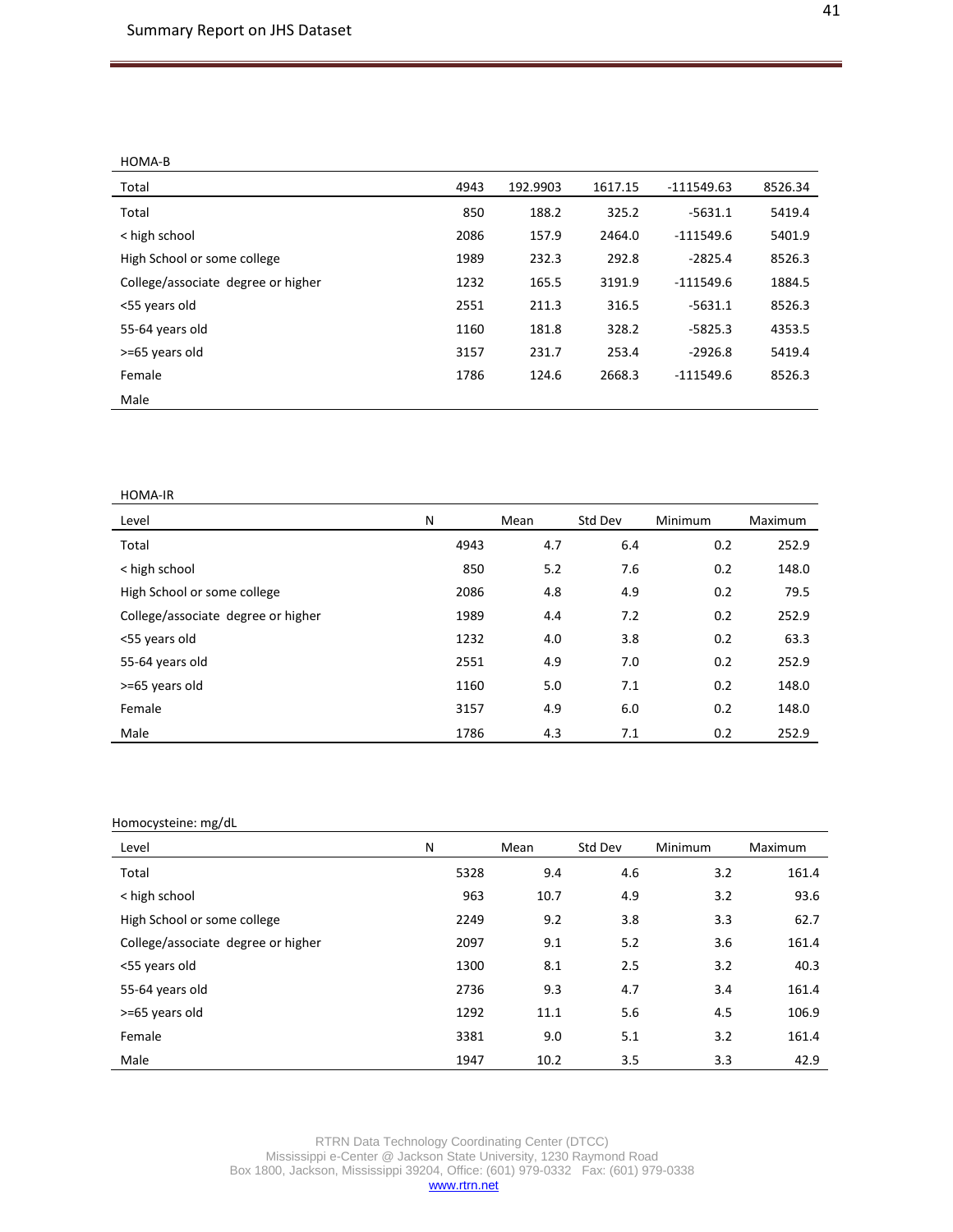Hscrp: mg/dL

| Level                              | N    | Mean | Std Dev | <b>Minimum</b> | Maximum |
|------------------------------------|------|------|---------|----------------|---------|
| Total                              | 5354 | 0.5  | 0.9     | 0.0            | 33.8    |
| < high school                      | 970  | 0.6  | 1.4     | 0.0            | 33.8    |
| High School or some college        | 2258 | 0.5  | 0.8     | 0.0            | 10.7    |
| College/associate degree or higher | 2106 | 0.5  | 0.7     | 0.0            | 10.4    |
| <55 years old                      | 1303 | 0.5  | 0.7     | 0.0            | 10.0    |
| 55-64 years old                    | 2747 | 0.5  | 1.0     | 0.0            | 33.8    |
| >=65 years old                     | 1304 | 0.5  | 0.9     | 0.0            | 10.7    |
| Female                             | 3402 | 0.6  | 0.8     | 0.0            | 10.7    |
| Male                               | 1952 | 0.4  | 0.9     | 0.0            | 33.8    |

#### Insulin: IU/mL

| Level                              | N    | Mean | Std Dev | Minimum | Maximum |
|------------------------------------|------|------|---------|---------|---------|
| Total                              | 5354 | 20.2 | 28.9    | 1.0     | 981.0   |
| < high school                      | 970  | 22.6 | 37.8    | 1.0     | 713.0   |
| High School or some college        | 2258 | 20.3 | 24.1    | 1.0     | 534.0   |
| College/associate degree or higher | 2106 | 19.1 | 28.8    | 1.0     | 981.0   |
| <55 years old                      | 1303 | 17.9 | 18.7    | 1.0     | 416.0   |
| 55-64 years old                    | 2747 | 20.8 | 32.3    | 1.0     | 981.0   |
| >=65 years old                     | 1304 | 21.4 | 29.4    | 1.0     | 713.0   |
| Female                             | 3402 | 20.8 | 25.4    | 1.0     | 713.0   |
| Male                               | 1952 | 19.2 | 34.0    | 1.0     | 981.0   |

#### Leptin: ng/mL

| Level                              | N    | Mean | Std Dev | Minimum | Maximum |
|------------------------------------|------|------|---------|---------|---------|
| Total                              | 5321 | 27.8 | 23.6    | 0.8     | 350.4   |
| < high school                      | 961  | 27.2 | 25.0    | 0.8     | 291.0   |
| High School or some college        | 2243 | 28.3 | 24.0    | 0.9     | 350.4   |
| College/associate degree or higher | 2097 | 27.6 | 22.5    | 1.1     | 191.7   |
| <55 years old                      | 1300 | 27.0 | 23.6    | 1.0     | 350.4   |
| 55-64 years old                    | 2735 | 28.5 | 24.4    | 0.9     | 291.0   |
| >=65 years old                     | 1286 | 27.2 | 21.7    | 0.8     | 141.3   |
| Female                             | 3381 | 37.2 | 23.9    | 1.1     | 350.4   |
| Male                               | 1940 | 11.3 | 10.4    | 0.8     | 106.9   |

RTRN Data Technology Coordinating Center (DTCC) Mississippi e-Center @ Jackson State University, 1230 Raymond Road Box 1800, Jackson, Mississippi 39204, Office: (601) 979-0332 Fax: (601) 979-0338 [www.rtrn.net](http://www.rtrn.net/)

42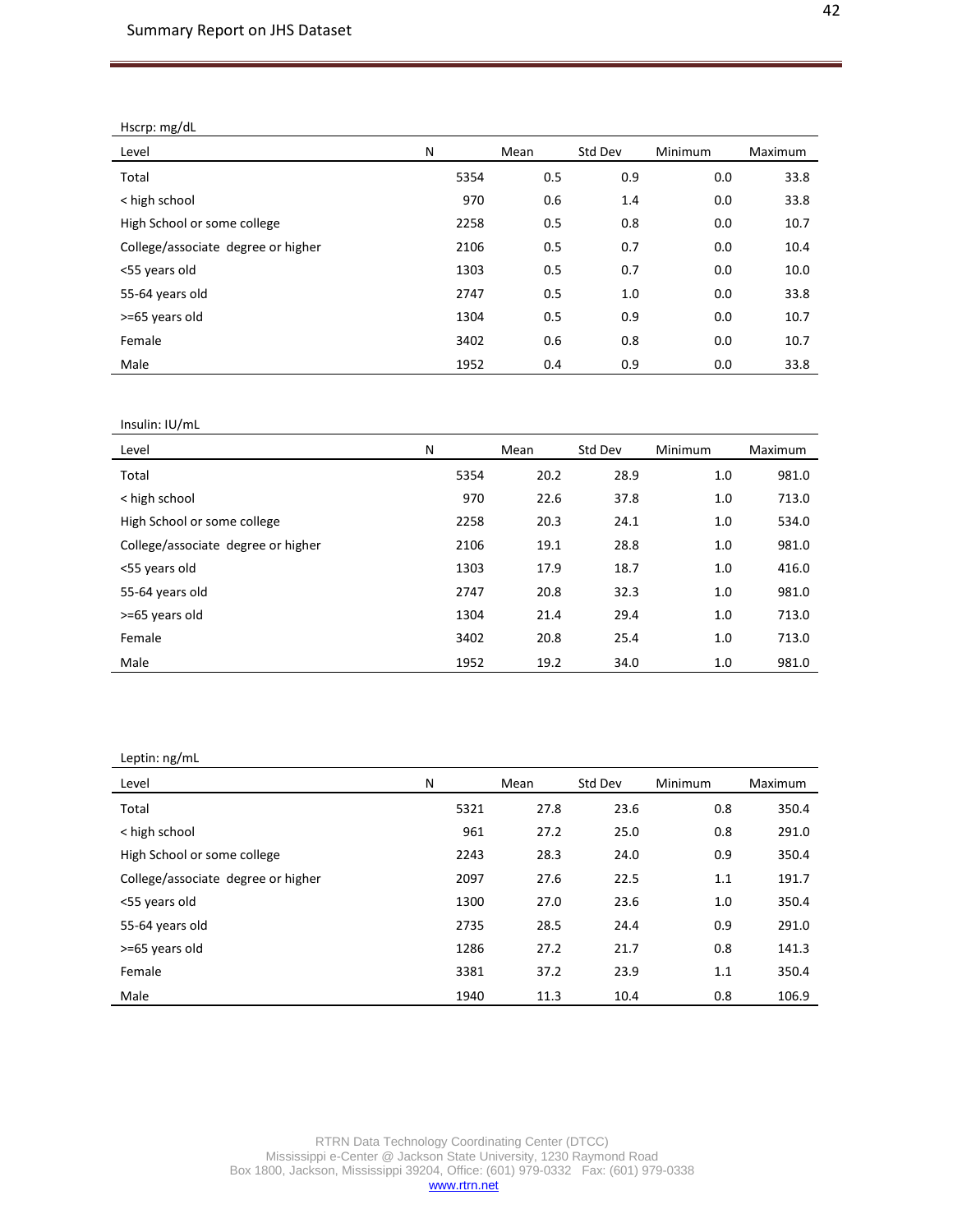#### Lpa: Lipoprotein - mg\dL

| Level                              | N    | Mean | Std Dev | Minimum | Maximum |
|------------------------------------|------|------|---------|---------|---------|
| Total                              | 5201 | 58.9 | 45.4    | 9.0     | 316.0   |
| < high school                      | 926  | 64.6 | 48.8    | 9.0     | 316.0   |
| High School or some college        | 2203 | 58.1 | 44.0    | 9.0     | 304.0   |
| College/associate degree or higher | 2054 | 57.1 | 45.0    | 9.0     | 315.0   |
| <55 years old                      | 1289 | 53.7 | 41.1    | 9.0     | 249.0   |
| 55-64 years old                    | 2674 | 59.7 | 46.5    | 9.0     | 315.0   |
| >=65 years old                     | 1238 | 62.6 | 46.9    | 9.0     | 316.0   |
| Female                             | 3299 | 62.3 | 47.2    | 9.0     | 316.0   |
| Male                               | 1902 | 53.0 | 41.4    | 9.0     | 302.0   |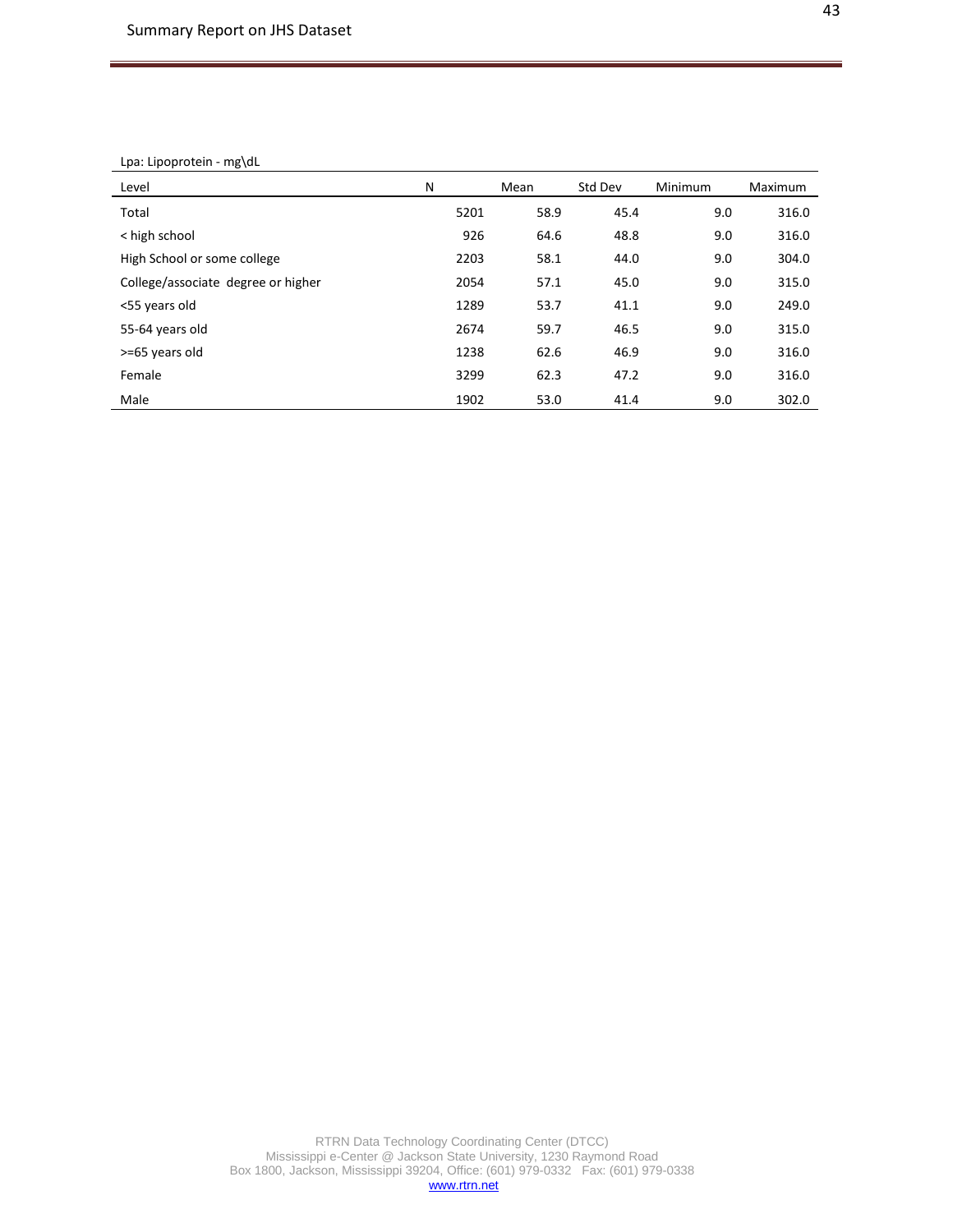# **Smoking Status**

| SMK01                 | <b>Frequency</b> | <b>Percent</b> | <b>Cumulative</b> | <b>Cumulative</b> |
|-----------------------|------------------|----------------|-------------------|-------------------|
|                       |                  |                | <b>Frequency</b>  | <b>Percent</b>    |
| <b>Never Smoker</b>   | 3688             | 68.03          | 3688              | 68.03             |
| <b>Former Smoker</b>  | 1019             | 18.8           | 4707              | 86.83             |
| <b>Current Smoker</b> | 714              | 13.17          | 5421              | 100               |

| <b>Gender(Gender of Participant)</b> |                     | SMK01                          |                                 | <b>Total</b> |
|--------------------------------------|---------------------|--------------------------------|---------------------------------|--------------|
|                                      | <b>Never Smoker</b> | <b>Former</b><br><b>Smoker</b> | <b>Current</b><br><b>Smoker</b> |              |
| <b>Female</b>                        | 2577                | 523                            | 358                             | 3458         |
|                                      | 47.54               | 9.65                           | 6.6                             | 63.79        |
|                                      | 74.52               | 15.12                          | 10.35                           |              |
|                                      | 69.88               | 51.32                          | 50.14                           |              |
| <b>Male</b>                          | 1111                | 496                            | 356                             | 1963         |
|                                      | 20.49               | 9.15                           | 6.57                            | 36.21        |
|                                      | 56.6                | 25.27                          | 18.14                           |              |
|                                      | 30.12               | 48.68                          | 49.86                           |              |
| <b>Total</b>                         | 3688                | 1019                           | 714                             | 5421         |
|                                      | 68.03               | 18.8                           | 13.17                           | 100          |

| <b>EDU01L3(Education Level Group 3)</b>                                        |                     | SMK01                          |                                 | <b>Total</b> |
|--------------------------------------------------------------------------------|---------------------|--------------------------------|---------------------------------|--------------|
|                                                                                | <b>Never Smoker</b> | <b>Former</b><br><b>Smoker</b> | <b>Current</b><br><b>Smoker</b> |              |
| <high school<="" th=""><th>554</th><th>270</th><th>162</th><th>986</th></high> | 554                 | 270                            | 162                             | 986          |
|                                                                                | 10.25               | 4.99                           | 3                               | 18.24        |
|                                                                                | 56.19               | 27.38                          | 16.43                           |              |
|                                                                                | 15.05               | 26.55                          | 22.82                           |              |
| <b>High school or some college</b>                                             | 1493                | 422                            | 368                             | 2283         |
|                                                                                | 27.61               | 7.8                            | 6.81                            | 42.22        |
|                                                                                | 65.4                | 18.48                          | 16.12                           |              |
|                                                                                | 40.57               | 41.49                          | 51.83                           |              |
| <b>College Associate degree or higher</b>                                      | 1633                | 325                            | 180                             | 2138         |
|                                                                                | 30.2                | 6.01                           | 3.33                            | 39.54        |
|                                                                                | 76.38               | 15.2                           | 8.42                            |              |
|                                                                                | 44.38               | 31.96                          | 25.35                           |              |
| <b>Total</b>                                                                   | 3680                | 1017                           | 710                             | 5407         |
|                                                                                | 68.06               | 18.81                          | 13.13                           | 100          |

RTRN Data Technology Coordinating Center (DTCC)

Mississippi e-Center @ Jackson State University, 1230 Raymond Road Box 1800, Jackson, Mississippi 39204, Office: (601) 979-0332 Fax: (601) 979-0338 [www.rtrn.net](http://www.rtrn.net/)